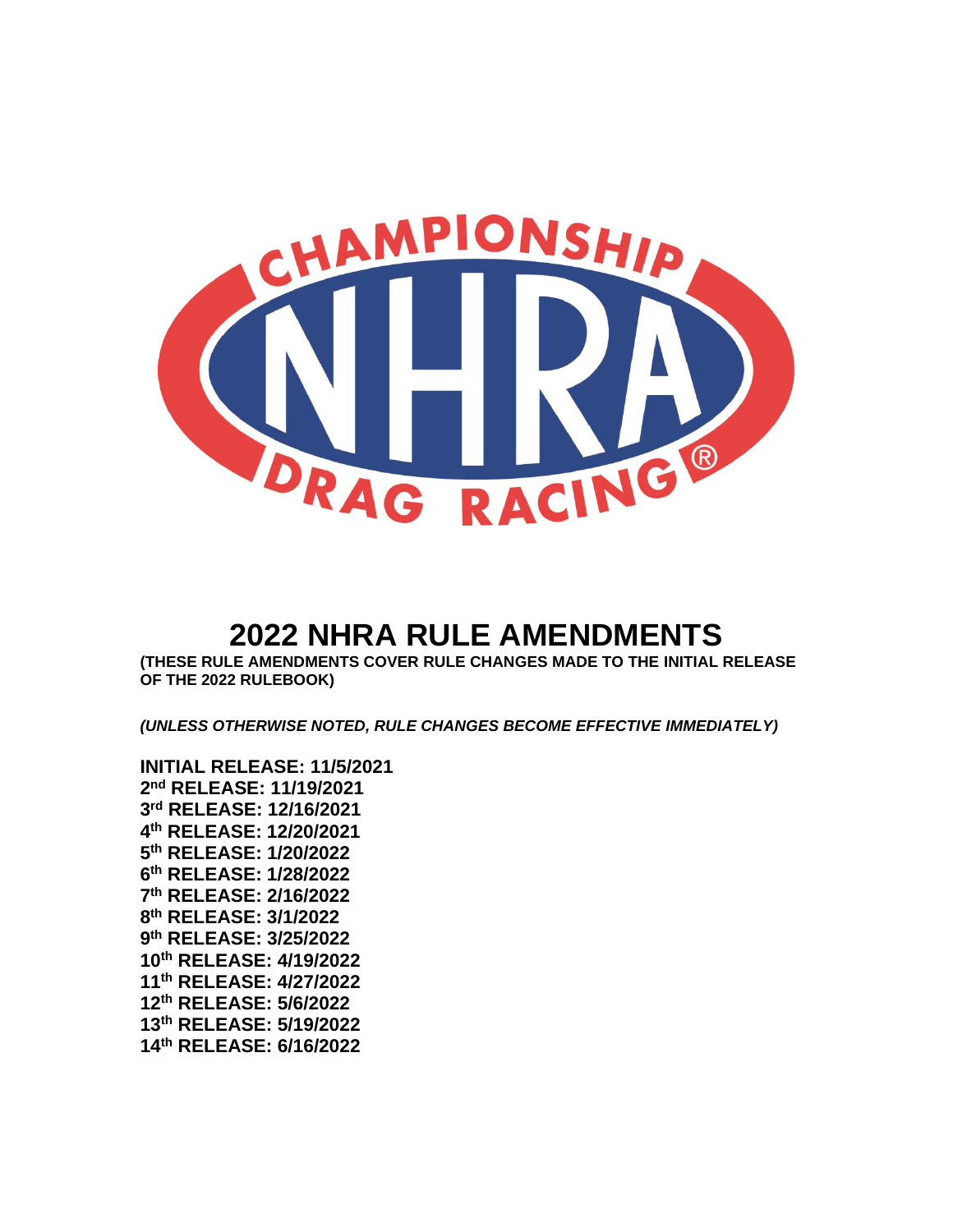# **TABLE OF CONTENTS**

# **NHRA RULE AMENDMENTS**

**Note:**

Rulebook.Additions are Blue underline

Deletions are Red strikethrough

Yellow highlights indicate the most recent updates. If a section has been updated, the date of the revision is indicated in the section title.

| NHRA RULEBOOK TABLE OF CONTENTS, COMP, (PAGE II) (1/20/2022)        |
|---------------------------------------------------------------------|
| (INCLUDED IN 2/8/2022 RELEASE OF ELECTRONIC VERSION OF THE          |
|                                                                     |
|                                                                     |
| INTRODUCTION, NHRA DRAGS: STREET LEGAL STYLE NHRA STREET            |
| LEGAL RACING (PAGE XIV) (3/1/2022) (5/6/2022) (INCLUDED IN 3/8/2022 |
| RELEASE OF ELECTRONIC VERSION OF THE RULEBOOK FOUND ON              |
| NHRARACER.COM) (5/6/2022 AMENDMENTS INCLUDED IN 6/7/2022            |
|                                                                     |
| RELEASE OF ELECTRONIC VERSION OF THE RULEBOOK FOUND ON              |
| . 12                                                                |
|                                                                     |
| SECTION 3: LOGO PLACEMENT, FUNNY CAR: NHRA CAMPING WORLD            |
| DIAGRAM BOTTOM OF PAGE 2 (PAGE 2) (1/20/2022) (INCLUDED IN          |
| 2/8/2022 RELEASE OF ELECTRONIC VERSION OF THE RULEBOOK FOUND        |
| 15                                                                  |
|                                                                     |
|                                                                     |
| SECTION 4A: SUPER PRO, PRO, SPORTSMAN, DESIGNATIONS (PAGE 2)        |
| (5/6/2022) (5/6/2022 AMENDMENTS INCLUDED IN 6/7/2022 RELEASE OF     |
| ELECTRONIC VERSION OF THE RULEBOOK FOUND ON                         |
|                                                                     |
|                                                                     |
|                                                                     |
| <b>SECTION 4C: E.T. MOTORCYCLE, BRAKES &amp; SUSPENSION: 3,</b>     |
|                                                                     |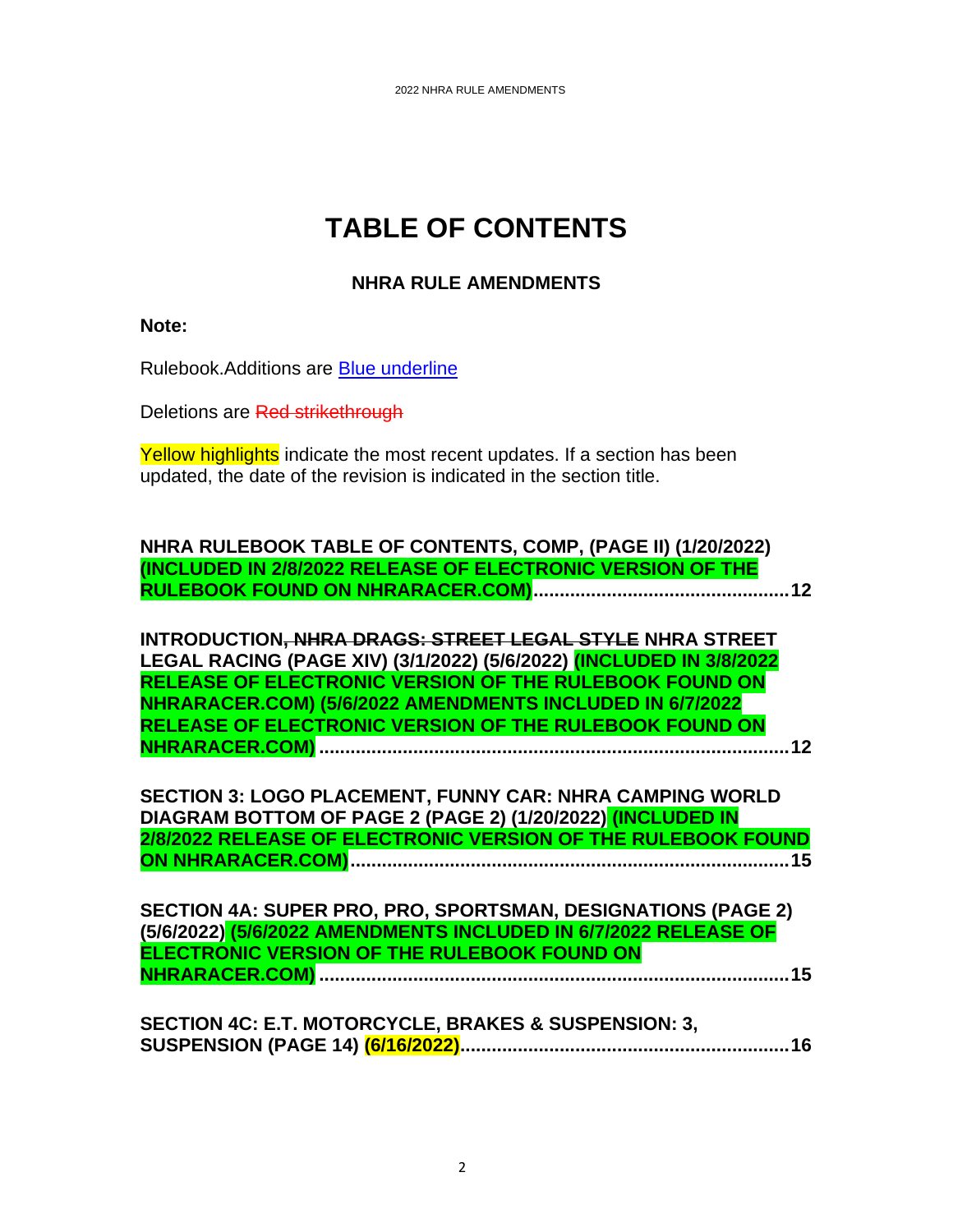| SECTION 4G: NHRA SUMMIT RACING SERIES STREET LEGAL EV RULES<br>(NEW SECTION AFTER 4F: ALL-TERRAIN VEHICLE) (PAGE 22) (4/19/2022)<br>(INCLUDED IN 5/5/2022 RELEASE OF ELECTRONIC VERSION OF THE                                                               |
|--------------------------------------------------------------------------------------------------------------------------------------------------------------------------------------------------------------------------------------------------------------|
|                                                                                                                                                                                                                                                              |
| SECTION 4G 4H: ELECTRIC-POWERED VEHICLE (PAGE 22) (4/19/2022)<br>(INCLUDED IN 5/5/2022 RELEASE OF ELECTRONIC VERSION OF THE                                                                                                                                  |
| SECTION 4H 4I: ELECTRIC-POWERED MOTORCYCLE (PAGE 24)<br>(4/19/2022) (INCLUDED IN 5/5/2022 RELEASE OF ELECTRONIC VERSION                                                                                                                                      |
| SECTION 41 4J: LEGEND CARS (PAGE 24) (4/19/2022) (INCLUDED IN<br>5/5/2022 RELEASE OF ELECTRONIC VERSION OF THE RULEBOOK FOUND                                                                                                                                |
|                                                                                                                                                                                                                                                              |
| SECTION 5: NHRA TOP FUEL HARLEY DRAG RACING SERIES, BRAKES<br>AND SUSPENSION:3, CONTROLS (PAGE 2) (12/16/2021) (INCLUDED IN<br>1/11/2022 RELEASE OF ELECTRONIC VERSION OF THE RULEBOOK                                                                       |
| SECTION 5: NHRA TOP FUEL HARLEY DRAG RACING SERIES, BRAKES<br>AND SUSPESNION:3, SUSPENSION (PAGE 2) (6/16/2022)  18                                                                                                                                          |
| SECTION 6: NHRA PRO MOD DRAG RACING SERIES, DESIGNATION 3RD<br>PARAGRAPH) (PAGE 1) (11/5/2021) (11/19/2021) (5/19/2022) (INCLUDED IN<br>1/11/2022 RELEASE OF ELECTRONIC VERSION OF THE RULEBOOK<br>FOUND ON NHRARACER.COM) (5/19/2022 AMENDMENTS INCLUDED IN |
| 6/7/2022 RELEASE OF ELECTRONIC VERSION OF THE RULEBOOK FOUND                                                                                                                                                                                                 |
| SECTION 6: NHRA PRO MOD DRAG RACING SERIES, ENGINE:1, FUEL<br>SYSTEM (PAGE 2) (11/5/2021) (INCLUDED IN 1/11/2022 RELEASE OF<br>ELECTRONIC VERSION OF THE RULEBOOK FOUND ON                                                                                   |
| SECTION 6: NHRA PRO MOD DRAG RACING SERIES, ENGINE:1,<br>SUPERCHARGER (PAGE 3) (11/5/2021) (6/16/2022)(11/5/2021 AMENDMENT                                                                                                                                   |
| SECTION 6: NHRA PRO MOD DRAG RACING SERIES, DRIVETRAIN:2,<br>REAR END (PAGE 5) (12/16/2021) (INCLUDED IN 1/11/2022 RELEASE OF                                                                                                                                |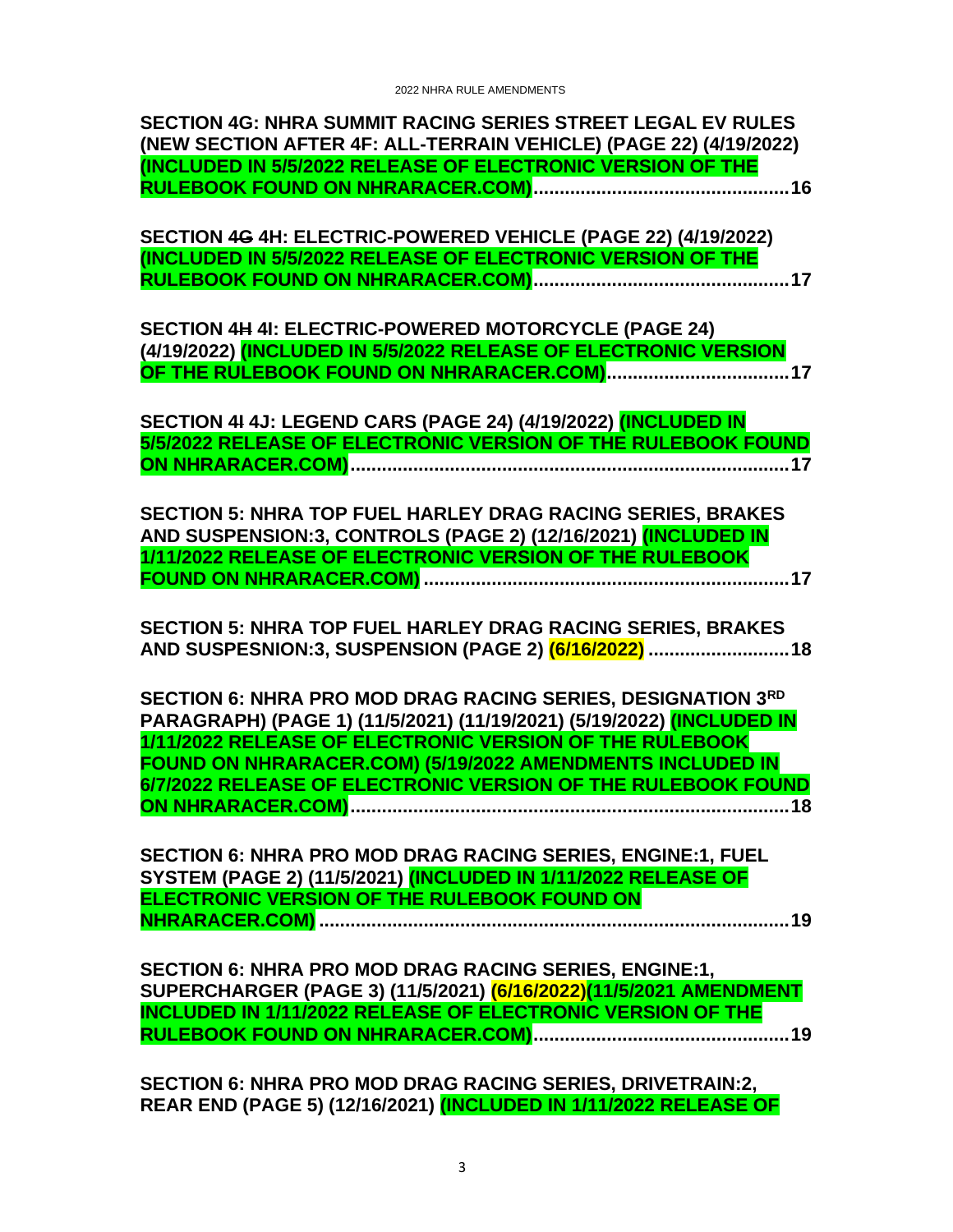| ELECTRONIC VERSION OF THE RULEBOOK FOUND ON                                                                                                                                                                                                          |
|------------------------------------------------------------------------------------------------------------------------------------------------------------------------------------------------------------------------------------------------------|
| SECTION 6: NHRA PRO MOD DRAG RACING SERIES, FRAME: 4, ROLL<br>CAGE (SECOND PARAGRAPH) (PAGE 7) (2/16/2022)) (INCLUDED IN<br>3/8/2022 RELEASE OF ELECTRONIC VERSION OF THE RULEBOOK FOUND                                                             |
| SECTION 6: NHRA PRO MOD DRAG RACING SERIES, INTERIOR:6, DRIVER<br>COMPARTMENT (PAGE 8) (11/19/2021) (INCLUDED IN 1/11/2022 RELEASE<br>OF ELECTRONIC VERSION OF THE RULEBOOK FOUND ON                                                                 |
| SECTION 6: NHRA PRO MOD DRAG RACING SERIES, FRAME: 4,<br>PARACHUTE (PAGE 7) (1/28/2022) (INCLUDED IN 2/8/2022 RELEASE OF<br>ELECTRONIC VERSION OF THE RULEBOOK FOUND ON                                                                              |
| SECTION 6: NHRA PRO MOD DRAG RACING SERIES, ELECTRICAL:8,<br>MASTER CUTOFF SWITCH (PAGE 10) (11/5/2021) (INCLUDED IN 1/11/2022<br>RELEASE OF ELECTRONIC VERSION OF THE RULEBOOK FOUND ON                                                             |
| SECTION 6: NHRA PRO MOD DRAG RACING SERIES, SUPPORT GROUP:<br>9, FIRE EXTINGUISHER SYSTEM (PAGE 11) (5/6/2022) (5/6/2022<br><b>AMENDMENTS INCLUDED IN 6/7/2022 RELEASE OF ELECTRONIC</b><br><b>VERSION OF THE RULEBOOK FOUND ON NHRARACER.COM)22</b> |
| SECTION 6: NHRA PRO MOD DRAG RACING SERIES, DRIVER: 10,<br>PROTECTIVE EQUIPMENT (PAGE 12) (5/6/2022) (5/6/2022 AMENDMENTS<br><b>INCLUDED IN 6/7/2022 RELEASE OF ELECTRONIC VERSION OF THE</b>                                                        |
| SECTION 11A: STOCK, DESIGNATIONS (5TH PARAGRAPH) (PAGE 1)                                                                                                                                                                                            |
| SECTION 11A: STOCK, ENGINE: 1, ENGINE (PAGE 3) (5/6/2022) (5/6/2022<br><b>AMENDMENTS INCLUDED IN 6/7/2022 RELEASE OF ELECTRONIC</b><br><b>VERSION OF THE RULEBOOK FOUND ON NHRARACER.COM)23</b>                                                      |
| SECTION 11A: STOCK, ELECTRICAL:8, DISTRIBUTOR (PAGE 12)<br>(12/16/2021) (INCLUDED IN 1/11/2022 RELEASE OF ELECTRONIC VERSION                                                                                                                         |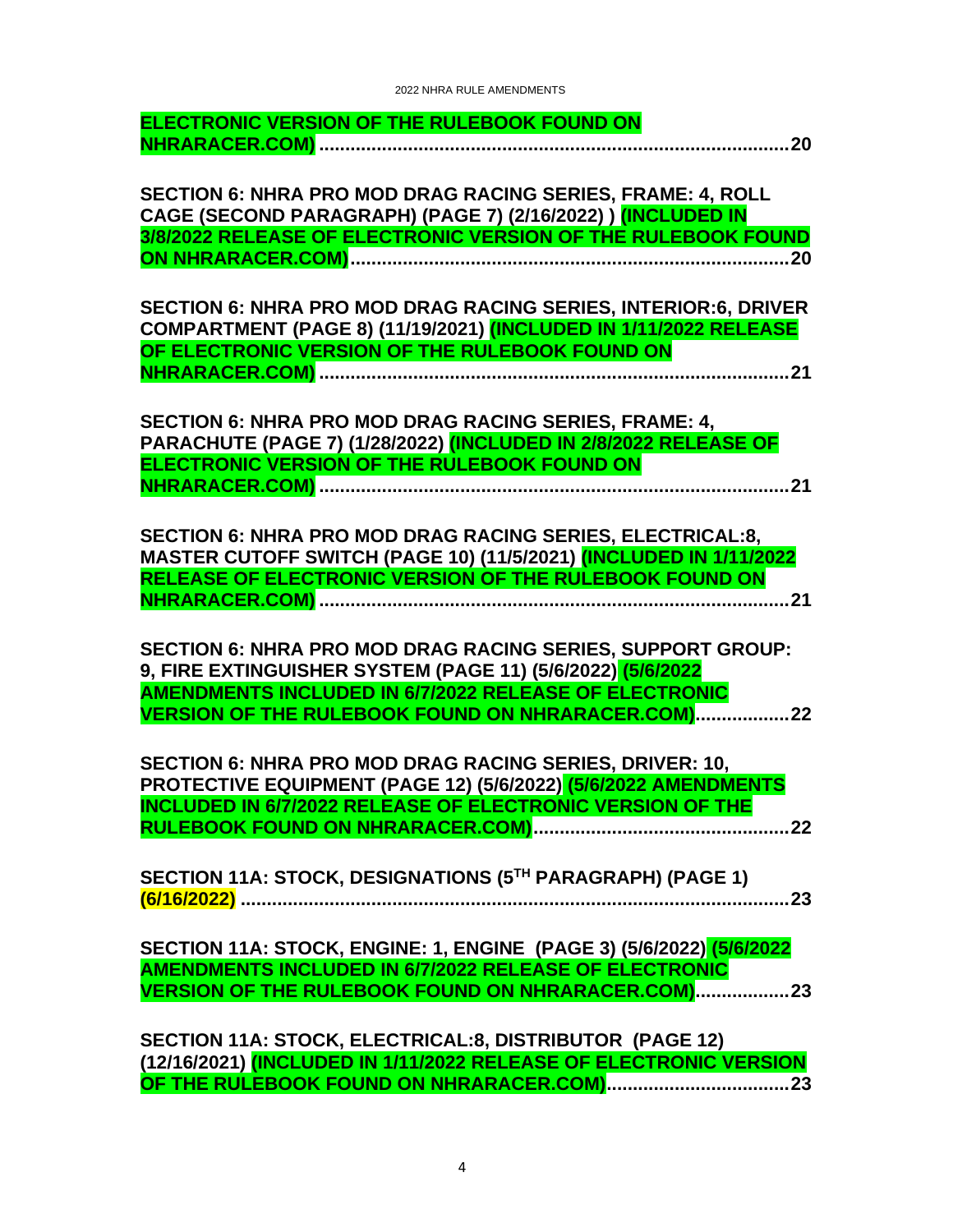| <b>SECTION 11B: FACTORY STOCK SHOWDOWN, DESIGNATIONS (PAGE 14)</b><br>(3/25/2022) (5/19/2022) (3/25/2022 CHANGE INCLUDED IN 4/5/2022<br>RELEASE OF ELECTRONIC VERSION OF THE RULEBOOK FOUND ON<br>NHRARACER.COM) (5/19/2022 AMENDMENTS INCLUDED IN 6/7/2022<br>RELEASE OF ELECTRONIC VERSION OF THE RULEBOOK FOUND ON |
|-----------------------------------------------------------------------------------------------------------------------------------------------------------------------------------------------------------------------------------------------------------------------------------------------------------------------|
| SECTION 11B: FACTORY STOCK SHOWDOWN, ENGINE:1, FAN,<br>ALTERNATOR, WATER PUMP (PAGE 16) (12/16/2021) (INCLUDED IN<br>1/11/2022 RELEASE OF ELECTRONIC VERSION OF THE RULEBOOK                                                                                                                                          |
| <b>SECTION 11B: FACTORY STOCK SHOWDOWN, ENGINE:1,</b><br>SUPERCHARGERS/INTAKE MANIFOLD/INTERCOOLER (PAGE 16)<br>(INCLUDED IN 2/8/2022 RELEASE OF ELECTRONIC VERSION OF THE<br>RULEBOOK FOUND ON NHRARACER.COM) (1/20/2022)  26                                                                                        |
| SECTION 12A: MODIFIED STOCK, FRAME:4, WEIGHT (PAGE 8) (6/16/2022)                                                                                                                                                                                                                                                     |
| SECTION 12D: MODIFIED STOCK, DESIGNATIONS (PAGE 17) (1/20/2022)<br>(INCLUDED IN 2/8/2022 RELEASE OF ELECTRONIC VERSION OF THE                                                                                                                                                                                         |
| SECTION 12D: MODIFIED STOCK, ENGINE:1, CYLINDER HEADS (PAGE 17)<br>(12/16/2021) (INCLUDED IN 1/11/2022 RELEASE OF ELECTRONIC VERSION                                                                                                                                                                                  |
| SECTION 12D: MODIFIED STOCK, DRIVETRAIN:2. TRANSMISSION,<br>AUTOMATIC (PAGE 18) (12/16/2021) (INCLUDED IN 1/11/2022 RELEASE OF<br>ELECTRONIC VERSION OF THE RULEBOOK FOUND ON                                                                                                                                         |
| SECTION 12E: MODIFIED TRUCK, ENGINE:1, CYLINDER HEADS (PAGE 22)                                                                                                                                                                                                                                                       |
| <b>SECTION 13C: NOSTALGIA DRAGSTER, DESIGNATION (PAGE 15)</b><br>(2/16/2022) (INCLUDED IN 3/8/2022 RELEASE OF ELECTRONIC VERSION                                                                                                                                                                                      |
| SECTION 13C: NOSTALGIA DRAGSTER, ENGINE: 1. FUEL SYSTEM (PAGE<br>16) (5/6/2022) (5/6/2022 AMENDMENTS INCLUDED IN 6/7/2022 RELEASE OF                                                                                                                                                                                  |

5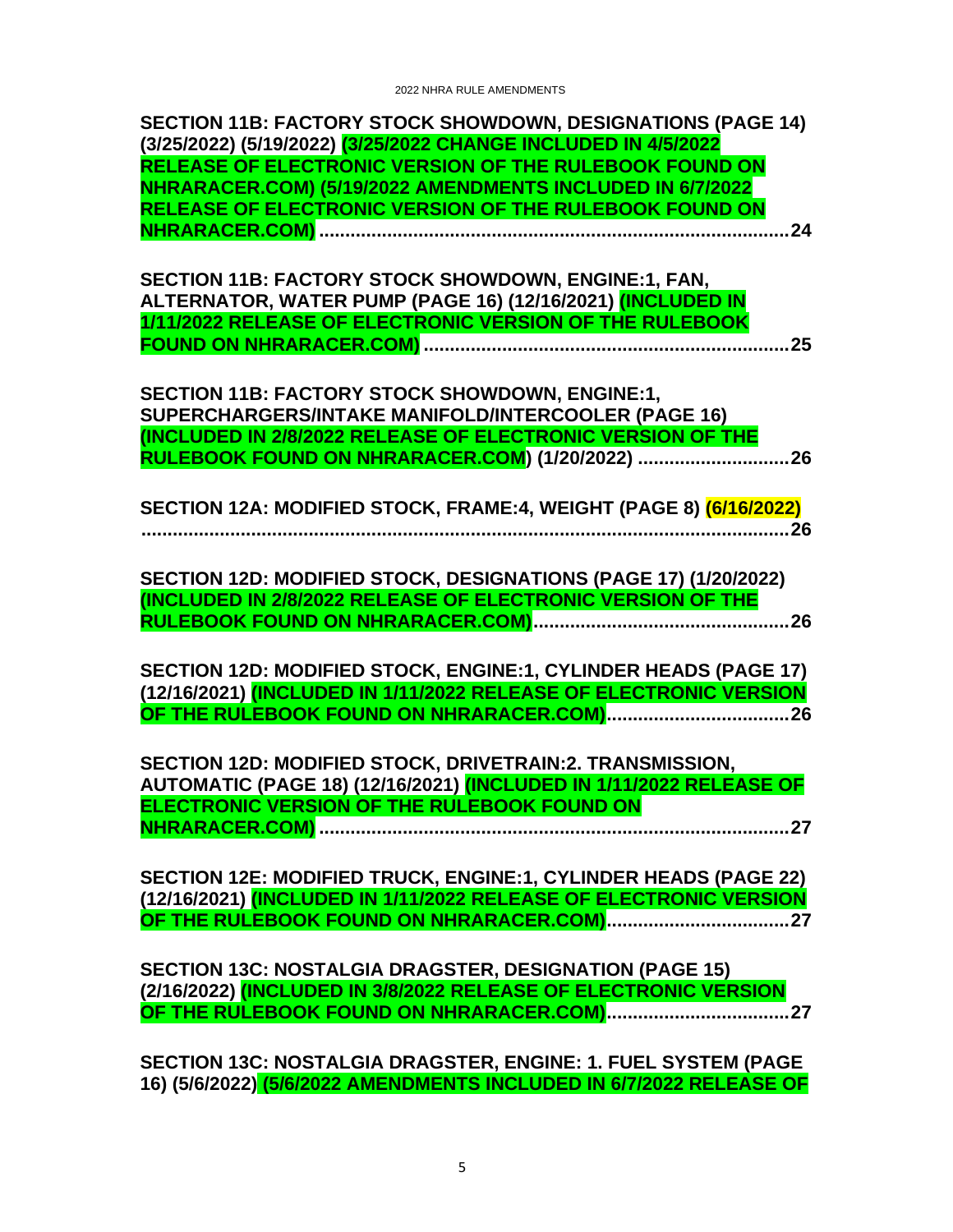| ELECTRONIC VERSION OF THE RULEBOOK FOUND ON                                                                                                                                                                                                            |
|--------------------------------------------------------------------------------------------------------------------------------------------------------------------------------------------------------------------------------------------------------|
| SECTION 13D: ALTERED & STREET ROADSTER (PAGE 20) (1/20/2022)<br>(INCLUDED IN 2/8/2022 RELEASE OF ELECTRONIC VERSION OF THE<br>28                                                                                                                       |
| SECTION 131: SS/AH (HEMI CARS), DESIGNATION (PAGE 45) (6/16/2022).28                                                                                                                                                                                   |
| SECTION 13J: FSS/SM (FACTORY STOCK SHOWDOWN CARS),                                                                                                                                                                                                     |
| SECTION 13K: FACTORY X EXPERIMENTAL (NEW SECTION AFTER 13J)<br>(PAGE 45) (11/5/2021) (12/16/2021) (INCLUDED IN 1/11/2022 RELEASE OF<br>ELECTRONIC VERSION OF THE RULEBOOK FOUND ON                                                                     |
| SECTION 14: TOP ALCOHOL DRAGSTER, ENGINE:1, FUEL SYSTEM (PAGE<br>2) (12/20/2021) (INCLUDED IN 1/11/2022 RELEASE OF ELECTRONIC<br><b>VERSION OF THE RULEBOOK FOUND ON NHRARACER.COM) 29</b>                                                             |
| <b>SECTION 14: TOP ALCOHOL DRAGSTER, ENGINE:1, SUPERCHARGER</b><br>(PARAGRAPH 2) (PAGE 3) (1/20/2022) (INCLUDED IN 2/8/2022 RELEASE OF<br>ELECTRONIC VERSION OF THE RULEBOOK FOUND ON                                                                  |
| SECTION 14: TOP ALCOHOL DRAGSTER, DRIVETRAIN:2, TRANSMISSION<br>(PAGE 5) (12/16/2021) (INCLUDED IN 1/11/2022 RELEASE OF ELECTRONIC<br>VERSION OF THE RULEBOOK FOUND ON NHRARACER.COM)30                                                                |
| SECTION 14: TOP ALCOHOL DRAGSTER, FRAME:4, PARACHUTE (PAGE<br>7) (1/28/2022) (INCLUDED IN 2/8/2022 RELEASE OF ELECTRONIC VERSION                                                                                                                       |
| SECTION 14: TOP ALCOHOL DRAGSTER, FRAME:4, SKID PLATES, (NEW<br>SECTION AFTER ROLL-CAGE PADDING) (PAGE 8) (11/5/2021) (INCLUDED                                                                                                                        |
| SECTION 14: TOP ALCOHOL DRAGSTER, SUPPORT GROUP: 9, FIRE<br>EXTINGUISHER SYSTEM (PAGE 10) (5/6/2022) (6/16/2022) (5/6/2022<br><b>AMENDMENTS INCLUDED IN 6/7/2022 RELEASE OF ELECTRONIC</b><br><b>VERSION OF THE RULEBOOK FOUND ON NHRARACER.COM)31</b> |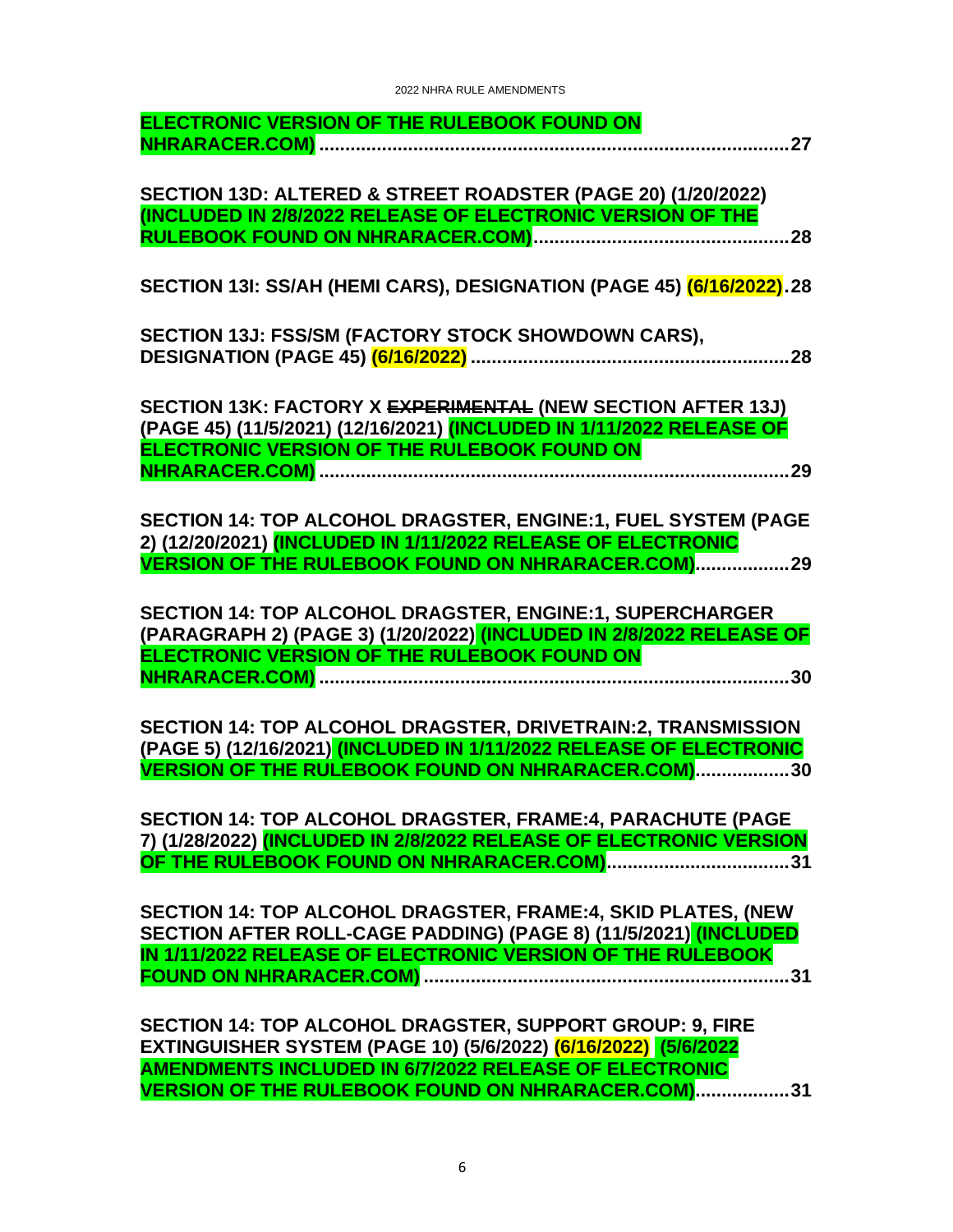| SECTION 14: TOP ALCOHOL DRAGSTER, DRIVER:10, PROTECTIVE         |  |
|-----------------------------------------------------------------|--|
| EQUIPMENT (PAGE 11) (5/6/2022) (5/6/2022 AMENDMENTS INCLUDED IN |  |
| 6/7/2022 RELEASE OF ELECTRONIC VERSION OF THE RULEBOOK FOUND    |  |
|                                                                 |  |

**[SECTION 15: TOP ALCOHOL FUNNY CAR, DRIVETRAIN:2, TRANSMISSION](#page-31-0)  (PAGE 4) (12/16/2021) (INCLUDED [IN 1/11/2022 RELEASE OF ELECTRONIC](#page-31-0)  [VERSION OF THE RULEBOOK FOUND ON NHRARACER.COM\)..................32](#page-31-0)**

**[SECTION 15: TOP ALCOHOL FUNNY CAR, FRAME:4,](#page-31-1) PARACHUTE (PAGE [4\) \(1/28/2022\) \(INCLUDED IN 2/8/2022 RELEASE OF ELECTRONIC VERSION](#page-31-1)  [OF THE RULEBOOK FOUND ON NHRARACER.COM\)...................................32](#page-31-1)**

**[SECTION 15: TOP ALCOHOL FUNNY CAR, FRAME:4, SKID PLATES, \(NEW](#page-32-0)  [SECTION AFTER ROLL-CAGE PADDING\) \(PAGE 4\) \(12/16/2021\) \(INCLUDED](#page-32-0)  [IN 1/11/2022 RELEASE OF ELECTRONIC VERSION OF THE RULEBOOK](#page-32-0)  FOUND ON NHRARACER.COM) [......................................................................33](#page-32-0)**

|  | SECTION 15: TOP ALCOHOL FUNNY CAR, BODY: 7, BODY (1ST |  |
|--|-------------------------------------------------------|--|
|  |                                                       |  |

**[SECTION 15: TOP ALCOHOL FUNNY CAR, SUPPORT GROUP: 9, FIRE](#page-32-2)  [EXTINGUISHER SYSTEM \(PAGE 7\) \(5/6/2022\) \(6/16/2022\) \(5/6/2022](#page-32-2)  [AMENDMENTS INCLUDED IN 6/7/2022 RELEASE OF ELECTRONIC](#page-32-2)  [VERSION OF THE RULEBOOK FOUND ON NHRARACER.COM\)..................33](#page-32-2)**

**[SECTION 15: TOP ALCOHOL FUNNY CAR, DRIVER:10, PROTECTIVE](#page-33-0)  EQUIPMENT (PAGE 8) (5/6/2022) [\(5/6/2022 AMENDMENTS INCLUDED IN](#page-33-0)  [6/7/2022 RELEASE OF ELECTRONIC VERSION OF THE RULEBOOK FOUND](#page-33-0)  [ON NHRARACER.COM\)....................................................................................34](#page-33-0)**

**SECTION 16: PRO [STOCK MOTORCYCLE, DESIGNATION \(PAGE 1\)](#page-33-1)  [\(11/19/2021\) \(4/27/2022\) \(5/6/2022\) \(5/19/2022\) \(11/19/2021 CHANGE](#page-33-1)  [INCLUDED IN 1/11/2022 RELEASE OF ELECTRONIC VERSION OF THE](#page-33-1)  [RULEBOOK FOUND ON NHRARACER.COM\) \(4/27/2022 CHANGE](#page-33-1)  [INCLUDED IN 5/5/2022 RELEASE OF ELECTRONIC VERSION OF THE](#page-33-1)  [RULEBOOK FOUND ON NHRARACER.COM\) \(5/19/2022 AMENDMENTS](#page-33-1)  [INCLUDED IN 6/7/2022 RELEASE OF ELECTRONIC VERSION OF THE](#page-33-1)  [RULEBOOK FOUND ON NHRARACER.COM\).................................................34](#page-33-1)**

**[SECTION 16: PRO STOCK MOTORCYCLE, BRAKES & SUSPENSION:3,](#page-34-0)  [CONTROLS \(PAGE 4\) \(12/16/2021\) \(INCLUDED IN 1/11/2022 RELEASE OF](#page-34-0)  [ELECTRONIC VERSION OF THE RULEBOOK FOUND ON](#page-34-0)  NHRARACER.COM) [..........................................................................................35](#page-34-0)**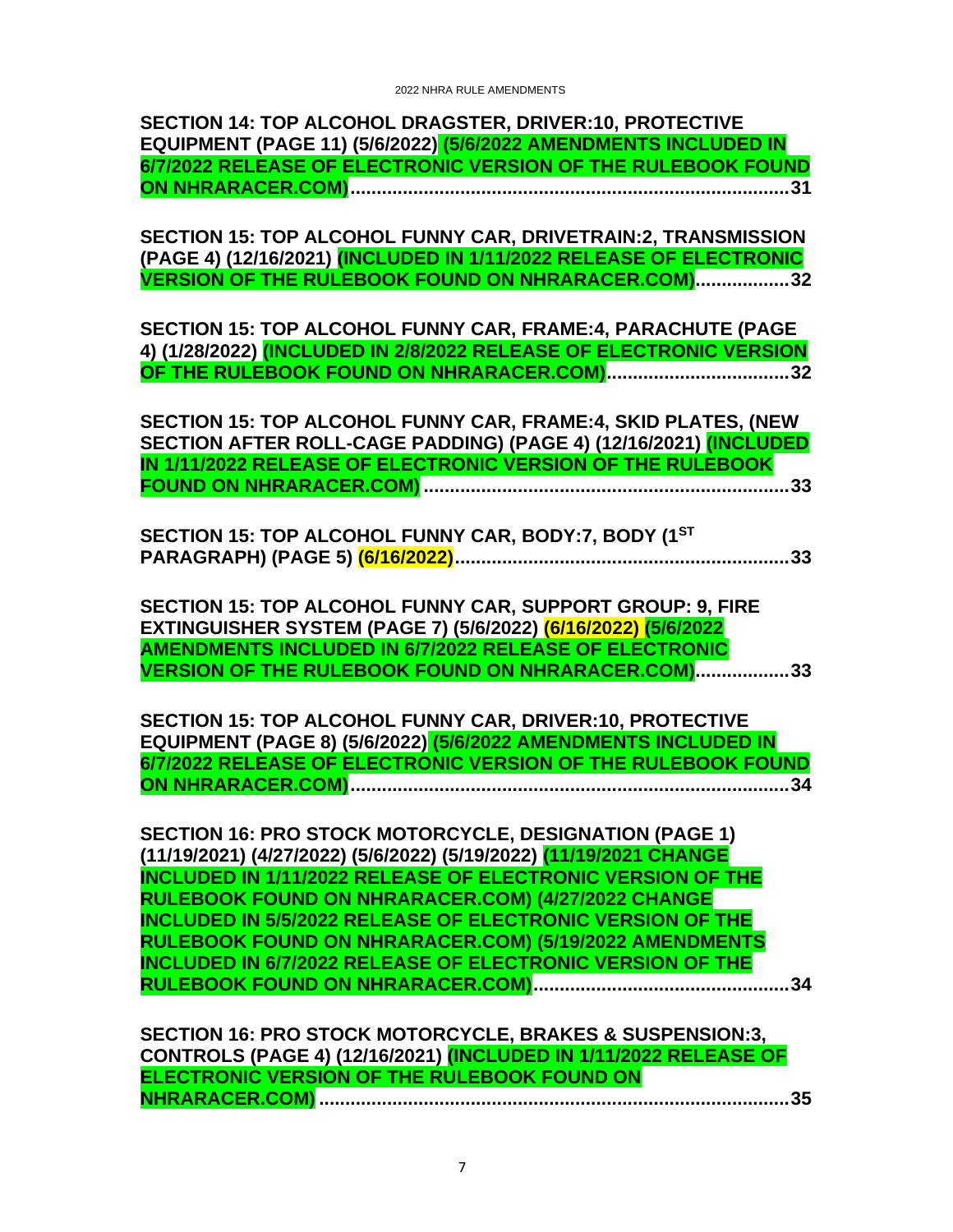**SECTION 16: PRO STOCK MOTORCYCLE, BRAKES & SUSPENSION:3, [CONTROLS \(PAGE 4\) \(12/16/2021\) \(2/16/2022\) \(SUPERSEDES WHAT IS IN](#page-35-0)  [THE 2/8/2022 ELECTRONIC VERSION OF THE RULEBOOK FOUND ON](#page-35-0)  [NHRARACER.COM\) \) \(INCLUDED IN 3/8/2022 RELEASE OF ELECTRONIC](#page-35-0)  [VERSION OF THE RULEBOOK FOUND ON NHRARACER.COM\)..................36](#page-35-0)**

**[SECTION 16: PRO STOCK MOTORCYCLE, BRAKES & SUSPENSION:3,](#page-35-1)  [CONTROLS \(PAGE 4\) \(1/20/2022\) \(INCLUDED IN 2/8/2022 RELEASE OF](#page-35-1)  [ELECTRONIC VERSION OF THE RULEBOOK FOUND ON](#page-35-1)  NHRARACER.COM) [..........................................................................................36](#page-35-1)**

**[SECTION 16: PRO STOCK MOTORCYCLE, BRAKES & SUSPENSION:3,](#page-35-2)  [SUSPENSION \(PAGE 4\) \(1/20/2022\) \(INCLUDED IN 2/8/2022 RELEASE OF](#page-35-2)  [ELECTRONIC VERSION OF THE RULEBOOK FOUND ON](#page-35-2)  NHRARACER.COM) [..........................................................................................36](#page-35-2)**

**[SECTION 16: PRO STOCK MOTORCYCLE, BRAKES & SUSPENSION:3,](#page-35-3)  [SUSPENSION \(PAGE 4\) \(1/20/2022\) \(2/16/2022\) \(SUPERSEDES WHAT IS IN](#page-35-3)  [THE 2/8/2022 ELECTRONIC VERSION OF THE RULEBOOK FOUND ON](#page-35-3)  [NHRARACER.COM AND THE AMENDMENT ABOVE\) \(INCLUDED IN 3/8/2022](#page-35-3)  [RELEASE OF ELECTRONIC VERSION OF THE RULEBOOK FOUND ON](#page-35-3)  NHRARACER.COM) [..........................................................................................36](#page-35-3)**

**[SECTION 16: PRO STOCK MOTORCYCLE, FRAME:4, GROUND](#page-36-0)  CLEARANCE (PAGE 6) (1/5/2021) [\(INCLUDED IN 1/11/2022 RELEASE OF](#page-36-0)  [ELECTRONIC VERSION OF THE RULEBOOK FOUND ON](#page-36-0)  NHRARACER.COM) [..........................................................................................37](#page-36-0)**

**[SECTION 16: PRO STOCK MOTORCYCLE, SUPPORT GROUP:9,](#page-36-1)  [COMPUTER/DATA RECORDERS \(PAGE 6\) \(12/16/2021\) \(INCLUDED IN](#page-36-1)  [1/11/2022 RELEASE OF ELECTRONIC VERSION OF THE RULEBOOK](#page-36-1)  FOUND ON NHRARACER.COM) [......................................................................37](#page-36-1)**

**[SECTION 17: PRO STOCK, FRAME:4, PARACHUTE \(PAGE 4\) \(1/28/2022\)](#page-36-2)  [\(INCLUDED IN 2/8/2022 RELEASE OF ELECTRONIC VERSION OF THE](#page-36-2)  [RULEBOOK FOUND ON NHRARACER.COM\).................................................37](#page-36-2)**

| SECTION 17: PRO STOCK, FRAME: 4, ROLL CAGE (SECOND               |  |  |
|------------------------------------------------------------------|--|--|
| PARAGRAPH) (PAGE 6) (2/16/2022) (INCLUDED IN 3/8/2022 RELEASE OF |  |  |
| <b>ELECTRONIC VERSION OF THE RULEBOOK FOUND ON</b>               |  |  |
|                                                                  |  |  |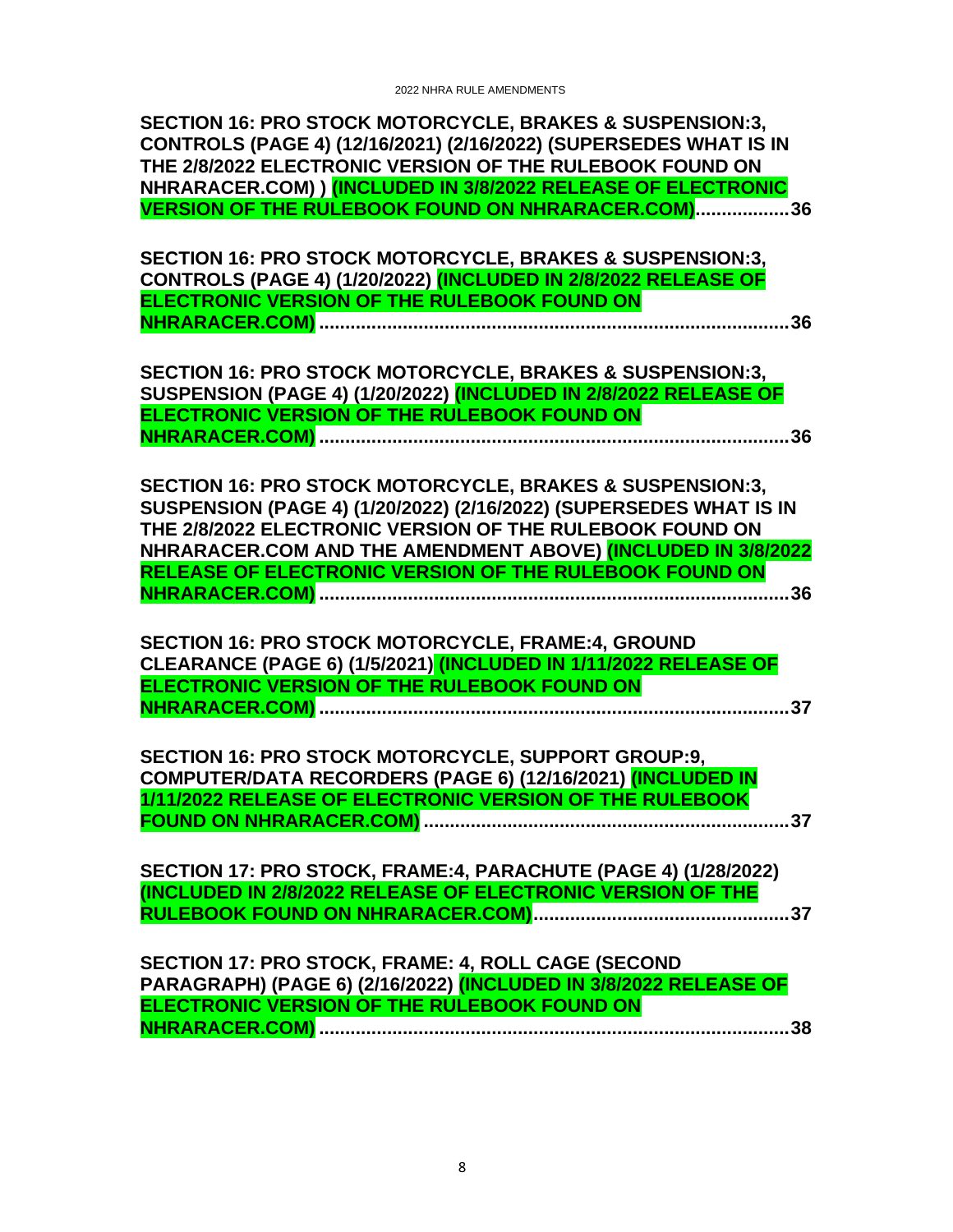| SECTION 17: PRO STOCK, BODY: 7, FLOOR (PAGE 9) (5/6/2022) (5/6/2022                                                                       |
|-------------------------------------------------------------------------------------------------------------------------------------------|
| <b>AMENDMENTS INCLUDED IN 6/7/2022 RELEASE OF ELECTRONIC</b><br>VERSION OF THE RULEBOOK FOUND ON NHRARACER.COM)38                         |
|                                                                                                                                           |
| SECTION 17: PRO STOCK, ELECTRICAL:8, MASTER CUTOFF (PAGE 11)                                                                              |
| (12/16/2021) <mark>(INCLUDED IN 1/11/2022 RELEASE OF ELECTRONIC VERSION</mark><br><mark>OF THE RULEBOOK FOUND ON NHRARACER.COM)</mark> 38 |
|                                                                                                                                           |
| SECTION 17: PRO STOCK, SUPPORT GROUP: 9, FIRE EXTINGUISHER                                                                                |
| SYSTEM (PAGE 11) (5/6/2022) (6/16/2022) (5/6/2022 AMENDMENTS                                                                              |
| <b>INCLUDED IN 6/7/2022 RELEASE OF ELECTRONIC VERSION OF THE</b>                                                                          |
|                                                                                                                                           |
| SECTION 17: PRO STOCK, DRIVER: 10, PROTECTIVE EQUIPMENT (PAGE                                                                             |
| 12) (5/6/2022) (5/6/2022 AMENDMENTS INCLUDED IN 6/7/2022 RELEASE OF                                                                       |
| <b>ELECTRONIC VERSION OF THE RULEBOOK FOUND ON</b>                                                                                        |
|                                                                                                                                           |
| SECTION 18: FUNNY CAR, ENGINE:1, OIL-RETENTION DEVICE (PAGE 4)                                                                            |
| (12/16/2021) (INCLUDED IN 1/11/2022 RELEASE OF ELECTRONIC VERSION                                                                         |
|                                                                                                                                           |
|                                                                                                                                           |
|                                                                                                                                           |
| SECTION 18: FUNNY CAR, ENGINE:1, VALVE COVERS (PAGE 5) (5/6/2022)                                                                         |
| (5/6/2022 AMENDMENTS INCLUDED IN 6/7/2022 RELEASE OF<br>ELECTRONIC VERSION OF THE RULEBOOK FOUND ON                                       |
| . 40                                                                                                                                      |
|                                                                                                                                           |
| SECTION 18: FUNNY CAR, FRAME:4, HELMET SHROUD (PAGE 7)                                                                                    |
| (12/16/2021) (INCLUDED IN 1/11/2022 RELEASE OF ELECTRONIC VERSION                                                                         |
|                                                                                                                                           |
| SECTION 18: FUNNY CAR, FRAME:4, PARACHUTE (PAGE 7) (1/28/2022)                                                                            |
| (INCLUDED IN 2/8/2022 RELEASE OF ELECTRONIC VERSION OF THE                                                                                |
|                                                                                                                                           |
| SECTION 18: FUNNY CAR, FRAME:4, ROLL CAGE (PAGE 8) (1/20/2022)                                                                            |
| (INCLUDED IN 2/8/2022 RELEASE OF ELECTRONIC VERSION OF THE                                                                                |
|                                                                                                                                           |
|                                                                                                                                           |
| SECTION 18: FUNNY CAR, INTERIOR:6, DOGHOUSE SHIELD (PAGE 9)                                                                               |
|                                                                                                                                           |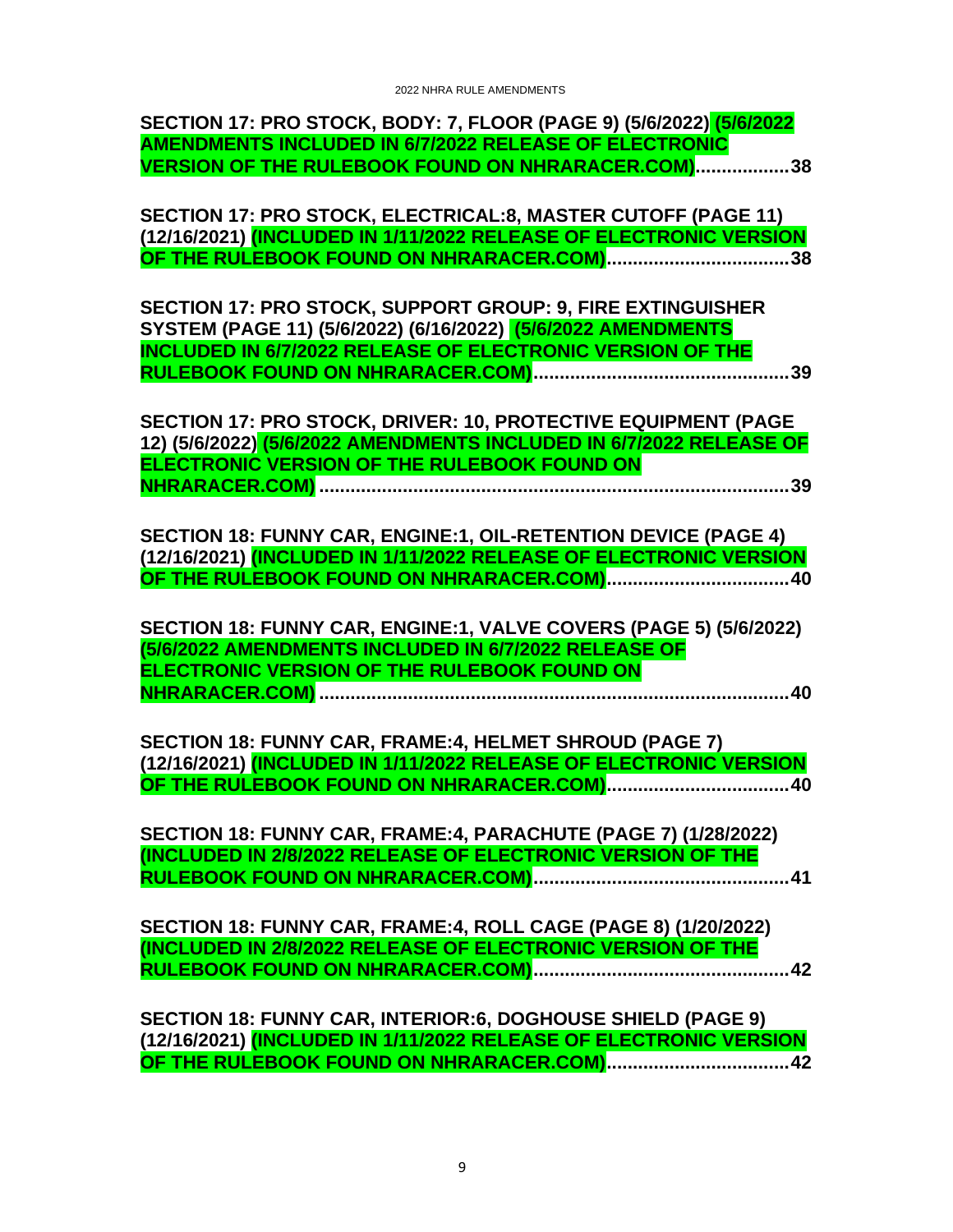| SECTION 18: FUNNY CAR, SUPPORT GROUP:9, COMPUTER/DATA                                                                            |
|----------------------------------------------------------------------------------------------------------------------------------|
| RECORDER (PAGE 10) (12/16/2021) (INCLUDED IN 1/11/2022 RELEASE OF                                                                |
| ELECTRONIC VERSION OF THE RULEBOOK FOUND ON                                                                                      |
|                                                                                                                                  |
|                                                                                                                                  |
| SECTION 18: FUNNY CAR, SUPPORT GROUP:9, FIRE EXTINGUISHER                                                                        |
| SYSTEM (PAGE 11) (5/6/2022) (6/16/2022) (5/6/2022 AMENDMENTS<br><b>INCLUDED IN 6/7/2022 RELEASE OF ELECTRONIC VERSION OF THE</b> |
|                                                                                                                                  |
|                                                                                                                                  |
| SECTION 18: FUNNY CAR, DRIVER: 10, PROTECTIVE EQUIPMENT (PAGE                                                                    |
| 12) (5/6/2022) (5/6/2022 AMENDMENTS INCLUDED IN 6/7/2022 RELEASE OF                                                              |
| ELECTRONIC VERSION OF THE RULEBOOK FOUND ON                                                                                      |
| . 43                                                                                                                             |
|                                                                                                                                  |
| SECTION 19: TOP FUEL DRAGSTER, ENGINE:1, VALVE COVERS (PAGE 5)                                                                   |
| (5/6/2022) (5/6/2022 AMENDMENTS INCLUDED IN 6/7/2022 RELEASE OF                                                                  |
| ELECTRONIC VERSION OF THE RULEBOOK FOUND ON                                                                                      |
|                                                                                                                                  |
| SECTION 19: TOP FUEL DRAGSTER, FRAME: 4, ROLL CAGE (PAGE 9)                                                                      |
| (12/16/2021) (INCLUDED IN 1/11/2022 RELEASE OF ELECTRONIC VERSION                                                                |
|                                                                                                                                  |
|                                                                                                                                  |
| SECTION 19: TOP FUEL DRAGSTER, FRAME:4, PARACHUTE (PAGE 8)<br>(1/28/2022) (INCLUDED IN 2/8/2022 RELEASE OF ELECTRONIC VERSION    |
|                                                                                                                                  |
|                                                                                                                                  |
| SECTION 19: TOP FUEL DRAGSTER, FRAME:4, ROLL CAGE (PAGE 9)                                                                       |
| (1/20/2022) (INCLUDED IN 2/8/2022 RELEASE OF ELECTRONIC VERSION                                                                  |
| OF THE RULEBOOK FOUND ON NHRARACER.COM).<br>44                                                                                   |
|                                                                                                                                  |
| SECTION 19: TOP FUEL DRAGSTER, BODY: 7, CANOPY (PAGE 10)<br>(5/6/2022) (6/16/2022) (5/6/2022 AMENDMENTS INCLUDED IN 6/7/2022     |
| RELEASE OF ELECTRONIC VERSION OF THE RULEBOOK FOUND ON                                                                           |
|                                                                                                                                  |
|                                                                                                                                  |
| SECTION 19: TOP FUEL DRAGSTER, SUPPORT GROUP: 9,                                                                                 |
| COMPUTER/DATA RECORDER (PAGE 13) (12/16/2021) (INCLUDED IN                                                                       |
| 1/11/2022 RELEASE OF ELECTRONIC VERSION OF THE RULEBOOK                                                                          |
|                                                                                                                                  |
|                                                                                                                                  |
| SECTION 19: TOP FUEL DRAGSTER, SUPPORT GROUP:9, FIRE                                                                             |

**[EXTINGUISHER SYSTEM \(PAGE 11\) \(5/6/2022\) \(6/16/2022\) \(5/6/2022](#page-45-0)**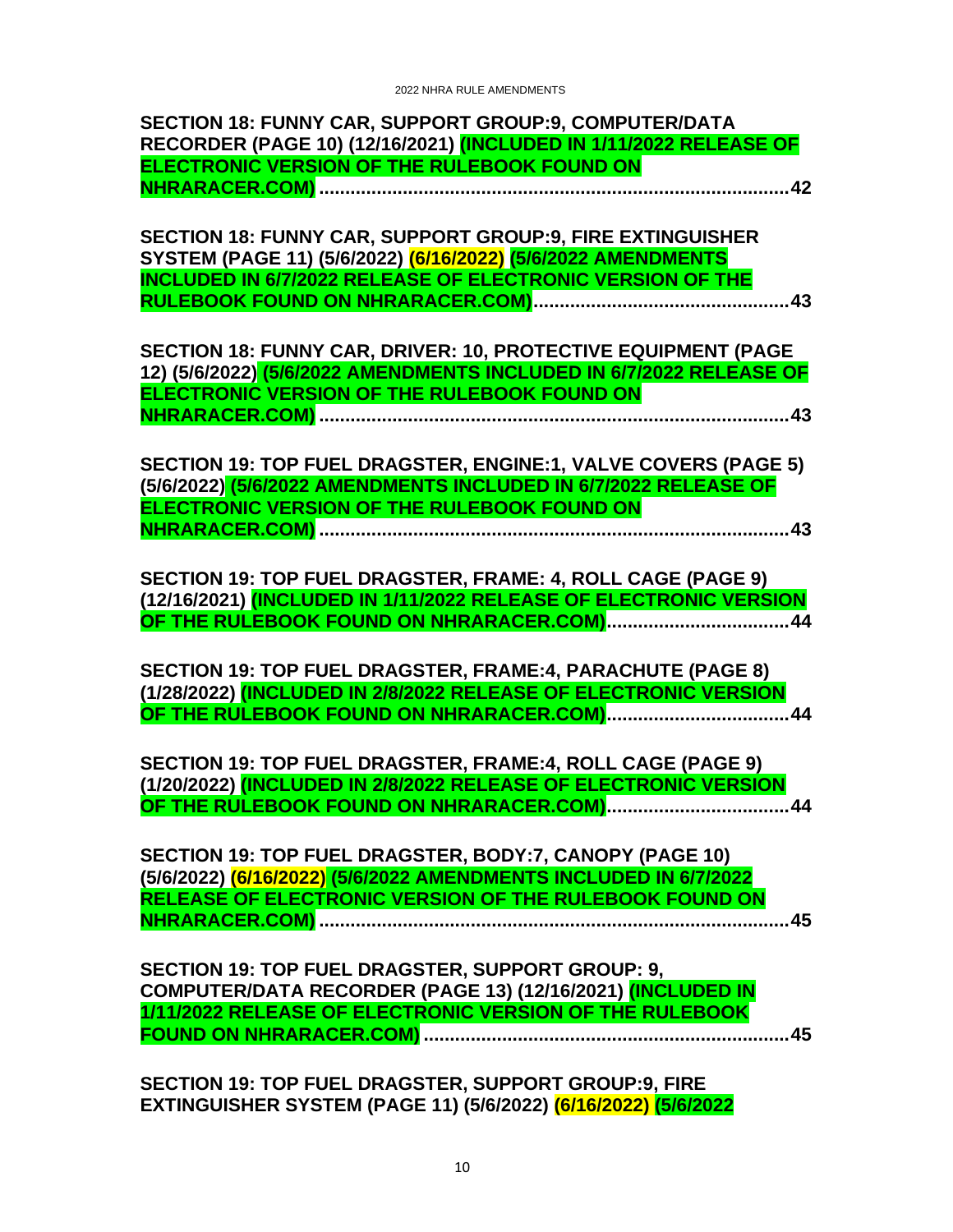#### **[AMENDMENTS INCLUDED IN 6/7/2022 RELEASE OF ELECTRONIC](#page-45-0)  [VERSION OF THE RULEBOOK FOUND ON NHRARACER.COM\)..................46](#page-45-0)**

**[SECTION 19: TOP FUEL DRAGSTER, DRIVER: 10, PROTECTIVE](#page-45-1)  EQUIPMENT (PAGE 15) (5/6/2022) [\(5/6/2022 AMENDMENTS INCLUDED IN](#page-45-1)  [6/7/2022 RELEASE OF ELECTRONIC VERSION OF THE RULEBOOK FOUND](#page-45-1)  [ON NHRARACER.COM\)....................................................................................46](#page-45-1)**

**[SECTION 21: GENERAL REGULATIONS, ENGINE:1, 1:10 SUPERCHARGER](#page-45-2)  (PAGE 9) (4TH PARAGRAPH) (5/6/2022) [\(5/6/2022 AMENDMENTS INCLUDED](#page-45-2)  [IN 6/7/2022 RELEASE OF ELECTRONIC VERSION OF THE RULEBOOK](#page-45-2)  FOUND ON NHRARACER.COM) [......................................................................46](#page-45-2)**

**[SECTION 21: GENERAL REGULATIONS, TIRES AND WHEELS:5, 5:2](#page-46-0)  WHEELS (3RD [PARAGRAPH\) \(PAGE 31\) \(6/16/2022\)......................................47](#page-46-0)**

|  | SECTION 21: GENERAL REGULATIONS, SUPPORT GROUP:9, 9:3 FIRE |  |
|--|------------------------------------------------------------|--|
|  |                                                            |  |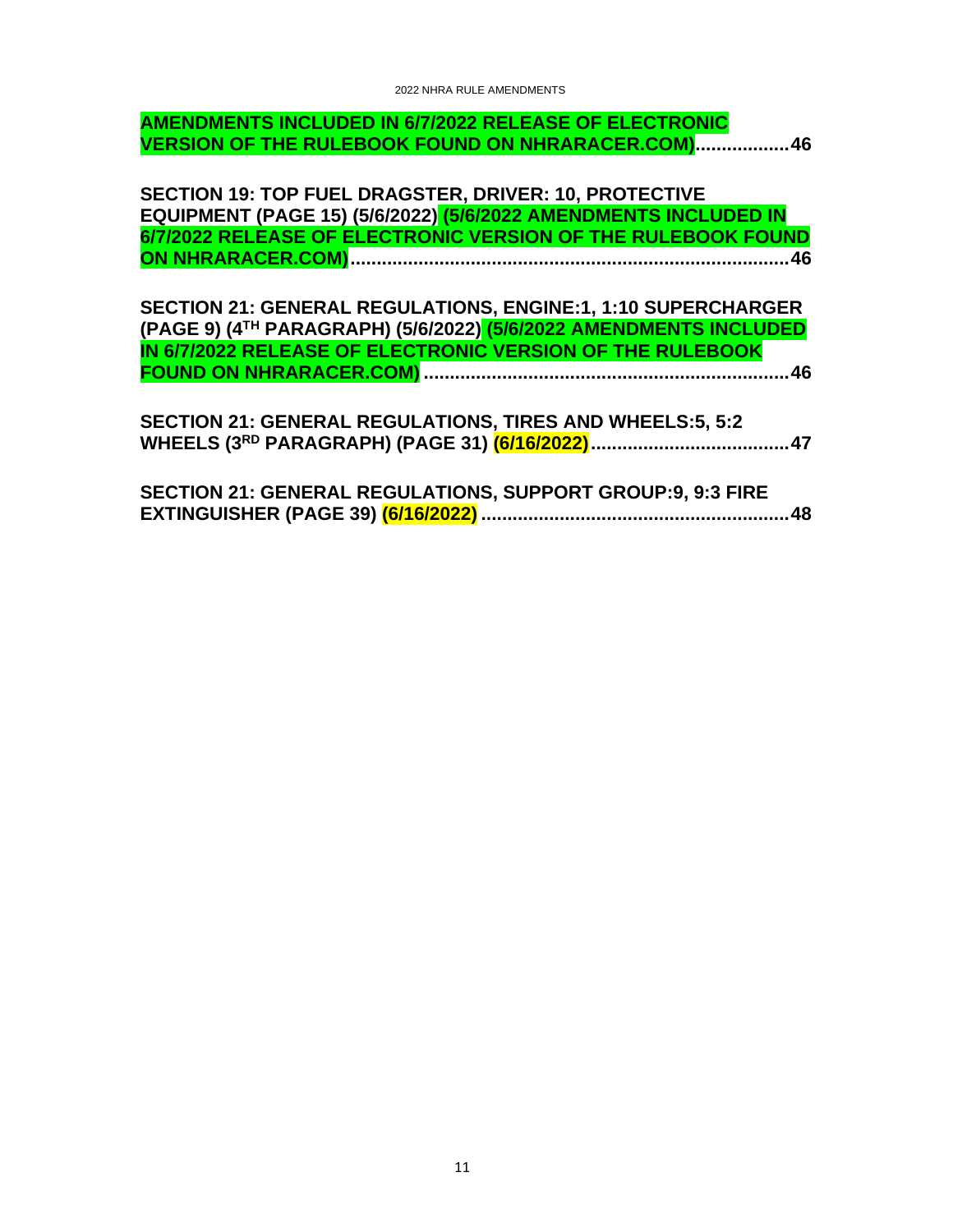#### <span id="page-11-0"></span>**NHRA RULEBOOK TABLE OF CONTENTS, Comp, (Page ii) (1/20/2022) (INCLUDED IN 2/8/2022 RELEASE OF ELECTRONIC VERSION OF THE RULEBOOK FOUND ON NHRARACER.COM)**

|                                           | Section Page |    |
|-------------------------------------------|--------------|----|
|                                           |              |    |
|                                           |              | 6  |
|                                           |              | 11 |
|                                           |              | 15 |
|                                           |              | 18 |
|                                           |              | 28 |
|                                           |              | 32 |
|                                           |              | 38 |
|                                           |              | 45 |
|                                           |              | 45 |
| FSS/SM (Factory Stock Showdown Cars). 13J |              | 45 |
|                                           |              | 45 |

#### <span id="page-11-1"></span>**INTRODUCTION, NHRA DRAGS: STREET LEGAL STYLE NHRA STREET LEGAL RACING (Page xiv) (3/1/2022) (5/6/2022) (INCLUDED IN 3/8/2022 RELEASE OF ELECTRONIC VERSION OF THE RULEBOOK FOUND ON NHRARACER.COM) (5/6/2022 AMENDMENTS INCLUDED IN 6/7/2022 RELEASE OF ELECTRONIC VERSION OF THE RULEBOOK FOUND ON NHRARACER.COM)**

Drag racing can trace its roots to local streets — anywhere a straight piece of asphalt and a set of traffic signals existed. In the early 1950s, NHRA worked with local law-enforcement agencies around the country to entice such traffic-light racers off the streets and onto dry lakes and abandoned runways, where more organized competition could be staged. From those humble origins, the sport of NHRA Championship Drag Racing was born.

Unfortunately, not everyone participates in legitimate, organized events. Many still choose to race illegally on public streets.

Recognizing the seriousness of the problem, NHRA established relationships with law-enforcement agencies throughout the country. Through these relationships, the NHRA Drags: Street Legal Style program was born. One of the most effective tools in the fight against illegal street racing is the establishment of Street Legal events at NHRA member tracks.

This category is reserved for foreign and domestic productiontype automobiles and trucks. All vehicles must be street driven and carry proof of vehicle registration and valid insurance. Vehicles must also display valid license plates. Vehicles running in the Street Legal category must be able to pass all state highway safety requirements for the state in which the vehicle is registered.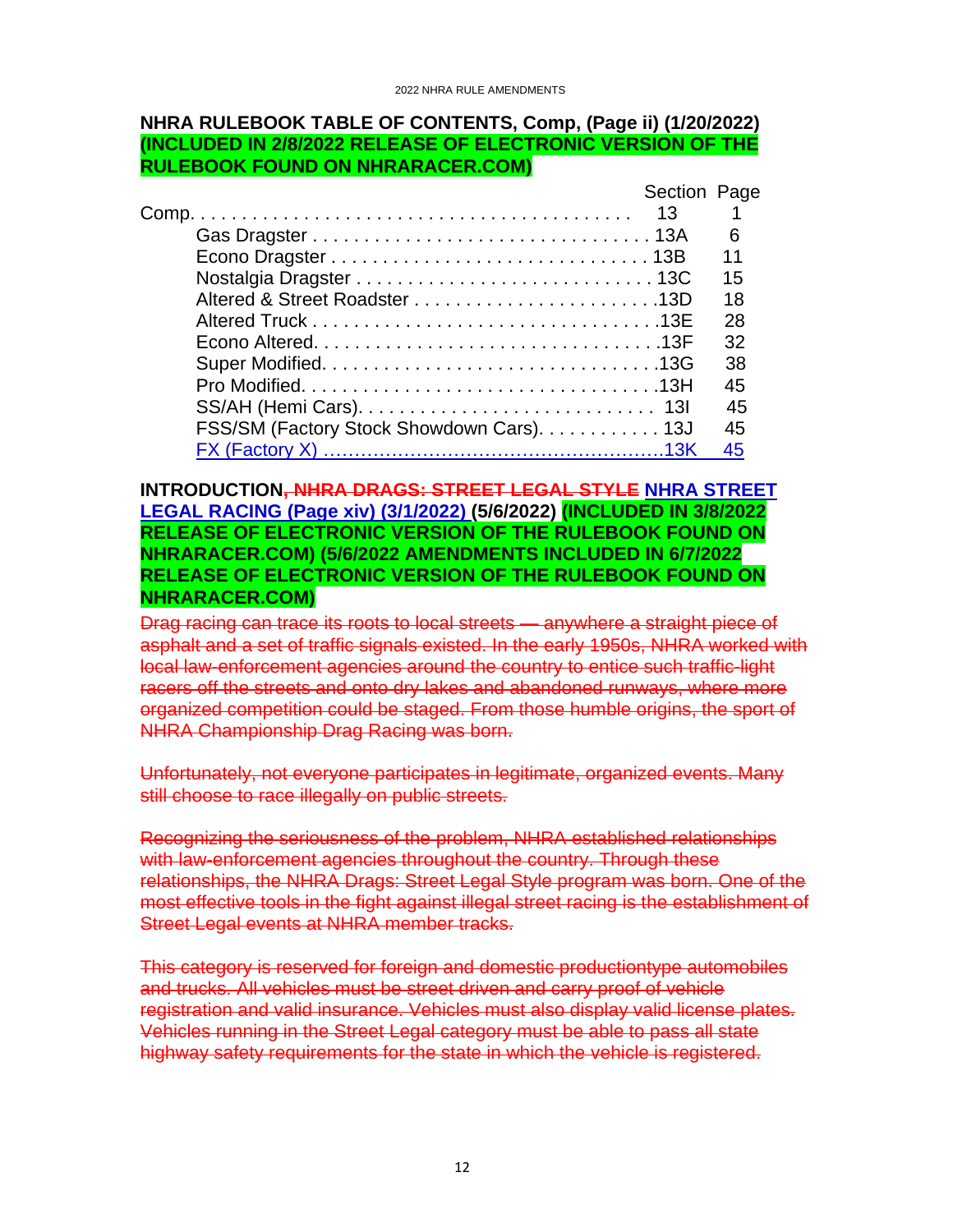Additionally, requirements and specifications for Street Legal and other local NHRA member track events are the same as those for the Summit Racing Series with the following exception. 2008 OEM model-year and newer production cars running slower than 9.99 (\*6.39) and 135 mph do not have to meet the requirements and specifications for the Summit Racing Series except for the following: Convertibles and T-tops must meet Summit Racing Series roll-bar and roll-cage requirements. Vehicle must pass all highway safety requirements in the state in which the vehicle is registered. Unaltered OEM installed antilock brakes, airbag functions, as well as all other OEM safety related systems must be functioning as per manufacturer's specifications. Note: Tires used may be other than OEM, but they must be DOT-approved, All drivers must meet the Summit Racing Series helmet and protective-clothing requirements for the e.t. and mph of vehicle.

At Street Legal events, only legitimate street-legal machines are permitted to participate. Though competition structure varies from track to track, emphasis is placed on fun. A common Street Legal venue will feature time trials and grudge racing only, which ensures each participant the opportunity for a maximum number of passes down the dragstrip. Grudge racing permits participants to choose their competition rather than participate in an organized eliminator. And, once eliminated, a participant may return to the staging lanes for more time trials or grudge runs. Being eliminated at a Street Legal event does not necessarily mean it's time to go home.

Street Legal events provide a legal environment where you can drag race. Have fun!

From its formation in 1951, the National Hot Rod Association has worked tirelessly to eliminate the illegal and dangerous practice of street racing and to this day, that continues to be one of the association's primary missions.

Since 1951, NHRA has worked in conjunction with local law-enforcement agencies, city planners, schools, and other parties to educate and persuade would-be racers to participate in organized events held in a controlled environment. Beginning with dry lake beds and abandoned airport runways, the sport of NHRA drag racing has since grown to include a worldwide network of nearly 150 member tracks.

NHRA's efforts to combat illegal street racing continue to this day with the NHRA Drags: Street Legal Style program at the forefront of the movement. One of the most effective tools in the fight against illegal street racing is the establishment of Street Legal events held regularly at NHRA member tracks

The Street Legal category is reserved for foreign and domestic OEM production type automobiles, motorcycles and trucks. All vehicles must be street driven and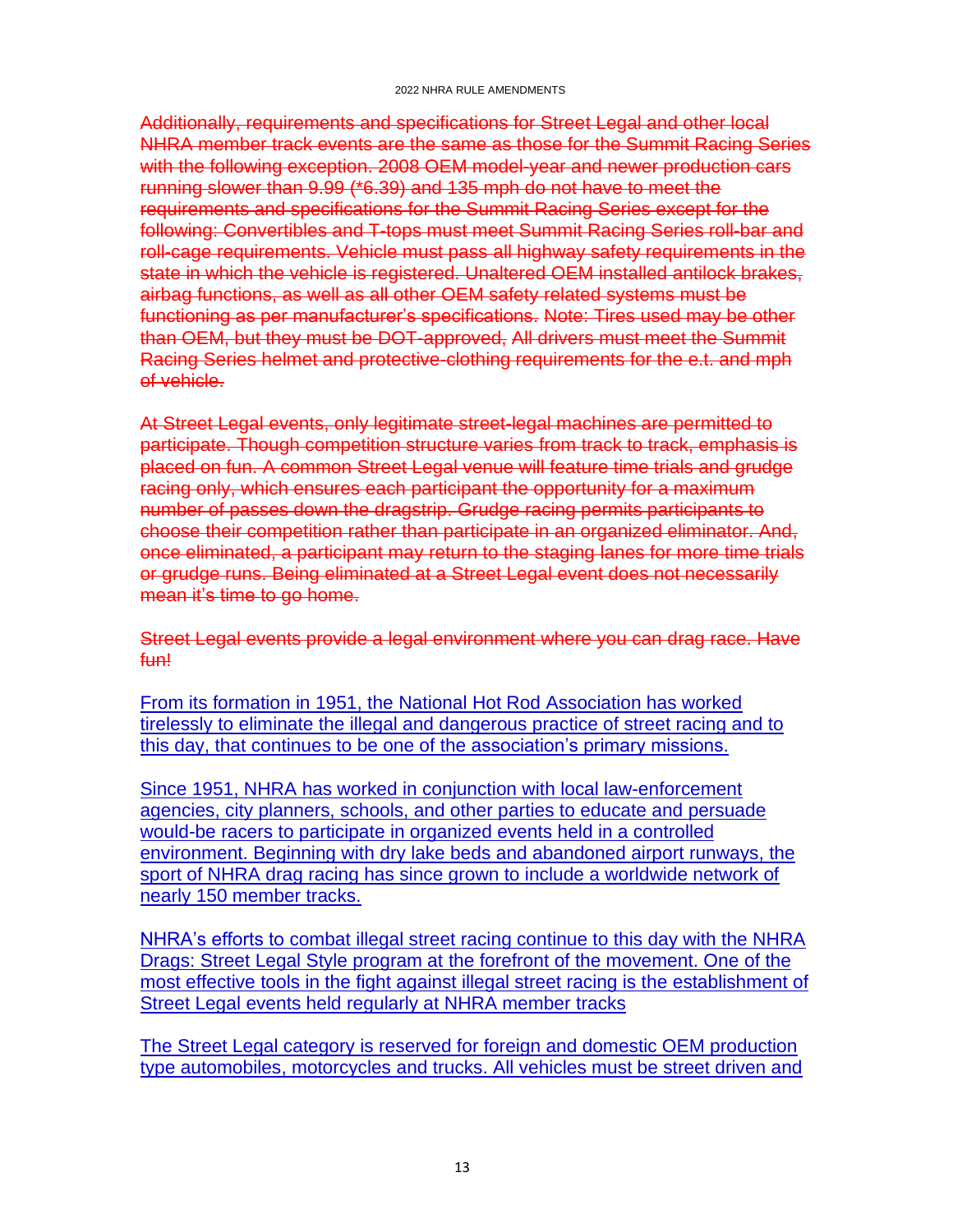drivers must carry a state-issued proof of registration and valid insurance information. All vehicles must also display a valid license plate(s).

Vehicles participating in Street Legal events must be able to pass all state highway safety requirements for the state in which the vehicle is registered and retain all OEM safety features.

For Street Legal motorcycles, 2008 and newer are permitted to run no quicker than 9.00 (\*5.65 eighth mile) and/or no faster than 150 mph. Motorcycles must follow ET Motorcycle guidelines for safety requirements.

Additionally, requirements and specifications for Street Legal competitors and other local NHRA member track events are the same as those for the Summit E.T. Racing Series with the following exceptions:

2008-2013 OEM model-year production cars are permitted to run no quicker than 10.00 (\*6.40 eight mile) and/or no faster than 135 mph.

2014-Curent OEM model-year production cars are permitted to run no quicker than 9.00 (\*5.65 eighth mile) and/or faster than 150 mph.

Drivers in vehicles running slower than 11.50 (\*7.35 eighth mile) and/or slower than 135 mph are required to wear full-length pants (no shorts); shirt- or longsleeved shirt (no tank tops); closed shoes (no open-toe or open heel-shoes or sandals); socks and a helmet. See General Regulations 10:7 for helmet requirements.

Drivers in vehicles running quicker than 11.49 (\*7.35 eighth mile) or slower than 9.00 (\*5.65 eighth mile) or faster than 135 mph or slower than 150 mph are required to wear a minimum SFI 3.2A/1 jacket; full-length pants (no shorts); closed shoes (no open-toe or open heel-shoes or sandals); socks and a helmet. See General Regulations 10:7 for helmet requirements.

Unaltered OEM, antilock brakes, airbag functions, stock frame\unibody construction, including floors and firewall, as well as all other OEM safety related systems, must be functioning as per manufacturer's specifications.

Tires used may be other than OEM, but they must be DOT-approved.

Convertibles quicker than 13.49 (\*8.25 eighth mile) and T-tops quicker than 11.49 (\*7.35 eighth mile) must meet Summit Racing Series roll-bar and roll-cage requirements.

NHRA Level 7C license is available but not required for drivers running slower than 9.99 (\*6.39 eight mile) or slower than 135 mph.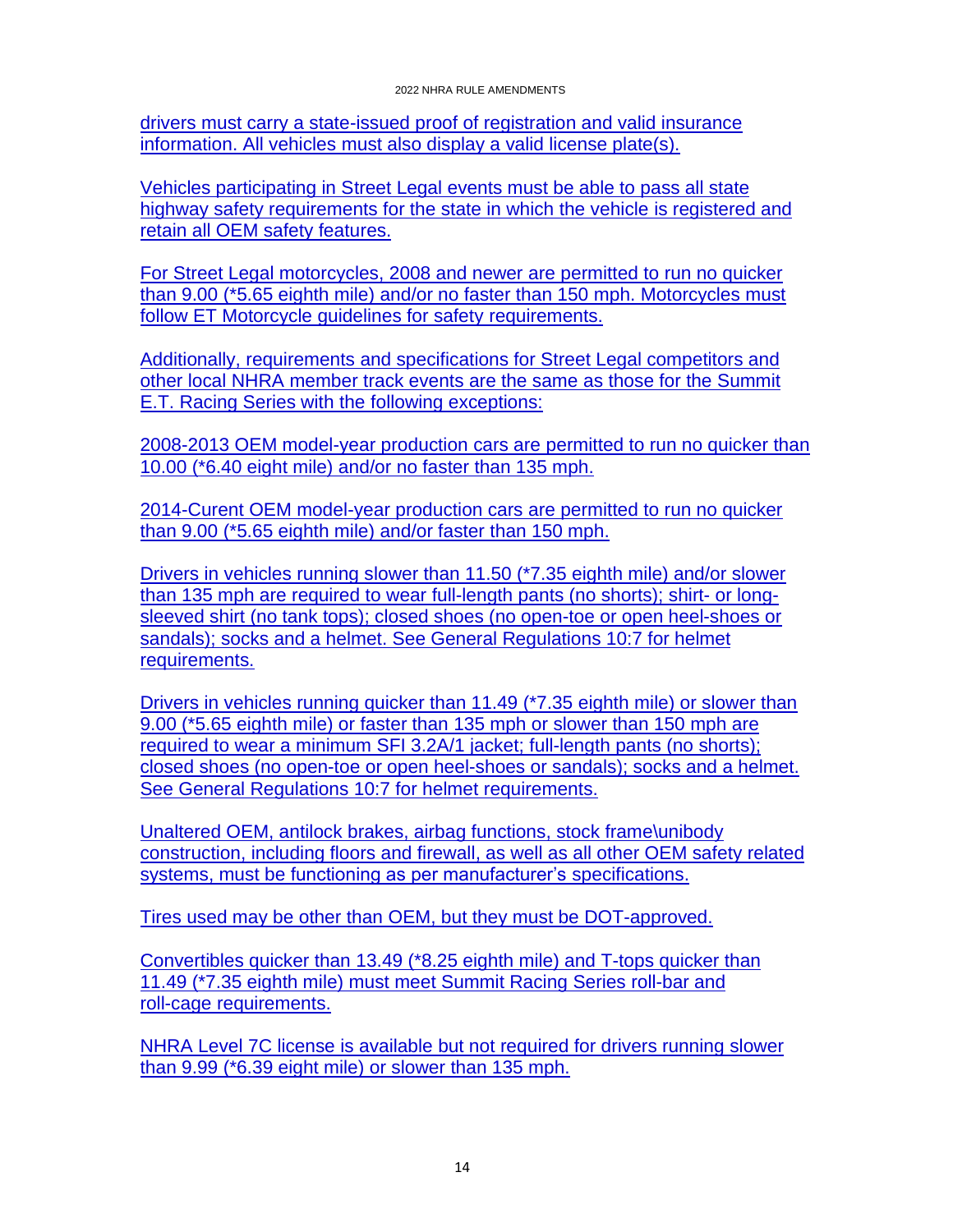NHRA Level 6C license is required for drivers running quicker than 9.99 (\*6.39 eighth mile) and slower than 9.00 (\*5.65 eight mile) or faster than 135 mph or slower than 150 mph).

At designated Street Legal events, only legitimate street-legal machines are permitted to participate. Although the competition structure can vary from track to track, a strong emphasis is placed on fun and providing a welcoming environment for first-time and inexperienced new racers.

Many Street Legal events will feature open time trials and grudge racing only, which typically allows each participant an opportunity to make as many passes down the dragstrip as possible. The Grudge Racing element allows participants to choose their competition as opposed to participating in an organized eliminator.

Win or lose, a grudge racing participant may return to the staging lanes for more time trials or additional grudge runs. Losing a race at a Street Legal event does not typically mean it's time to go home. Street Legal events provide a legal and controlled environment where racers of all skill levels enjoy the sport of NHRA Drag Racing.

<span id="page-14-0"></span>**SECTION 3: LOGO PLACEMENT, FUNNY CAR: NHRA CAMPING WORLD DIAGRAM BOTTOM OF PAGE 2 (Page 2) (1/20/2022) (INCLUDED IN 2/8/2022 RELEASE OF ELECTRONIC VERSION OF THE RULEBOOK FOUND ON NHRARACER.COM)**

| Funny Car: NHRA Camping World Drag Racing Series decal placement<br>anywhere on outside rear of spill plate |
|-------------------------------------------------------------------------------------------------------------|
|                                                                                                             |
|                                                                                                             |
|                                                                                                             |

<span id="page-14-1"></span>**SECTION 4A: SUPER PRO, PRO, SPORTSMAN, DESIGNATIONS (Page 2) (5/6/2022) (5/6/2022 AMENDMENTS INCLUDED IN 6/7/2022 RELEASE OF ELECTRONIC VERSION OF THE RULEBOOK FOUND ON NHRARACER.COM)**

**NHRA SUMMIT RACING SERIES NATIONAL CHAMPIONSHIP SUPER PRO:** 7.00 to 11.99 **PRO:** 9.00 to 13.99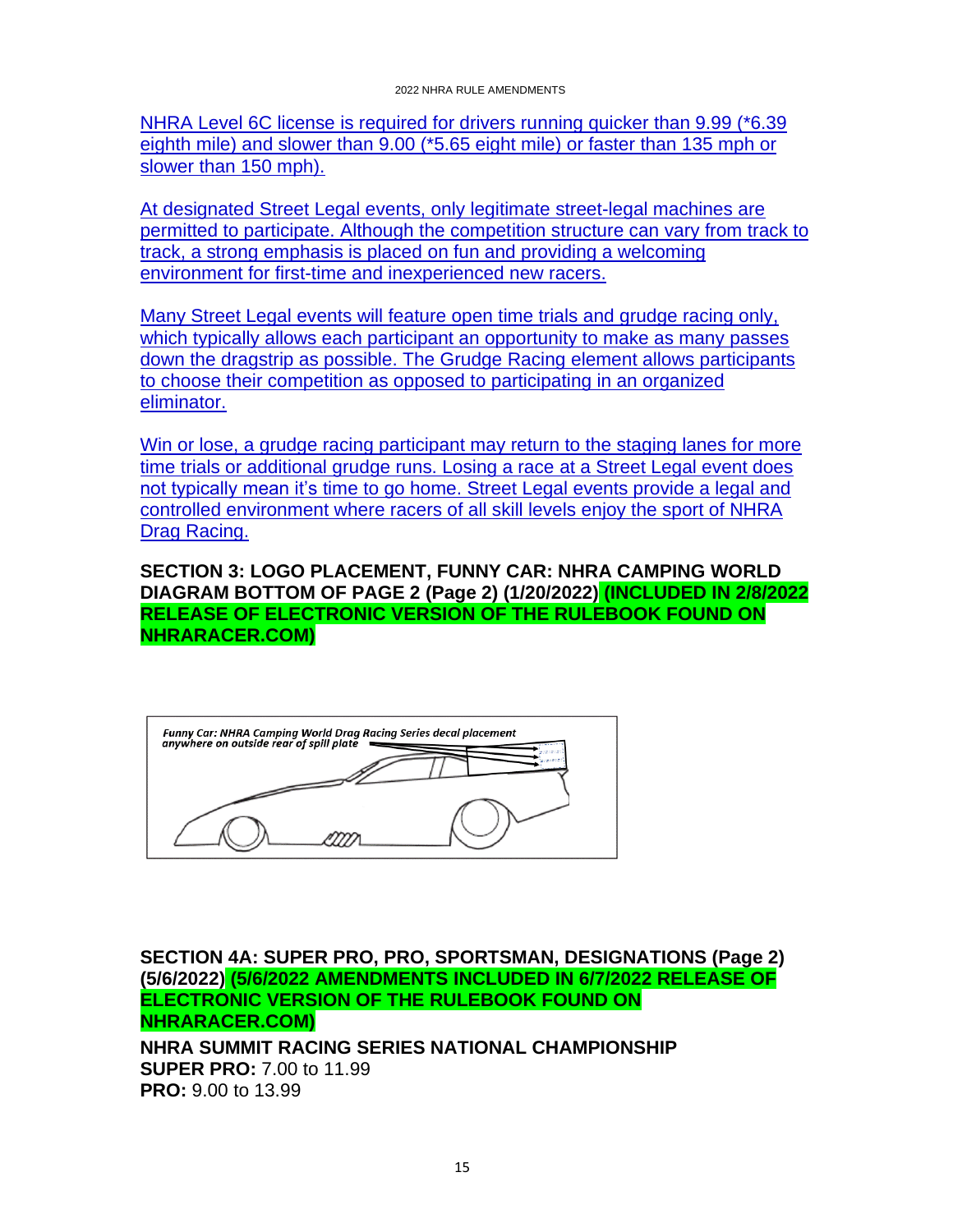#### **SPORTSMAN:** 12.00 to 19.99

References in this section identify performance limits for various equipment and safety applications.

Any vehicle except E.T. Motorcycle running faster than 135 mph must meet minimum requirements for 9.99-second vehicles including driver credentials and protective equipment. The 135- mph rule does not apply to E.T. Motorcycle. E.T. Motorcycle must comply with 9.99-second e.t. restrictions. Vehicles meeting Street Legal requirements are permitted to compete in the Summit E.T. Racing Series. (See NHRA STREET LEGAL located on page xiv of this rulebook).

# <span id="page-15-0"></span>**SECTION 4C: E.T. MOTORCYCLE, BRAKES & SUSPENSION: 3, SUSPENSION (Page 14) (6/16/2022)**

Front suspension must have a minimum of 1 1/2 inches of travel. Front fork suspension outer tubes must be a one-piece design. Bolt on tie-down permitted on street legal motorcycle, without wheelie bars, only. Steering dampener permitted.

### <span id="page-15-1"></span>**SECTION 4G: NHRA SUMMIT RACING SERIES STREET LEGAL EV RULES (New Section after 4F: ALL-TERRAIN VEHICLE) (Page 22) (4/19/2022) (INCLUDED IN 5/5/2022 RELEASE OF ELECTRONIC VERSION OF THE RULEBOOK FOUND ON NHRARACER.COM)**

**DESIGNATION** SEV, proceeded by competition number

The NHRA Summit Racing Series Street Legal EV category is reserved only for foreign and domestic OEM production Electric Vehicle automobiles and trucks. All vehicles must be street driven and drivers must carry a state-issued proof of registration and valid insurance information. All vehicles must also display a valid license plate(s).

Vehicles participating in NHRA Summit Racing Series Street Legal EV must be able to pass all state highway safety requirements for the state in which the vehicle is registered and retain all OEM safety features.

The following requirements and specifications will be affective for the NHRA Summit Racing Series Street Legal EV:

2008-2013 OEM model-year production cars are permitted to run no quicker than 10.00 and/or no faster than 135 mph (\*6.40 eighth mile).

2014-Curent OEM model-year production cars are permitted to run no quicker than 9.00 and/or faster than 150 mph (\*5.65 eighth mile).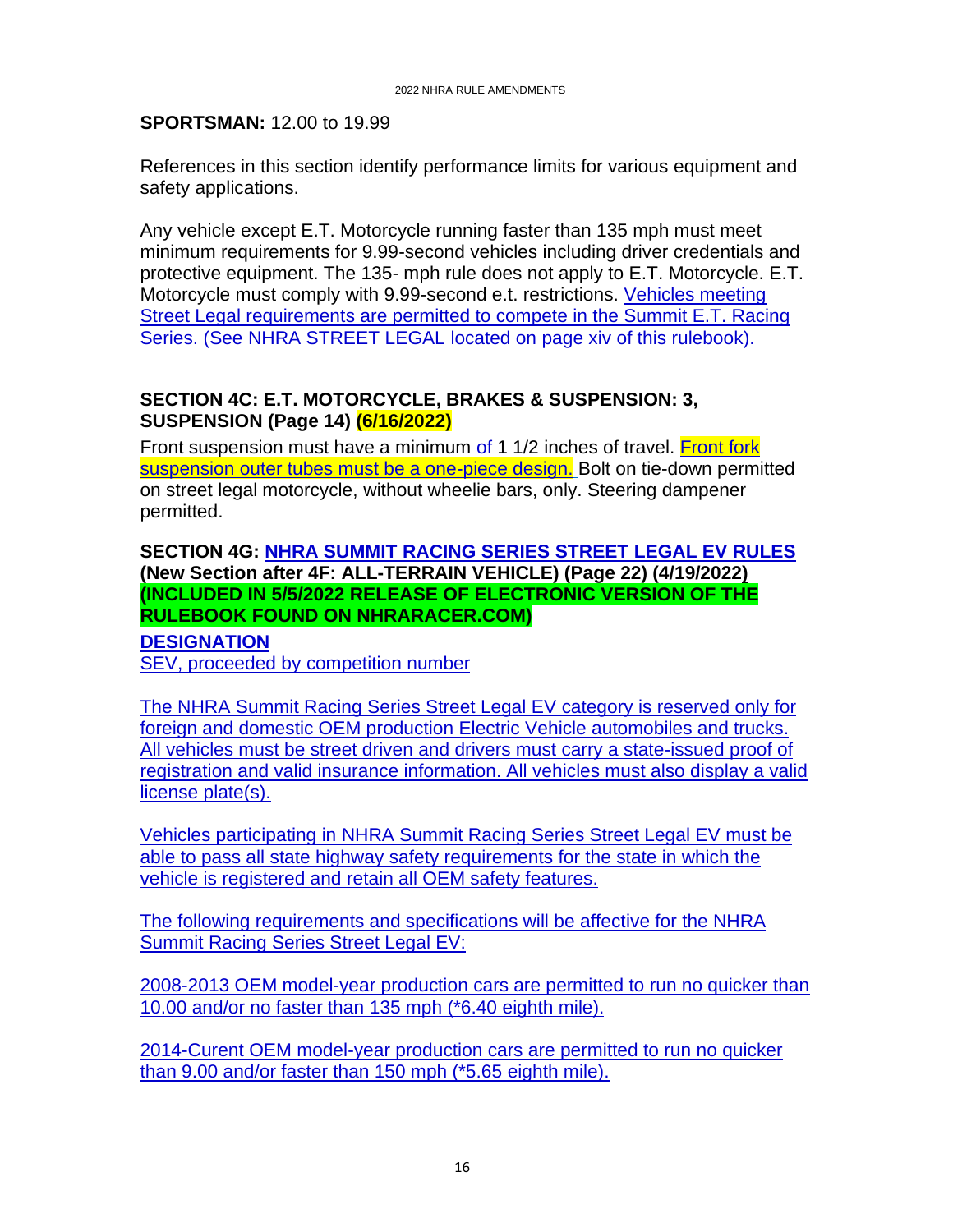Drivers in vehicles running slower than 11.50 (\*7.35 eighth mile) and / or slower than 135 mph are required to wear long pants, and a NHRA accepted helmet.

Drivers in vehicles quicker than 11.49 (\*7.35 eighth mile) or slower than 9.00 (\*5.65 eighth mile) or faster than 135 mph or slower than 150 mph are required to wear a minimum SFI 3.2A/1 jacket, long pants, and helmet. See General Regulations 10:7 for helmet requirements.

Unaltered OEM, antilock brakes, airbag functions, stock frame\unibody construction, including floors and firewall, as well as all other OEM safety related systems (including propulsion and battery systems, seats, and seatbelts), must be functioning as per manufacturer's specifications.

Car must not be in self-drive mode (non-autonomous), application and release of throttle and brakes must be a function of the driver.

Delay boxes are prohibited.

Tires used may be other than OEM, but they must be DOT-approved.

Convertibles quicker than 13.49 (\*8.25 eighth mile) and T-tops quicker than 11.49 (\*7.35 eighth mile) must meet Summit Racing Series roll-bar and roll-cage requirements. An NHRA Level 6 or 7 license is required for all drivers.

At designated NHRA Summit Racing Series Street Legal EV events, only legitimate street-legal machines are permitted to participate.

Batteries may be recharged in pits or other designated areas only. Batteries must be charged utilizing either the original unaltered OEM Charger, or an unaltered commercially available charging system, that will watch individual cell levels and have redundant ways to shut off the charging system in case of an overcharged condition.

<span id="page-16-0"></span>**SECTION 4G 4H: ELECTRIC-POWERED VEHICLE (Page 22) (4/19/2022) (INCLUDED IN 5/5/2022 RELEASE OF ELECTRONIC VERSION OF THE RULEBOOK FOUND ON NHRARACER.COM)**

<span id="page-16-1"></span>**SECTION 4H 4I: ELECTRIC-POWERED MOTORCYCLE (Page 24) (4/19/2022) (INCLUDED IN 5/5/2022 RELEASE OF ELECTRONIC VERSION OF THE RULEBOOK FOUND ON NHRARACER.COM)**

<span id="page-16-2"></span>**SECTION 4I 4J: LEGEND CARS (Page 24) (4/19/2022) (INCLUDED IN 5/5/2022 RELEASE OF ELECTRONIC VERSION OF THE RULEBOOK FOUND ON NHRARACER.COM)**

<span id="page-16-3"></span>**SECTION 5: NHRA TOP FUEL HARLEY DRAG RACING SERIES, BRAKES AND SUSPENSION:3, CONTROLS (Page 2) (12/16/2021) (INCLUDED IN**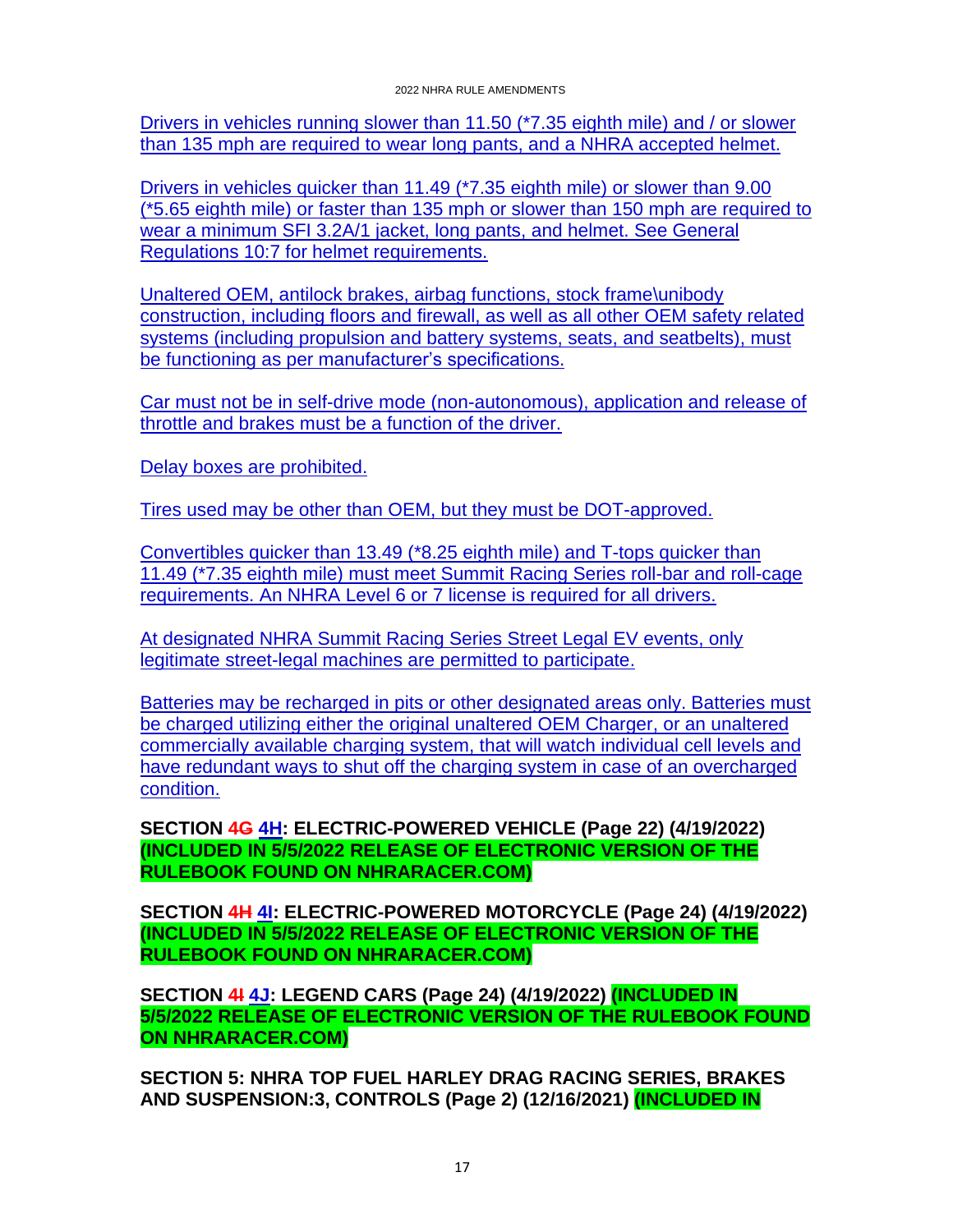#### **1/11/2022 RELEASE OF ELECTRONIC VERSION OF THE RULEBOOK FOUND ON NHRARACER.COM)**

Handlebar controls must be located in safe, workable position. Handlebars must be 1 inch minimum OD, composed of Steel (.058 minimum thickness) or Aluminum (.080 minimum thickness). Copper, titanium, or any other material prohibited. Foot pegs and foot controls must be located in safe, workable position and must be mounted in a safe, craftsman-like manner. Rider must be able to shut off fuel without removing hands from handlebars. A secondary shut-off device attached to rider (in the event of premature exit from motorcycle) must mechanically control the fuel shut-off valve. Lanyard for shut-off must be run through an eyelet or guide, allowing the lanyard to be pulled in any direction and closing shut-off. Dual cable push-pull throttle assembly is mandatory.

# <span id="page-17-0"></span>**SECTION 5: NHRA TOP FUEL HARLEY DRAG RACING SERIES, BRAKES AND SUSPESNION:3, SUSPENSION (Page 2) (6/16/2022)**

Front suspension minimum size 32 mm and minimum travel of 2 inches. Front fork suspension outer tubes must be a one-piece design. A steering dampener is mandatory. Rear suspension not required. Fork stops required; must limit the turning arc to 28 degrees.

#### <span id="page-17-1"></span>**SECTION 6: NHRA PRO MOD DRAG RACING SERIES, DESIGNATION 3 rd Paragraph) (Page 1) (11/5/2021) (11/19/2021) (5/19/2022) (INCLUDED IN 1/11/2022 RELEASE OF ELECTRONIC VERSION OF THE RULEBOOK FOUND ON NHRARACER.COM) (5/19/2022 AMENDMENTS INCLUDED IN 6/7/2022 RELEASE OF ELECTRONIC VERSION OF THE RULEBOOK FOUND ON NHRARACER.COM)**

PM, preceded by car number. Classes of competition within Pro Modified are for supercharged, methanol-burning, turbocharged methanol or gasoline-burning, or nitrous-assisted, gasoline-burning full-bodied cars.

Minimum weight at the conclusion of run, including driver:

Nitrous-assisted entries (910 cid) -  $2,500$   $2,540$  pounds Nitrous-assisted entries (960 cid) - 2,550 2,570 pounds Roots supercharged entries (526 cid) – 2,640 pounds Centrifugal supercharged entries (526 cid) - 2,735 2,775 pounds Screw Supercharged entries (526 cid) – 2740 pounds Turbocharged entries (526 cid) -  $2,615$  2,590 pounds

Nostalgia body styles (1937-1938 Chevy, 1941 Willys, 1949-50 Mercury,1953 Studebaker, 1953-1962 Corvette, and 1955-1957 Chevy and Buick and 1968-1972 Chevelle) may deduct 50 pounds from minimum weight.

NHRA reserves the right to amend rules as performance dictates. Any competitor who causes an oildown while participating at an NHRA Camping World event will be subject to fines and penalties as outlined in Section 2 – Oildown Penalties.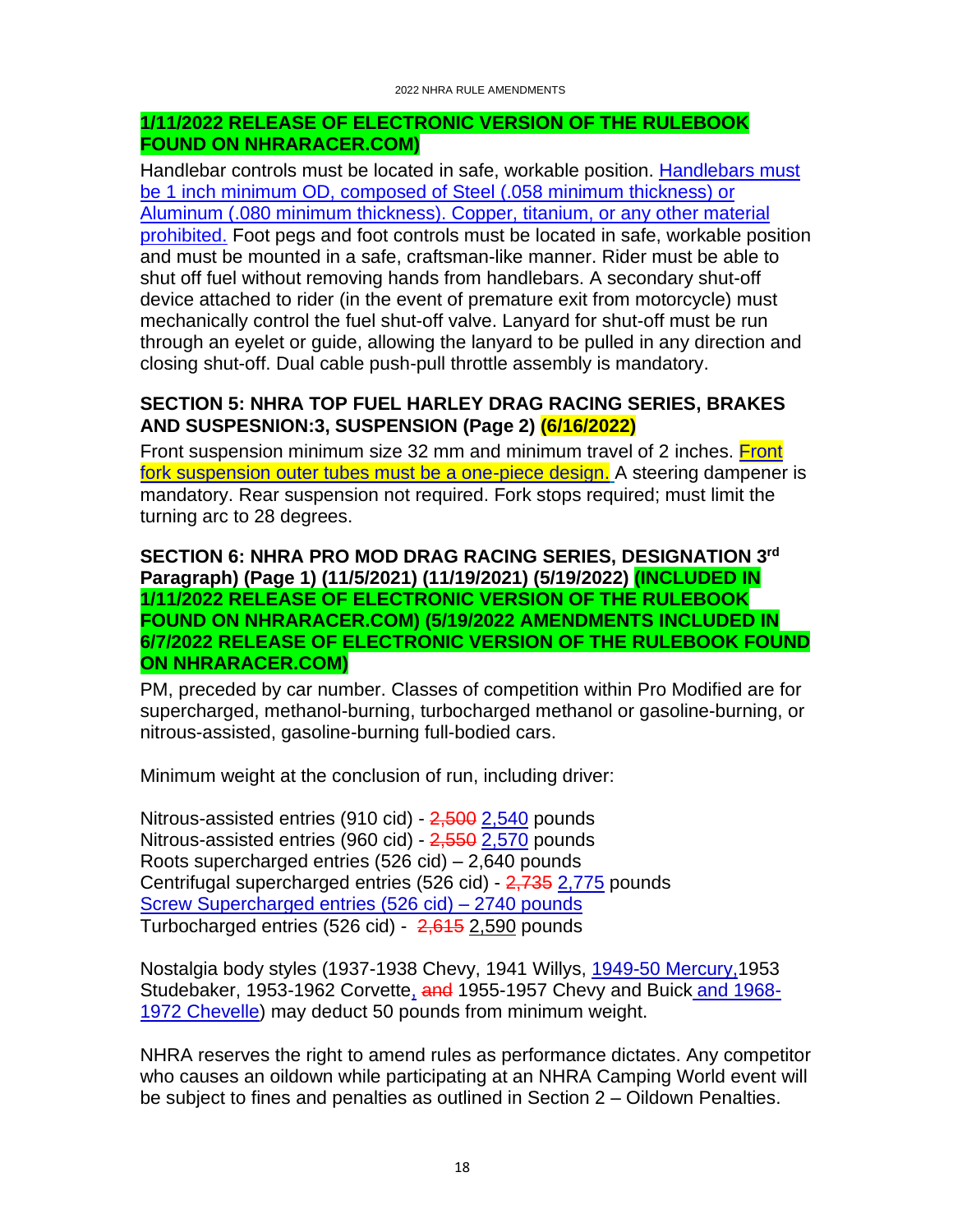#### <span id="page-18-0"></span>**SECTION 6: NHRA PRO MOD DRAG RACING SERIES, ENGINE:1, FUEL SYSTEM (Page 2) (11/5/2021) (INCLUDED IN 1/11/2022 RELEASE OF ELECTRONIC VERSION OF THE RULEBOOK FOUND ON NHRARACER.COM)**

Fuel cell/tank must have pressure cap and be vented to outside of body. Where fuel cells are used, they must meet SFI Spec 28.1. Fuel cells/tanks must be mounted between framerails and enclosed in a round tube frame, minimum 1 1/4-inch O.D. x .065-inch chromoly or titanium tubing. Extra tank(s) prohibited. Artificial cooling or heating systems (i.e., cool cans, ice, Freon, etc.) prohibited. Circulating systems, not part of normal fuel-pump system, prohibited. Minimum temperature of fuel in the staging lanes to the completion of the run and subsequent NHRA fuel check is 50 degrees F. A failure to pass the minimum fuel-temperature check in the staging lanes prior to a run will result in the forfeiture of that run, and the racer must return to the racer's pit. A failure to pass the minimum fuel-temperature check after a run will cause that run to be disqualified. Water injection permitted on nitrous entries only; only water permitted in water injection system. All cars equipped with a mechanical fuel pump must utilize the air controlled mechanical fuel shut off feature of Electrimotion Pro Mod Safety Shutoff Controller. See General Regulations 1:5.

#### <span id="page-18-1"></span>**SECTION 6: NHRA PRO MOD DRAG RACING SERIES, ENGINE:1, SUPERCHARGER (Page 3) (11/5/2021) (6/16/2022)(11/5/2021 AMENDMENT INCLUDED IN 1/11/2022 RELEASE OF ELECTRONIC VERSION OF THE RULEBOOK FOUND ON NHRARACER.COM)**

Screw-type, superchargers prohibited. Centrifugal hi-helix or standard helix Roots-type superchargers only.

For Screw-type supercharger: PSI 210-C part number 210A009-1

NHRA accepted, Screw-type, C rotor, supercharger permitted and must meet SFI Spec 34.1 and be reinspected by the manufacturer every three years. Manifold burst panel meeting SFI Spec 23.1 (in addition to panel in supercharger) plus restraint system meeting SFI Spec 14.21 mandatory. Supercharger restraint straps must be covered with a fire-resistant material. The blower restraint straps and fuel lines must be installed such that when the restraint straps are fully extended no load is placed on any of the fuel lines. Maximum overdrive limit for screw supercharger is 75 percent. Variable multi-speed supercharger devices prohibited. Placement of any object/device below the upper mating surface of the screw-type supercharger intended to alter air flow characteristics is prohibited (e.g. inserts/shoes, dividers, etc.).

For Centrifugal Supercharger: Procharger F3R/X-140 head unit (PC314A-140/PC316A-140) paired with 4CD-BAE-3-1.20, 4CDTFX-3-1.20,4CD-NON-3- 1.20,4CD-BBC-3-1.20 gear drive units or Procharger F4X-140 head unit (PC318A-140) paired with 4CD-BAE-3-1.421, 4CD-TFX-3-1.421, 4CD-NON-3- 1.421, 4CD-BBC-3-1.421 gear drive units only. AF006A-027 inlet bell mouth only.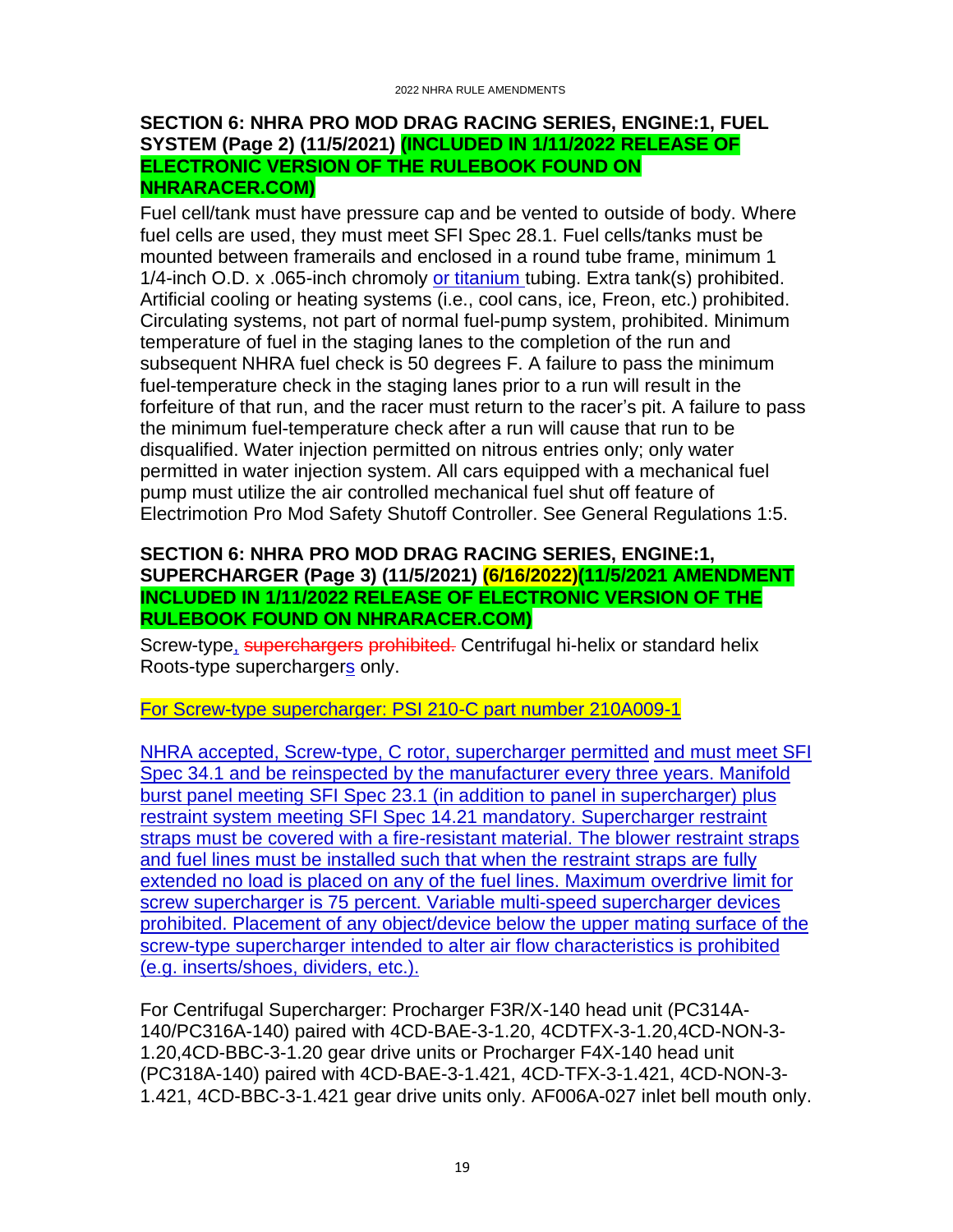Must be unmodified and factory sealed. Color of factory seal on head unit must match that of gear drive. Intercoolers prohibited.

For roots supercharger restraint system meeting SFI Spec 14.2, including injector restraint straps mandatory. Cast or billet cases permitted. Maximum supercharger overdrive limit is 14.55 percent on all combinations. Intercoolers, variable multispeed supercharger devices prohibited. The top opening of the supercharger may not exceed 12 inches in length or 5 inches in width. The entire inlet opening must be on/in the upper surface only. The maximum length from the front of the supercharger drive pulley to the leading edge of the rotor is 15 inches. Offset drive pulleys, spacers, modified cases, or attaching methods may not be used to add to the 15-inch maximum. All manifold configurations, supercharger modifications and locations must be accepted prior to competition. The rotors must be driven from the front (both the external drive and the internal gearing. Any inlet/outlet cavity in front of the rotors is restricted to a maximum of 3.000 inches measuring from the face of the bearing plate to the front of the cavity. Supercharger openings must be fixed from the water box until the conclusion of the run. See General Regulations 1:10, 1:11.

#### <span id="page-19-0"></span>**SECTION 6: NHRA PRO MOD DRAG RACING SERIES, DRIVETRAIN:2, REAR END (Page 5) (12/16/2021) (INCLUDED IN 1/11/2022 RELEASE OF ELECTRONIC VERSION OF THE RULEBOOK FOUND ON NHRARACER.COM)**

Aftermarket full-floating axle assembly mandatory. Aftermarket axles with minimum 5/8-inch-diameter studs and axle-retention device mandatory. Maximum (numeric) rear-end gear ratio 4.57- to-1 for roots supercharged and turbocharged entries. Centrifugally supercharged maximum (numeric) rear-end gear ratio 4.29. Screw supercharged maximum (numeric) rear-end gear ratio 3.90-to-1. See General Regulations 2:11.

### <span id="page-19-1"></span>**SECTION 6: NHRA PRO MOD DRAG RACING SERIES, FRAME: 4, ROLL CAGE (Second Paragraph) (Page 7) (2/16/2022) ) (INCLUDED IN 3/8/2022 RELEASE OF ELECTRONIC VERSION OF THE RULEBOOK FOUND ON NHRARACER.COM)**

Prior to 2022 chassis reinspection, all cars must implement the under seat pan as per the SFI 25.1 specification: "The under-seat portion of the driver's outer floor must contain .090" minimum sheet 4130 (annealed or normalized) steel pan, either above or in lieu of the under-seat diagonals. If the steel sheet pan is in lieu of under-seat diagonals, the pan must be fully welded around its perimeter. The purpose of the sheet steel is to be a foundation when a minimum of ." of SFI 45.2 foam under the driver's buttocks and thighs is required. Either rub tubes, or the bottom of both the driver side rocker bar (#7A) and driver side inner frame rail (#2A) within 6" of the pan must extend at least ." below the lowest point of the seat pan. If rub tubes are employed for this purpose, they must be minimum 1" x .058" 4130 or **DOCOL** Docol R8 welded to the driver side rocker bar (#7A) and the driver side inner frame rail (#2A) within the length of the pan."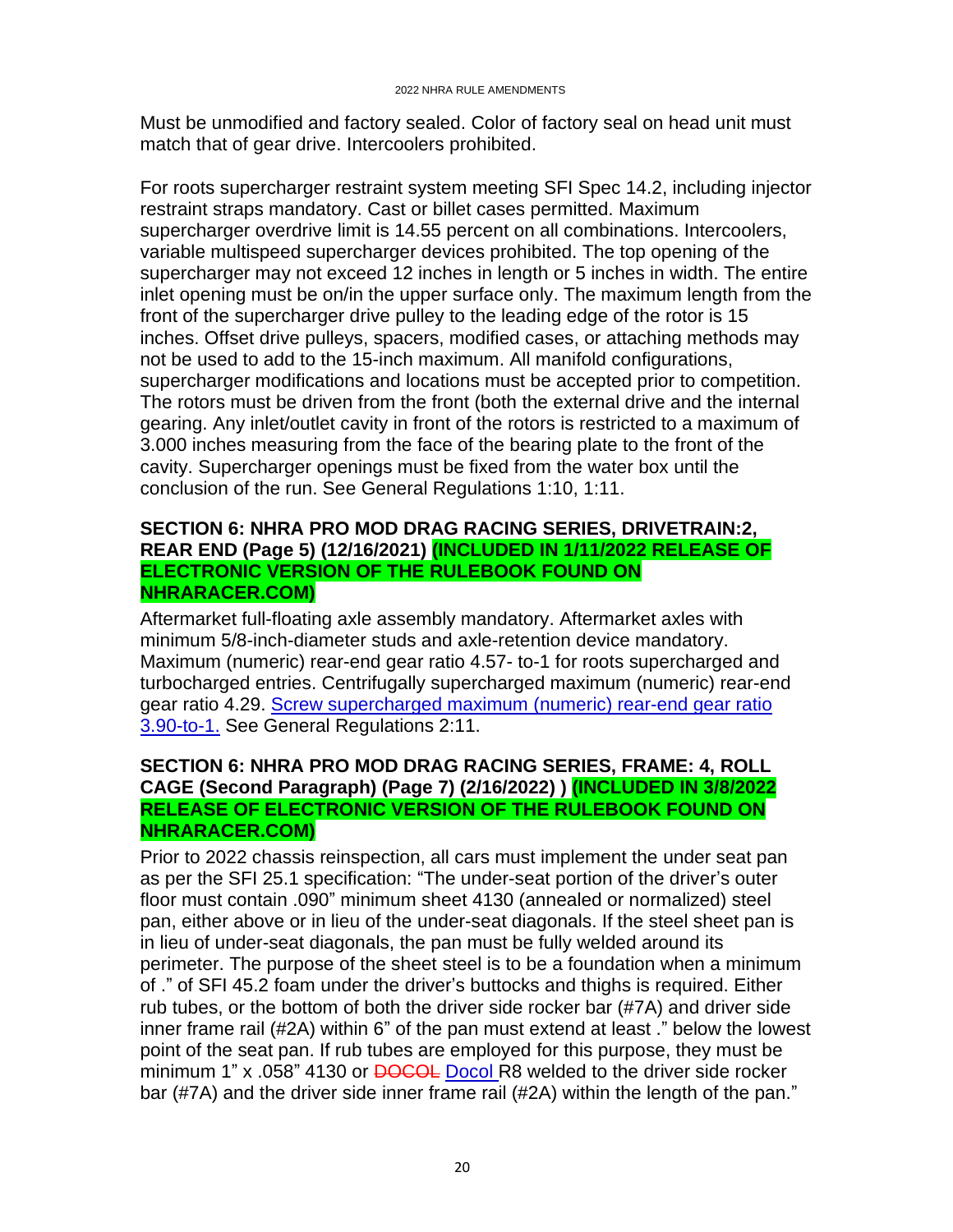#### <span id="page-20-0"></span>**SECTION 6: NHRA PRO MOD DRAG RACING SERIES, INTERIOR:6, DRIVER COMPARTMENT (Page 8) (11/19/2021) (INCLUDED IN 1/11/2022 RELEASE OF ELECTRONIC VERSION OF THE RULEBOOK FOUND ON NHRARACER.COM)**

Driver compartment interior must be aluminum, steel, or carbon fiber. Magnesium prohibited. Sheet metal may not extend into rear window any higher than wheel tubs. Transmission case and lines **must** may be fully enclosed in a tunnel constructed of aluminum, steel, or carbon fiber, or utilize a transmission blanket meeting SFI 4.1 that also covers any transmission fluid pressure lines. Automatic transmission must be separated from driver by (splash shield) vertical piece of aluminum, steel, or carbon fiber that runs from firewall to bulkhead past driver's seat, from upper to lower framerail, and has a three inch minimum inward lip running the length of the top of the shield, when transmission tunnel is not present. Rear wheelwells must be separate for each tire. Maximum height of rear wheel tubs from ground, 40 inches. Trunk must be completely separated from driver compartment with a firewall. See General Regulations 6:1.

#### <span id="page-20-1"></span>**SECTION 6: NHRA PRO MOD DRAG RACING SERIES, FRAME: 4, PARACHUTE (Page 7) (1/28/2022) (INCLUDED IN 2/8/2022 RELEASE OF ELECTRONIC VERSION OF THE RULEBOOK FOUND ON NHRARACER.COM)**

Dual parachutes mandatory. Beginning January 1, 2022, Pilot chutes must be made of a bright color, not black, to be visible on the racing surface if detached from the main chute. Beginning 1/1/2022, all spring- loaded pilot chutes which are attached to the main parachutes must be made of a bright color material, not black, to be visible on the racing surface if detached from the main chute when deployed. Parachute packs and unpacked shroud lines must be protected with fire-resistant material from the mounting point to the pack. Separate shroud-line mounting points required with 1/2-inch sleeved Grade 8 bolts. See General Regulations 4:8.

### <span id="page-20-2"></span>**SECTION 6: NHRA PRO MOD DRAG RACING SERIES, ELECTRICAL:8, MASTER CUTOFF SWITCH (Page 10) (11/5/2021) (INCLUDED IN 1/11/2022 RELEASE OF ELECTRONIC VERSION OF THE RULEBOOK FOUND ON NHRARACER.COM)**

Mandatory. Master cutoff system must use Modern Racing kit MR-1016-1010 and be configured as shown in diagram on www.NHRARacer.com. Rear bumper switch must be located on the driver's side of the lower rear tail panel. The push button of the specified switch must be placed in such a manner as to give a safety official an unobstructed view of the button from the rear of the vehicle.

Mandatory. An electrical power cutoff switch produced for automotive use (one only) or the Modern Racing kit MR-1016-1010 configured as shown in diagram on www.NHRARacer.com., must be installed on the rearmost part of each vehicle and be easily accessible from outside the car body. The push off mechanism of the master cutoff switch must be placed in such a manner as to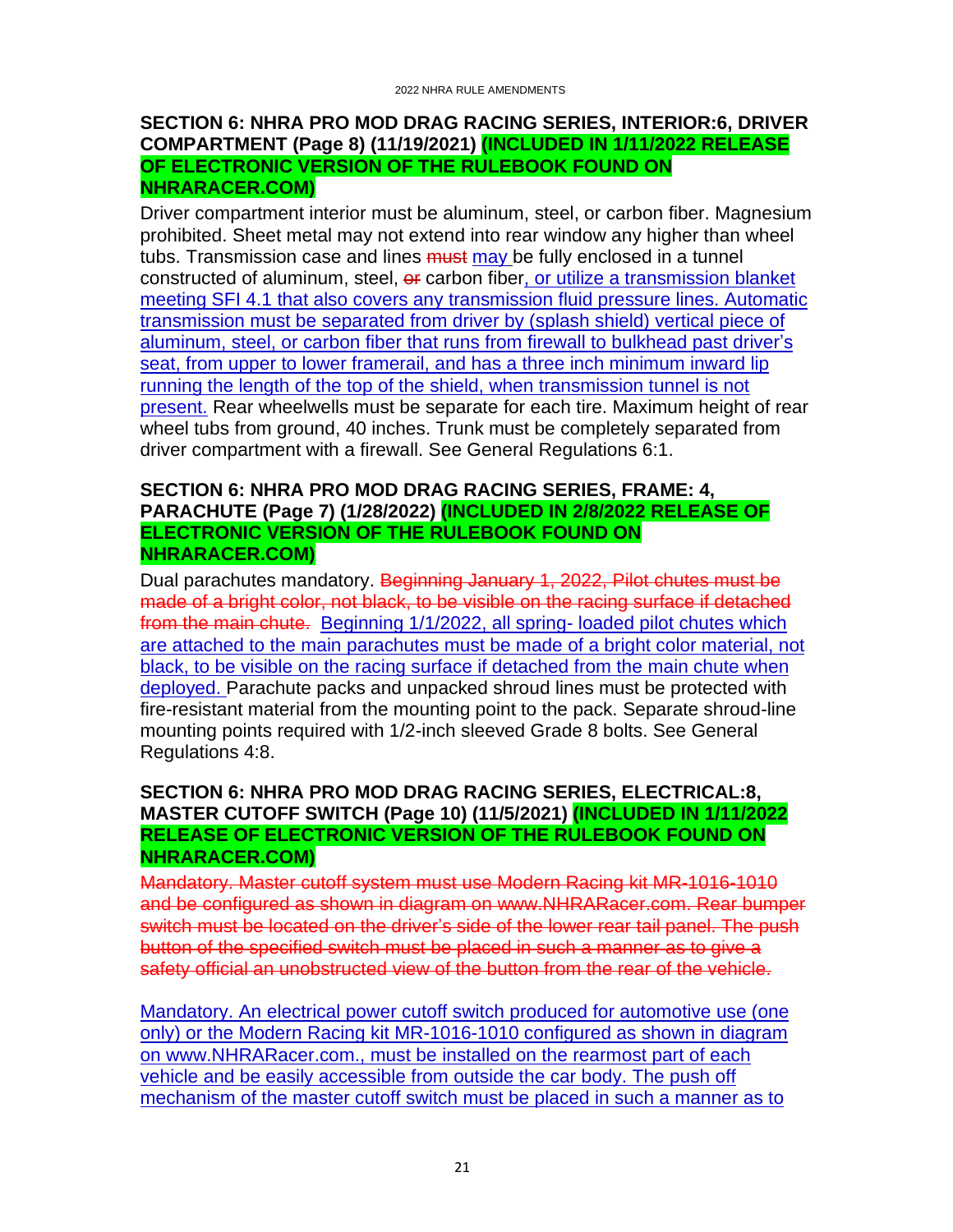give a safety official an unobstructed view of the mechanism from the rear of the vehicle. The push off master cutoff switch / mechanism must be RED in color and have a minimum 4" contrasting background color centered around it. This cutoff switch must be connected to the positive side of the electrical system and must stop all electrical functions including magneto ignition. The off position must be clearly indicated with the word "OFF." For "push/pull" type switch, "push" must be the action for shutting off the electrical system, "pull" to turn it on. Any rods or cables used to activate the switch must be minimum 1/8-inch diameter. Keyed switches prohibited. A secondary switch, located in reach of the driver, that is connected and utilized to disable the master cutoff system is mandatory. Any activation of the fire suppression system must also activate the master cutoff switch.

# <span id="page-21-0"></span>**SECTION 6: NHRA PRO MOD DRAG RACING SERIES, SUPPORT GROUP: 9, FIRE EXTINGUISHER SYSTEM (Page 11) (5/6/2022) (5/6/2022 AMENDMENTS INCLUDED IN 6/7/2022 RELEASE OF ELECTRONIC VERSION OF THE RULEBOOK FOUND ON NHRARACER.COM)**

Manually-activated extinguishing system mandatory. Manual system may additionally be activated pneumatically or thermally. Minimum 20-pound NHRAaccepted fire extinguishing system mandatory. System must be divided so that a minimum of 15 pounds is directed into engine compartment by means of nozzled outlets placed in front of each bank of exhaust headers. Remaining 5 pounds or more should be dispersed in driver compartment by means of an atomizing nozzle placed at driver's feet. Must be installed per manufacturer's specifications. Fire bottle activation cables must be installed inside framerail where cables pass engine/bellhousing area. If fire bottles are mounted in front of the firewall, they must be connected to the nozzle system with flexible steel braided line. All cars are required to have a pneumatic cylinder, pressurized by the fire system that will activate the master kill switch and shut off the engine when fire system is activated. See General Regulations 9:3 for NHRA-accepted fire extinguishing agents.

#### <span id="page-21-1"></span>**SECTION 6: NHRA PRO MOD DRAG RACING SERIES, DRIVER: 10, PROTECTIVE EQUIPMENT (Page 12) (5/6/2022) (5/6/2022 AMENDMENTS INCLUDED IN 6/7/2022 RELEASE OF ELECTRONIC VERSION OF THE RULEBOOK FOUND ON NHRARACER.COM)**

Driver's suit meeting SFI Spec 3.2A/20, SFI Spec 3.3/20 gloves, and SFI Spec 3.3/20 boots mandatory for entries. An SFI 3.3 head sock or SFI 3.3 skirted helmet is required on all cars. Fresh-air breathing system mandatory. **Beginning August 1, 2022,** glove under-liners made of flame retardant material and socks meeting SFI 3.3 mandatory. **Additionally, beginning August 1, 2022,** when utilizing a two-piece driver's suit, long sleeve underwear shirt meeting SFI 3.3 and long underwear pants meeting SFI 3.3 are required. All clothing containing metal or plastic prohibited. Undergarments that are worn in addition to those mandated that are made of flammable materials (e.g. nylon, rayon, polyester, spandex, etc.) are prohibited. All metallic jewelry prohibited. **Beginning January**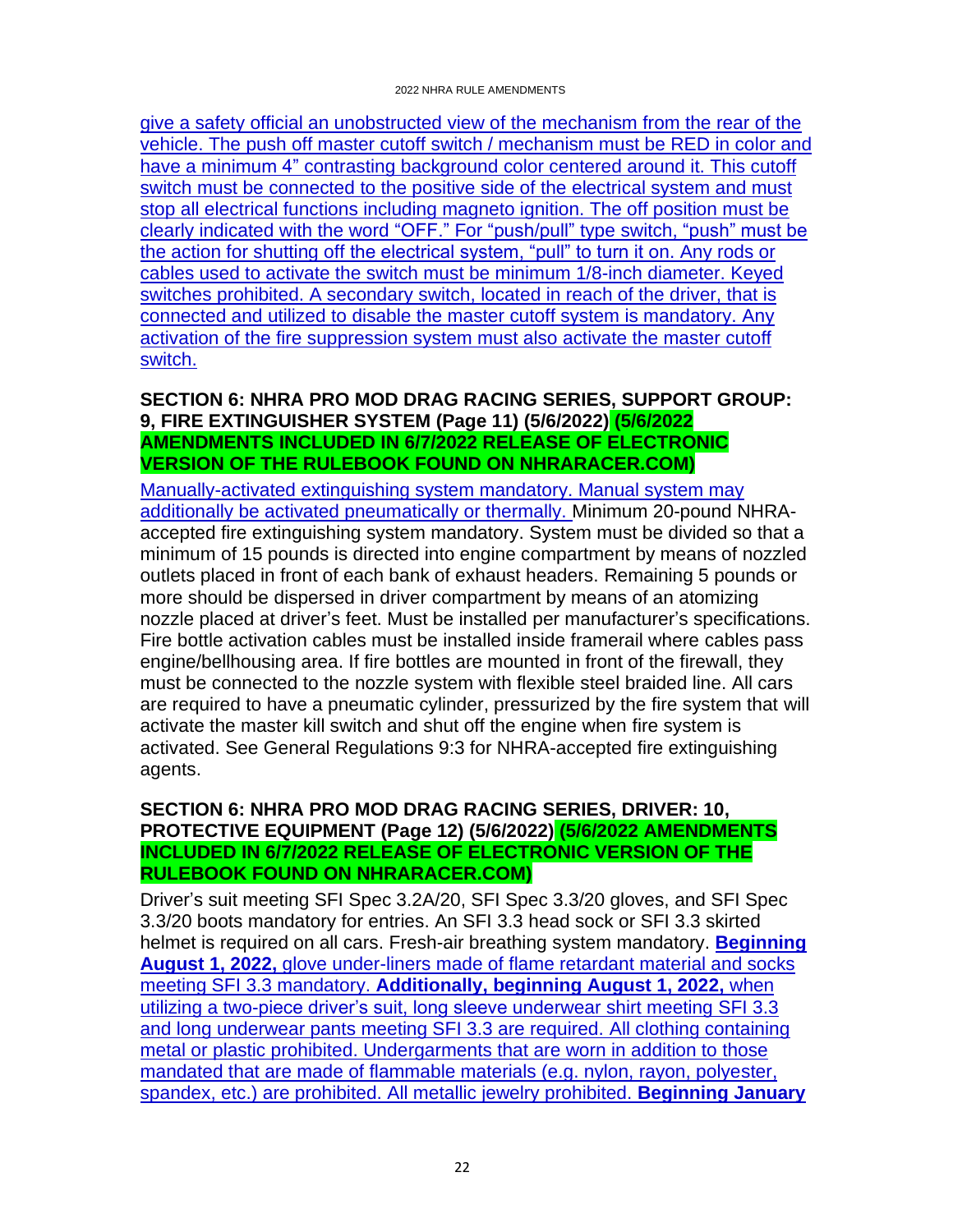#### **1, 2023, a one-piece driver's suit will be mandatory in addition to above requirements.** See General Regulations 10:10.

# <span id="page-22-0"></span>**SECTION 11A: STOCK, DESIGNATIONS (5TH Paragraph) (Page 1) (6/16/2022)**

Class V restricted to 4- or 6-cylinder cars only. Class W restricted to 4-cylinder cars only. Front-wheel-drive vehicles restricted to 4-, 6-, or 8-cylinder; 1978 or newer cars only. Front-wheel-drive standard-transmission vehicles must add 100 pounds to class minimum.The power-to-weight factor (as found in the Official NHRA Stock Car Classification Guide) determines the natural class for all cars. The power-to-weight factor is the shipping weight as accepted by NHRA of the vehicle divided by the advertised, or when applicable, the factored horsepower for the OEM-assembly-line cylinder heads (not aftermarket cylinder heads). NHRA-accepted aftermarket cylinder-heads carry a horsepower penalty that is calculated to the weight of the vehicle and does not change the class of the vehicle.

#### <span id="page-22-1"></span>**SECTION 11A: STOCK, ENGINE: 1, ENGINE (Page 3) (5/6/2022) (5/6/2022 AMENDMENTS INCLUDED IN 6/7/2022 RELEASE OF ELECTRONIC VERSION OF THE RULEBOOK FOUND ON NHRARACER.COM)**

Must be same year and make as car used, aftermarket NHRA accepted cylinder blocks permitted. Equipment other than original factory-installed prohibited. Any special equipment export kit (superchargers, dealer-installed options, etc.) automatically disqualifies car. Engine must remain in stock location — height, setback, etc. Cylinder bores must not exceed .080-inch over stock. Bores are measured at top of cylinder where ring wear is not evident. Crossbreeding parts prohibited. Normal balance job (i.e., one piston/rod assembly untouched) permitted. Otherwise lightening of component parts prohibited. All carburetors, manifolds, heads, etc. must be tightened to prevent any air or fuel leaks. Vacuum lines must be securely connected or blocked off. Stroke tolerance is +/- .015 inch. Stock OEM or NHRA accepted aftermarket crankshaft mandatory. Aftermarket crank must retain OEM configuration (i.e., knife edging, etc. prohibited). Billet crankshafts prohibited, unless OEM equipped. Lightening of crankshaft other than normal balance job prohibited. Cylinder blocks may be sleeved. The lifter bores in the engine block may be re-machined and can include bushings. Aftermarket SFI Spec 18.1 harmonic balancer mandatory in AA/S through G/S and AA/SA through G/SA and all FS classes. See General Regulations 1:2.

# <span id="page-22-2"></span>**SECTION 11A: STOCK, ELECTRICAL:8, DISTRIBUTOR (Page 12) (12/16/2021) (INCLUDED IN 1/11/2022 RELEASE OF ELECTRONIC VERSION OF THE RULEBOOK FOUND ON NHRARACER.COM)**

Any battery-operated, stock-type ignition permitted. Crank trigger systems prohibited unless originally OEM equipped with crank/cam sensor distributorless ignition. Distributorless ignition must retain OEM number of coils. See General Regulations 8:3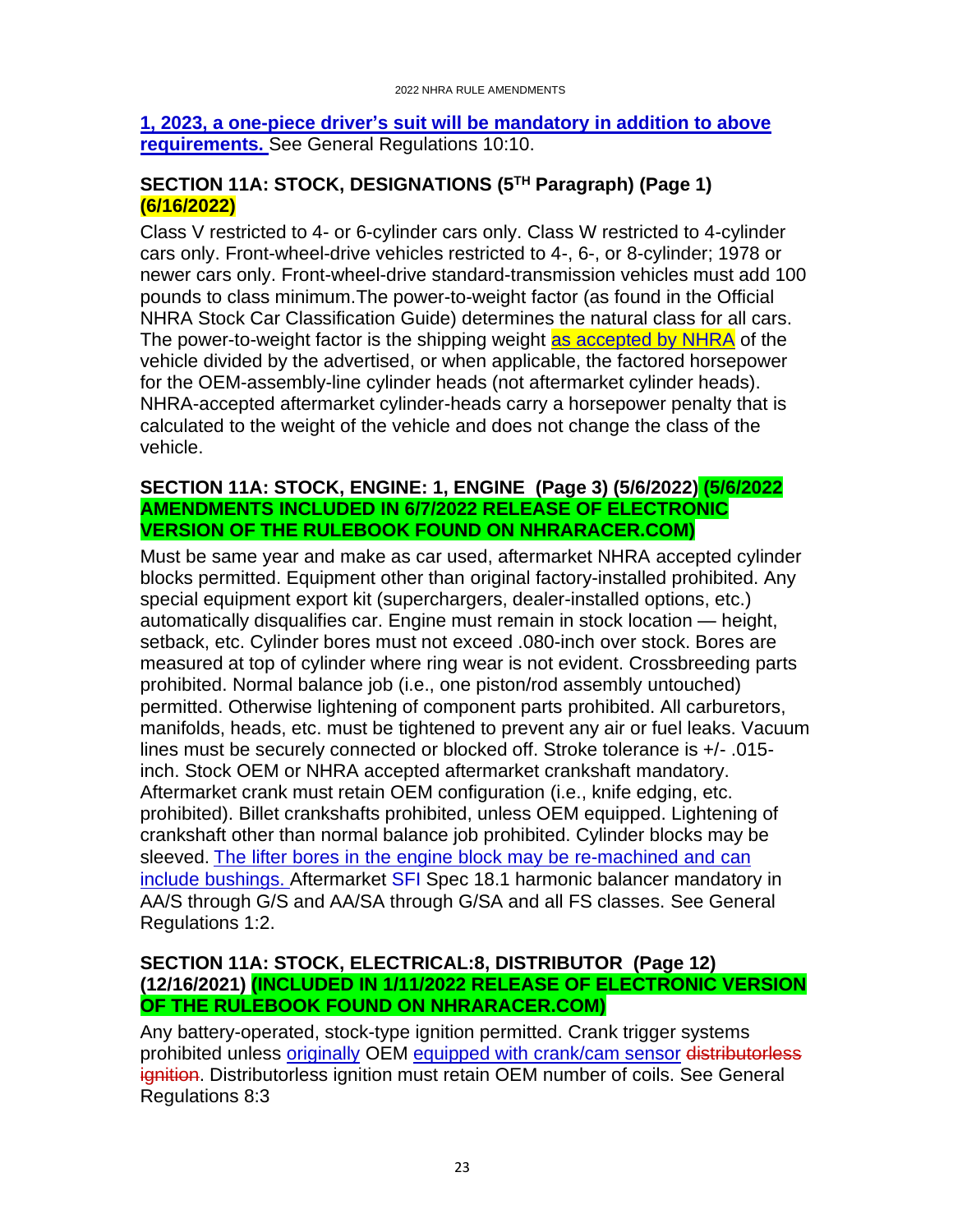#### <span id="page-23-0"></span>**SECTION 11B: FACTORY STOCK SHOWDOWN, DESIGNATIONS (Page 14) (3/25/2022) (5/19/2022) (3/25/2022 CHANGE INCLUDED IN 4/5/2022 RELEASE OF ELECTRONIC VERSION OF THE RULEBOOK FOUND ON NHRARACER.COM) (5/19/2022 AMENDMENTS INCLUDED IN 6/7/2022 RELEASE OF ELECTRONIC VERSION OF THE RULEBOOK FOUND ON NHRARACER.COM)**

# **DESIGNATIONS**

Designation: FSS

Reserved for 2008 and newer Chevrolet COPO, Dodge Drag Pak, and Ford Cobra Jet with the following factory production engine of the same make. Year of engine optional. Only those engines and/or bodies listed in this section are eligible for the Constant Aviation NHRA Factory Stock Showdown.

Minimum weight for all pre-2019 Chevrolet COPO and Ford Cobra Jet combinations 3,450 lbs. except for all Ford Cobra Jet combinations with 2.3L Eaton superchargers 3,275 lbs.

Minimum weight for the 2015 Drag Pak combination 3,500 lbs.

Minimum weight for all 2019, and 2020 and 2022 Chevrolet COPO, 2021 Drag Pak and 2019 Ford Cobra Jet combinations 3,575 lbs.

Minimum weight for all 2019, 2020 and 2022 Chevrolet COPO combinations 3,525 lbs.

Maximum weight on all combinations 3,600 lbs.

Note: NHRA may make adjustments to (minimum weights, supercharger pulley ratios, etc.) at any time to control performance and maintain parity within the category.

Permitted Combinations:

**All previously approved Constant Aviation NHRA Factory Stock Showdown bodies are eligible to be used with the approved engine combinations listed below. Engine must be same make as body.**

#### **2017-2018 Camaro COPO 350**

- 590 HP Supercharged 2.9L Whipple
- **2019 Camaro COPO 350**
- 630 HP Supercharged 2.65L Magnuson
- Upper supercharger pulley size: (3.125) inches
- Supercharger rear jack shaft cog pulley 32 teeth
- Supercharger rear cog pulley 34 teeth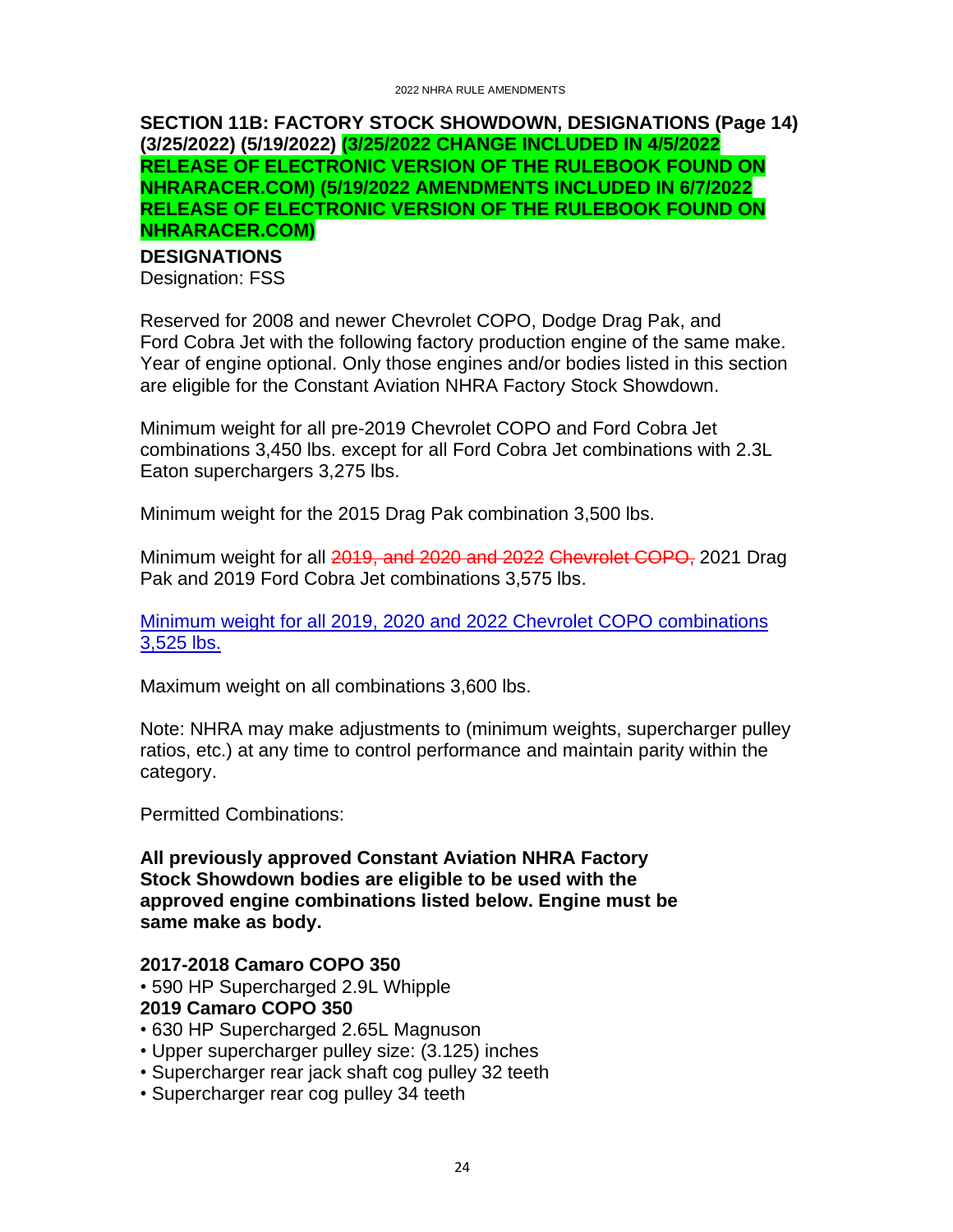# **2020 Camaro COPO 350**

• 630 HP Supercharged 2.65L Magnuson

- Upper supercharger pulley size: (3.125) inches
- Supercharger rear jack shaft cog pulley 32 teeth
- Supercharger rear cog pulley 34 teeth

# **2022 Camaro COPO 350**

• 630 HP Supercharged 2.65L Magnuson

• Upper supercharger pulley size: (3.125) inches

• Supercharger rear jack shaft cog pulley 32 teeth

• Supercharger rear cog pulley 34 teeth

# **2015 Challenger Drag Pak 354**

- 540 HP Supercharged 2.9L Whipple
- Upper supercharger pulley size: (3.000) inches

# **2021 Challenger Drag Pak 354**

- 630 HP Supercharged 3.0L Whipple
- Upper supercharger pulley size: (3.375) inches
- Lower engine pulley (8.000) inches

# **2010 Mustang Cobra Jet 330**

• 435 HP Supercharged 2.3L Eaton

# **2012 Mustang Cobra Jet 330**

• 450 HP Supercharged 2.3L Eaton

# **2016 Mustang Cobra Jet 302**

• 575 HP Supercharged 2.9L Whipple

# **2019 Mustang Cobra Jet 327**

- 610 HP Supercharged 3.0L Whipple
- Upper supercharger pulley size: (3.625) inches
- Lower engine pulley 6.938 inches

# **2019 Mustang Cobra Jet 351**

- 570 HP Supercharged 2.9L Whipple
- Upper supercharger pulley size: (3.500) inches

### <span id="page-24-0"></span>**SECTION 11B: FACTORY STOCK SHOWDOWN, ENGINE:1, FAN, ALTERNATOR, WATER PUMP (Page 16) (12/16/2021) (INCLUDED IN 1/11/2022 RELEASE OF ELECTRONIC VERSION OF THE RULEBOOK FOUND ON NHRARACER.COM)**

Alternator must be engine-driven and functioning. Belt must be tight enough to drive equipment in a satisfactory manner without excessive or noticeable slippage optional. May be relocated. Aftermarket pulleys permitted. Electrically driven fans and water pumps permitted. Remote water pump permitted. Use of "smog pump" or air pump for crankcase evacuation prohibited.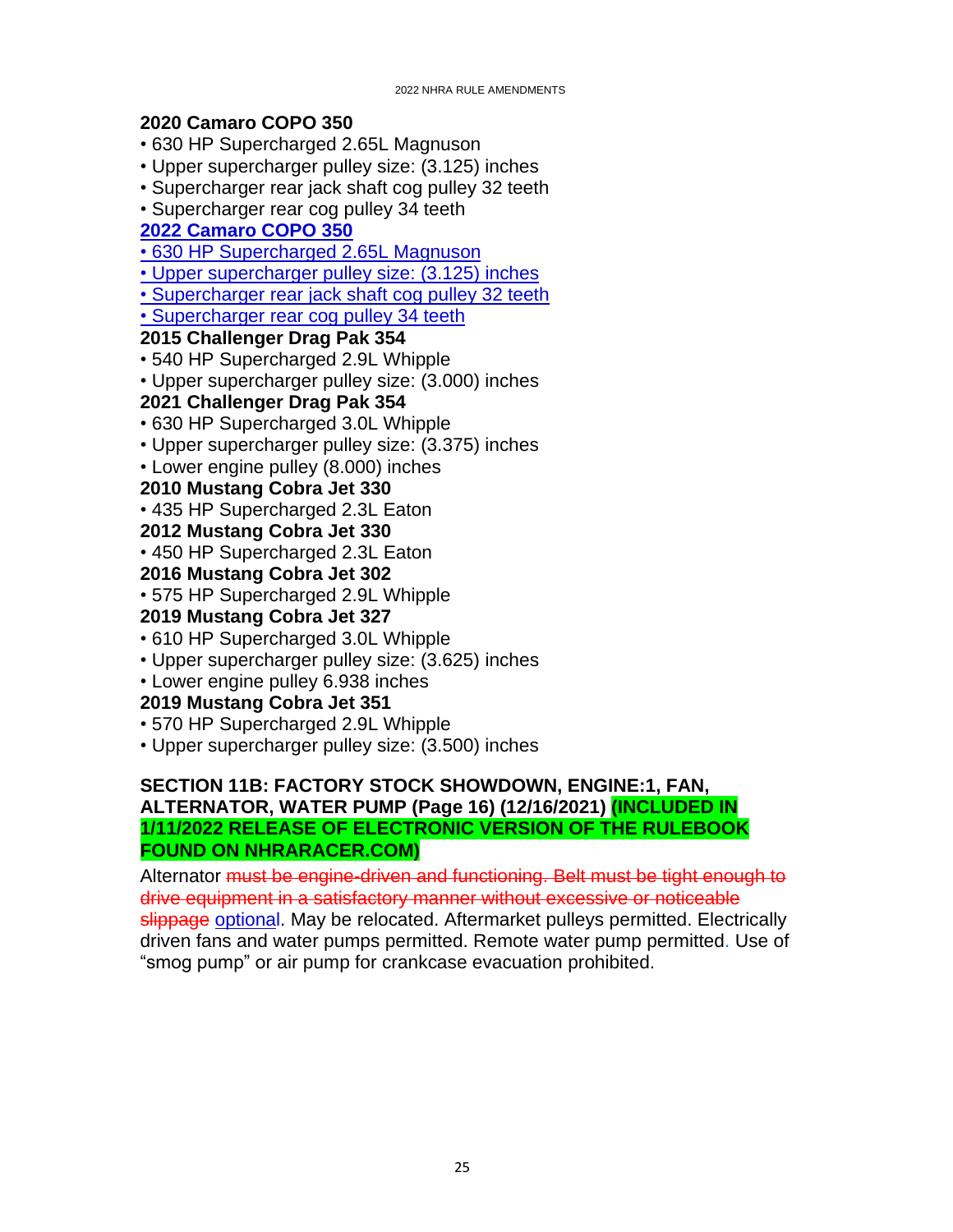#### <span id="page-25-0"></span>**SECTION 11B: FACTORY STOCK SHOWDOWN, ENGINE:1, SUPERCHARGERS/INTAKE MANIFOLD/INTERCOOLER (Page 16) (INCLUDED IN 2/8/2022 RELEASE OF ELECTRONIC VERSION OF THE RULEBOOK FOUND ON NHRARACER.COM) (1/20/2022)**

Must be correct year, make and model specified for cars engine. Sandblasting, grinding, flash removal, dry film coating, or any other modification to Supercharger, Intake manifold or Intercooler prohibited.

# <span id="page-25-1"></span>**SECTION 12A: MODIFIED STOCK, FRAME:4, WEIGHT (Page 8) (6/16/2022)**

All cars will be permitted to run on the class minimum weight, but may be no heavier than the minimum for the next heavier class. Car can move up (lighter) one class or down (heavier) one class. If weight is added, must be properly attached; see BALLAST. Shipping weight as accepted by NHRA is calculated by multiplying the power to weight factor (as found in the Official NHRA Stock Car Classification Guide) by advertised horsepower. In cases where NHRA has placed a performance rating on the engine, use the factored horsepower. Class and classification weight are determined without driver. Once classification weight is calculated, 170 pounds is added for driver to arrive at total weight. All cars are weighed with driver.

#### <span id="page-25-2"></span>**SECTION 12D: MODIFIED STOCK, DESIGNATIONS (Page 17) (1/20/2022) (INCLUDED IN 2/8/2022 RELEASE OF ELECTRONIC VERSION OF THE RULEBOOK FOUND ON NHRARACER.COM)**

SS/AS, SS/BS, SS/CS, SS/DS, SS/ES, SS/FS, and SS/GS preceded by car number.

Reserved for 1967 55 or later NHRA-accepted, factory production cars. Body, engine, drivetrain, chassis, etc. may not be altered or relocated except as outlined in Requirements & Specifications. Front-wheel-drive conversions permitted. Classes of competition within Modified Stock are for nonsupercharged cars. Class determined by total car weight (including driver) divided by total engine displacement (cubic inches).

#### <span id="page-25-3"></span>**SECTION 12D: MODIFIED STOCK, ENGINE:1, CYLINDER HEADS (Page 17) (12/16/2021) (INCLUDED IN 1/11/2022 RELEASE OF ELECTRONIC VERSION OF THE RULEBOOK FOUND ON NHRARACER.COM)**

V-8 splayed valve permitted in AS, canted or inline in BS, inline only in CS, and any valve configuration in DS. All heads must be NHRA-accepted, two valves per cylinder, except in classes DS, ES, FS, and GS, four valves per cylinder permitted. Aftermarket aluminum (no billet) cylinder heads permitted (no billet) except in CS. Angle milling and/or rolling permitted. Aftermarket iron heads permitted in CS. Porting, polishing permitted; header plates permitted. Exhaust port plates that protrude into port prohibited. Any valve size permitted, valves may be tilted and/or canted. Combustion-chamber modifications permitted. The valve cover rail may be modified. Heads may be cut for larger pushrods and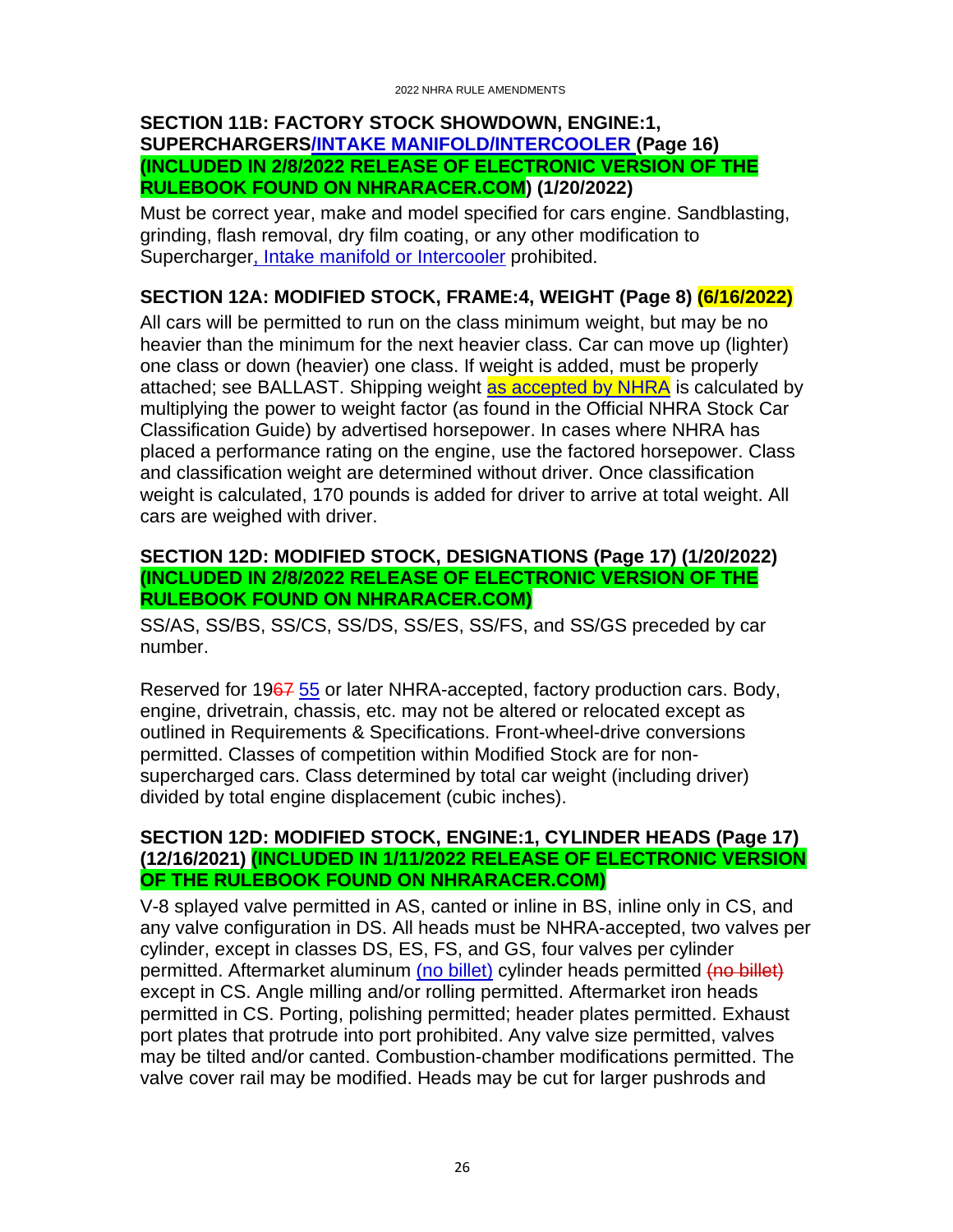valve springs. External modifications permitted in port area except for SS/CS. Spark plug holes must be in NHRA-approved location.

#### <span id="page-26-0"></span>**SECTION 12D: MODIFIED STOCK, DRIVETRAIN:2. TRANSMISSION, AUTOMATIC (Page 18) (12/16/2021) (INCLUDED IN 1/11/2022 RELEASE OF ELECTRONIC VERSION OF THE RULEBOOK FOUND ON NHRARACER.COM)**

Automatic transmission flexplate meeting SFI Spec 29.1 mandatory in AS, BS, and CS. Parking gear not required. Any OEM or NHRA-accepted transmission permitted; maximum three forward speeds. ES, FS, and GS will be allowed a weight reduction for using an automatic transmission. See General Regulations 2:12, 2:14.

#### <span id="page-26-1"></span>**SECTION 12E: MODIFIED TRUCK, ENGINE:1, CYLINDER HEADS (Page 22) (12/16/2021) (INCLUDED IN 1/11/2022 RELEASE OF ELECTRONIC VERSION OF THE RULEBOOK FOUND ON NHRARACER.COM)**

V-8 splayed valve permitted in TA, canted or inline in TB, inline only in TC, and any valve configuration in TD. All heads must be NHRA-accepted, two valves per cylinder. Aftermarket Aluminum (no billet) cylinder heads permitted (no billet) except in TC. Angle milling and/or rolling permitted. Porting, polishing permitted; header plates permitted. Exhaust port plates that protrude into port prohibited. Any valve size permitted, valves may be tilted and/or canted. Combustionchamber modifications permitted. The valve cover rail may be modified. Heads may be cut for larger pushrods and valve springs. External modifications permitted in port area except for SS/TC. Spark plug holes must be in NHRAapproved location.

#### <span id="page-26-2"></span>**SECTION 13C: NOSTALGIA DRAGSTER, DESIGNATION (Page 15) (2/16/2022) (INCLUDED IN 3/8/2022 RELEASE OF ELECTRONIC VERSION OF THE RULEBOOK FOUND ON NHRARACER.COM)**

#### **DESIGNATION**

A/ND or B/ND, preceded by car number.

#### <span id="page-26-3"></span>**SECTION 13C: NOSTALGIA DRAGSTER, ENGINE: 1. FUEL SYSTEM (Page 16) (5/6/2022) (5/6/2022 AMENDMENTS INCLUDED IN 6/7/2022 RELEASE OF ELECTRONIC VERSION OF THE RULEBOOK FOUND ON NHRARACER.COM)**

Maximum one fuel pump. Mechanical fuel injection, with individual stacks and cast manifold only, or NHRA accepted, mandatory. Plenum type manifold prohibited. A/ND, round injector maximum diameter is 3.150 inches (as measured across the butterfly shaft); rotary injector (i.e., with no butterflies) permitted, oval, rectangular, and siamesed (two cylinders/ports maximum) injectors also permitted; area may not exceed that of a 3.150-inch diameter per port. B/ND, round injector with butterflies required; 2.875- inch diameter maximum as measured across the butterfly shaft. Down nozzles prohibited. See General Regulations 1:5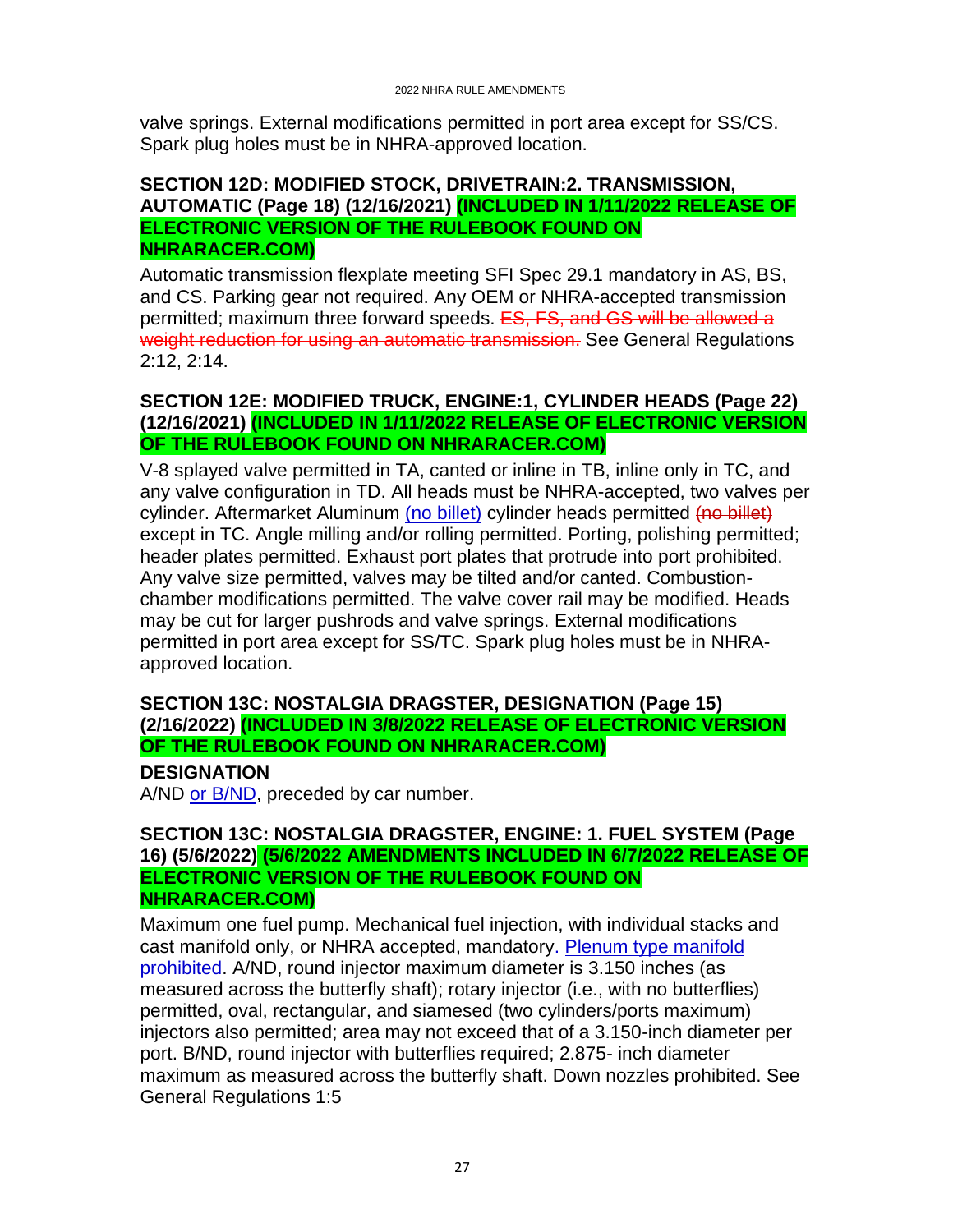#### <span id="page-27-0"></span>**SECTION 13D: ALTERED & STREET ROADSTER (Page 20) (1/20/2022) (INCLUDED IN 2/8/2022 RELEASE OF ELECTRONIC VERSION OF THE RULEBOOK FOUND ON NHRARACER.COM)**

Restricted to Roots-type supercharger, rotor helix angle not to exceed that of standard 71-series GM-type rotor. Maximum size: 14-71, 22 1/4-inch case length, 11 1/4-inch case width, 19-inch rotor length; maximum rotor diameter: 5.840 inches including fixed stripping. The case must be one piece with removable front and rear bearing end plates; rotor must be contained within one-piece case. The rotors must be driven from the front (both the external drive and the internal gearing). The entire inlet opening must be on/in the upper surface only. Any inlet/outlet cavity in front of the rotors is restricted to maximum 2.150 inches, measuring from the face of bearing plate to the back of the cavity. Billet cases prohibited. The maximum length from the front of the supercharger drive pulley to the leading edge of the rotor is 15 inches. Offset drive pulleys may not be used to add to the number listed above. All manifold configurations and supercharger modifications and locations must be accepted prior to competition. Variable multispeed supercharger devices prohibited. OEM-type screw supercharger permitted, all others prohibited. OEM-type screw superchargers do not require a supercharger restraint. "OEM-type" in this case means that it must have originally come with the production engine being used. All AA/AM, BB/A, and BB/AM vehicles using 12-71 or 14-71 superchargers must have an SFI 14.2 or 14.3 Supercharger Restraint with approved bag from same manufacturer. All other superchargers require an SFI 14.1, 14.2 or 14.3 Supercharger Restraint. Air-toair intercooler permitted on supercharged vehicles. Supercharger must be in conventional location above the intake manifold and cylinder heads, and supercharger restraint device may not be modified. Ambient air only; i.e., the flow of ambient air through the intercooler and any associated ducting must be only a result of the movement of the vehicle. For CC/A only, a5.150-inch centrifugal supercharger limited to inlet diameter internal O.D. 5.250 maximum; impeller inducer diameter 5.150-inch maximum; impeller exducer diameter 8.000- inch maximum; discharge diameter 4.000-inch maximum; housing diameter (external diameter of housing not to include discharge) 12.000-inch maximum. Supercharger drive must be belt, NHRA-accepted chain drive or NHRA-accepted gear drive. Aftermarket intercooler permitted (air-to-air or air-towater/ ice). Maximum 3-gallon-capacity reservoir permitted, must be constructed of steel or aluminum, or an SFI 28.1 fuel cell. See General Regulations 1:10, 1:11.

# <span id="page-27-1"></span>**SECTION 13I: SS/AH (HEMI CARS), DESIGNATION (Page 45) (6/16/2022) DESIGNATION**

AH/SM (Hemi cars: SS/AH) All rules for SS/AH will apply. In addition, competitors will **be** need to acquire a Competition Eliminator license.

# <span id="page-27-2"></span>**SECTION 13J: FSS/SM (FACTORY STOCK SHOWDOWN CARS), DESIGNATION (Page 45) (6/16/2022) DESIGNATION**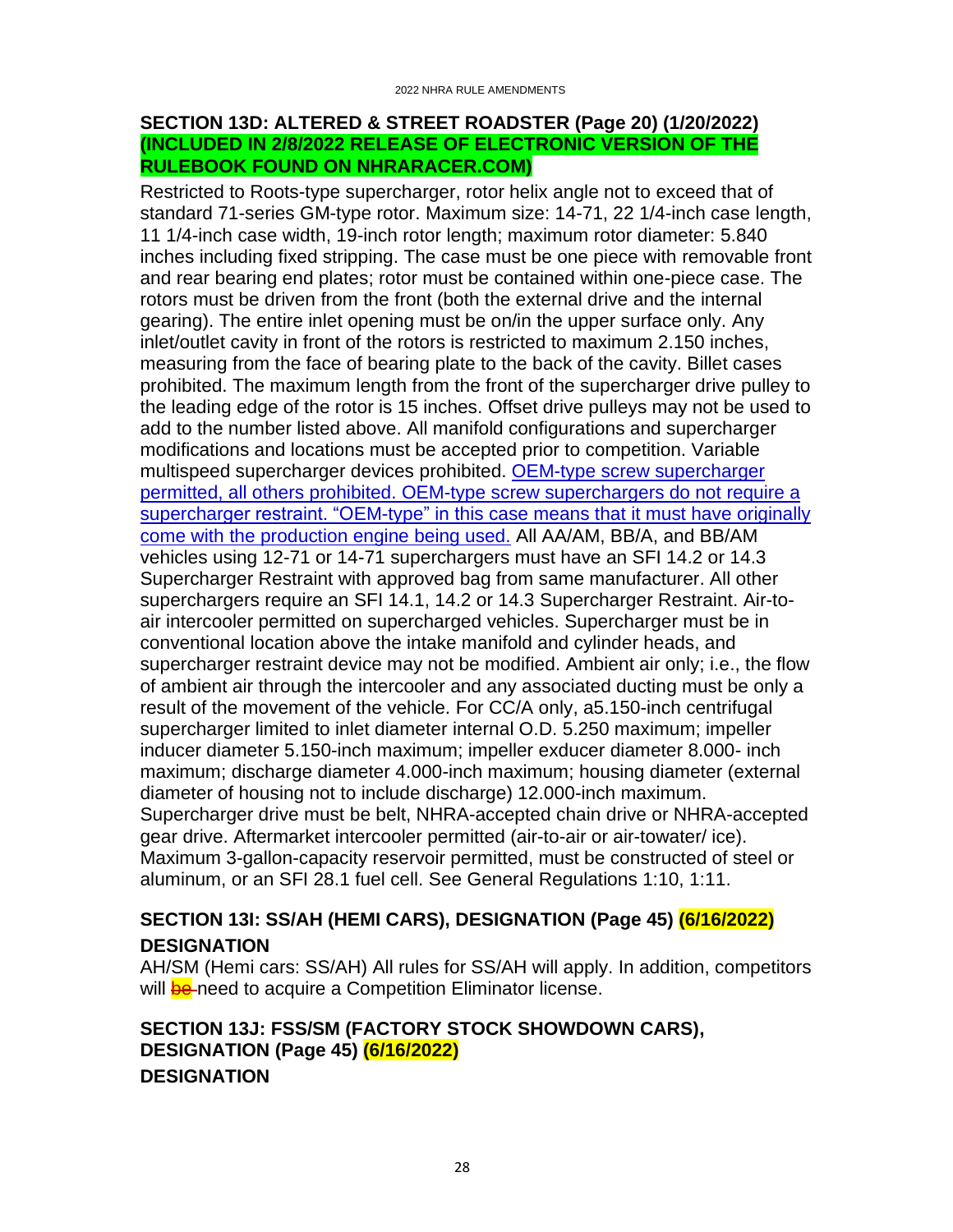FS/SM (Factory Stock Showdown Cars: FSS) Minimum weight 3575. All rules for FSS will apply. In addition, competitors will be need to acquire a Competition Eliminator license

#### <span id="page-28-0"></span>**SECTION 13K: FACTORY X EXPERIMENTAL (New section after 13J) (Page 45) (11/5/2021) (12/16/2021) (INCLUDED IN 1/11/2022 RELEASE OF ELECTRONIC VERSION OF THE RULEBOOK FOUND ON NHRARACER.COM)**

#### **DESIGNATION**

AFX (Factory X Experimental Cars: AFX) All rules for AFX will apply. Factory X Experimental rules can be found in the NHRA Exhibition Vehicle Rulebook Supplement on NHRARacer.com under Rules. In addition, competitors will need to acquire a Competition Eliminator license.

#### <span id="page-28-1"></span>**SECTION 14: TOP ALCOHOL DRAGSTER, ENGINE:1, FUEL SYSTEM (Page 2) (12/20/2021) (INCLUDED IN 1/11/2022 RELEASE OF ELECTRONIC VERSION OF THE RULEBOOK FOUND ON NHRARACER.COM)**

Fuel lines must be isolated from driver compartment by a subfloor or housing where engine is located in rear and fuel tank is in front of driver. Pressurized fuel tanks prohibited. Fuel tanks must be mounted above bottom framerail. Fuel cells permitted. Maximum two fuel pumps. EFI prohibited. The use of propylene oxide and/or nitrous oxide is prohibited. Minimum temperature of fuel in the staging lanes to the completion of the run and subsequent NHRA fuel check is 50 degrees F. A failure to pass the minimum fuel-temperature check in the staging lanes prior to a run will result in the forfeiture of that run, and the racer must return to the racer's pit. A failure to pass the minimum fuel-temperature check after a run will cause that run to be disqualified. Insulated fuel tanks permitted. Insulation is permitted on the main fuel line only from the fuel tank to the fuel pump. Temporary one-piece flexible blanket-type material, maximum 1 inch thick, that wraps one time around the outside of the body panels in the vicinity of the fuel tank permitted. The wrap must be quick release and require no additional work on the body or any tools to remove and be no more than 12 inches longer than the fuel tank. Any temporary insulation must be removed prior to and without delaying the starting of the engine. Fuel gauge lines in the driver's compartment must be steel or steel braided with steel fittings. Flexible gauge lines in the driver's compartment must be hydrostatically pressure tested at 750 psi for 30 seconds and labeled. Label must be impervious to fuel and brake cleaner. See General Regulations 1:5 and 1:6. Note: Non-supercharged single engine, nitromethane dragsters must follow all of the rules in the Fuel System section. with the following exceptions: 1. Minimum temperature of fuel in the staging lanes to the completion of the run and subsequent NHRA fuel check is 40 degrees F. A failure to pass the minimum fuel-temperature check in the staging lanes prior to a run will result in the forfeiture of that run, and the racer must return to the racer's pit. A failure to pass the minimum fuel-temperature check after a run will cause that run to be disqualified.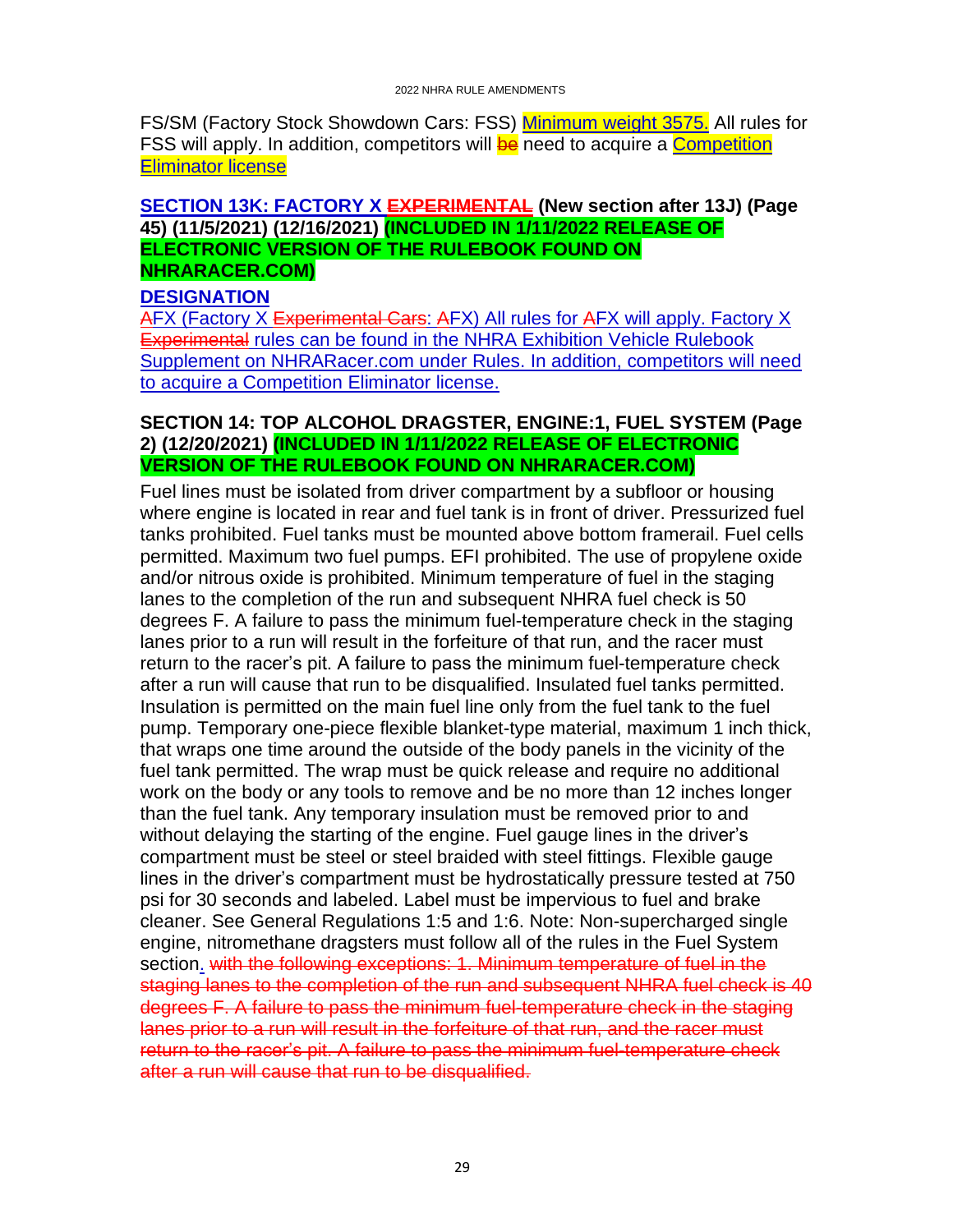#### <span id="page-29-0"></span>**SECTION 14: TOP ALCOHOL DRAGSTER, ENGINE:1, SUPERCHARGER (Paragraph 2) (Page 3) (1/20/2022) (INCLUDED IN 2/8/2022 RELEASE OF ELECTRONIC VERSION OF THE RULEBOOK FOUND ON NHRARACER.COM)**

Screw-type superchargers must meet SFI Spec 34.1, PSI brand limited to 206D model ("D" rotor) supercharger, PSI brand 210C ("C" rotor) prohibited, and be reinspected by the manufacturer every three years. Manifold burst panel meeting SFI Spec 23.1 (in addition to panel in supercharger) plus restraint system meeting SFI Spec 14.21 mandatory. Billet cases prohibited. Supercharger restraint straps must be covered with a fire-resistant material. The blower restraint straps and fuel lines must be installed such that when the restraint straps are fully extended no load is placed on any of the fuel lines.

#### <span id="page-29-1"></span>**SECTION 14: TOP ALCOHOL DRAGSTER, DRIVETRAIN:2, TRANSMISSION (Page 5) (12/16/2021) (INCLUDED IN 1/11/2022 RELEASE OF ELECTRONIC VERSION OF THE RULEBOOK FOUND ON NHRARACER.COM)**

Transmission prohibited in non-supercharged, nitromethane-burning class. OEM or OEM-modified transmissions prohibited in all classes. Aftermarket planetary transmission permitted in supercharged classes, limited to two units (three speeds). Lockup converters prohibited. Overdrive transmission prohibited. Final drive ratio must be 1:1. Clutch hold-down device recommended on all cars. Reverser mandatory. Automated shifters and/or timer-type shifting devices prohibited; each individual shift must be a function of the driver. Air shifter bottles must be stamped as meeting DOT-1800-pound rating and permanently mounted (hose clamps or tie wraps prohibited).

For the supercharged-methanol combinations only, the use of a transmission consisting of an aftermarket torque converter and an aftermarket planetary transmission (three-speed maximum) with an electric-only transbrake is permitted. The unit must be NHRA-accepted. Contact NHRA Technical Services for accepted list. The use of a delay box/device is prohibited. An aftermarket SFI 29.1 flexplate (with no starter ring gear) or a solid-steel converter driveplate, an SFI 6.1, 6.2, or 6.3 flywheel shield, and an aftermarket SFI 4.1 one-piece transmission shield (covering the transmission units and the reverser) are required. Iterative transmission staging devices prohibited. Manipulation of transmission or converter pressure or volume other than at the starting line is prohibited. Pressure or volume manipulation control must be disarmed upon the release of the transbrake or any other device used when launching the vehicle. Automated control of the converter or transmission from acquired or recorded data is strictly prohibited. All wires and lines going to and from the transmission or converter must be clearly identified and labeled for tech inspection purposes.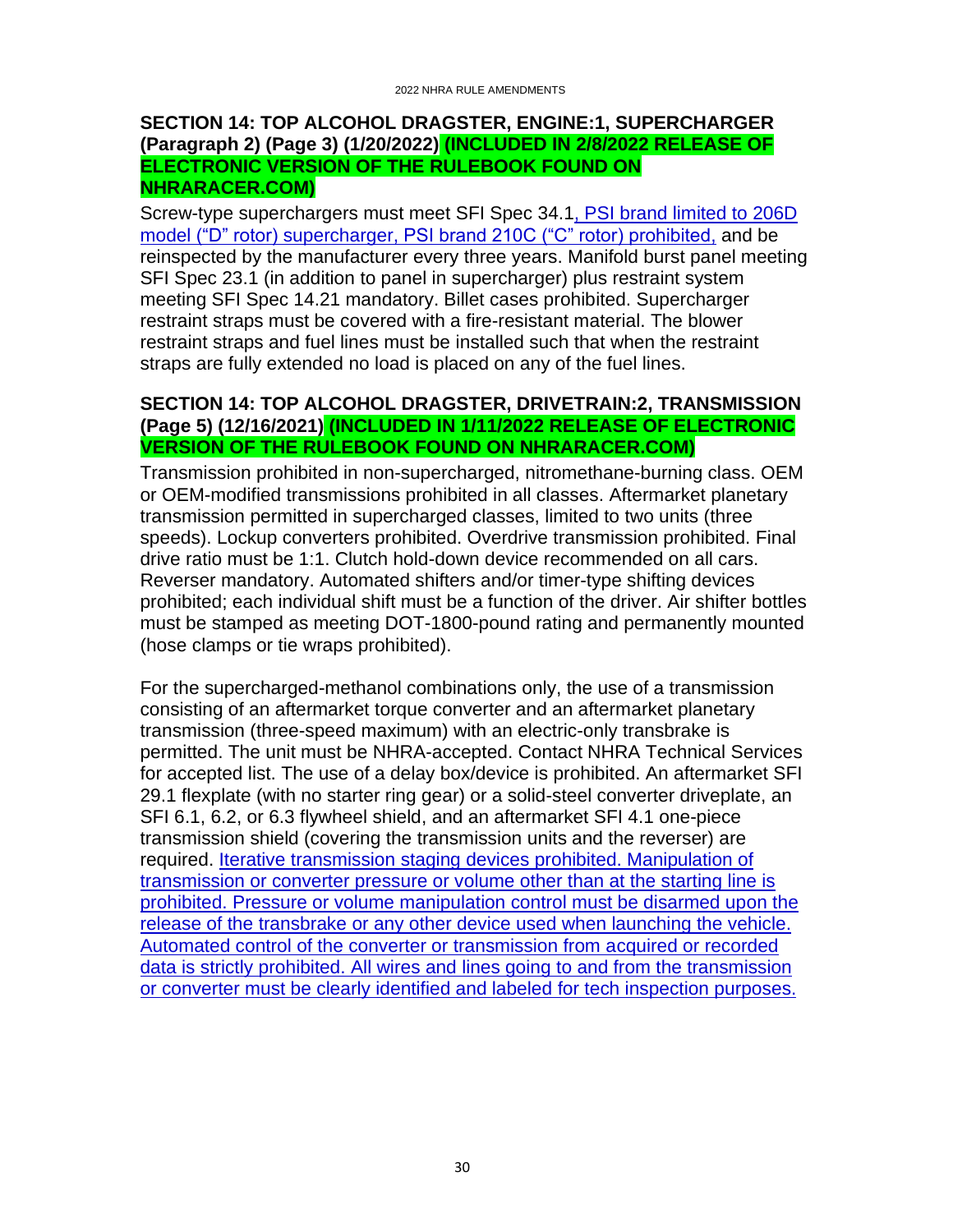### <span id="page-30-0"></span>**SECTION 14: TOP ALCOHOL DRAGSTER, FRAME:4, PARACHUTE (Page 7) (1/28/2022) (INCLUDED IN 2/8/2022 RELEASE OF ELECTRONIC VERSION OF THE RULEBOOK FOUND ON NHRARACER.COM)**

Dual parachutes mandatory. Beginning January 1, 2022, Pilot chutes must be made of a bright color, not black, to be visible on the racing surface if detached from the main chute. Beginning 1/1/2022, all spring- loaded pilot chutes which are attached to the main parachutes must be made of a bright color material, not black, to be visible on the racing surface if detached from the main chute when deployed. Two separate shroud line mounting points mandatory with sleeved 1/2 inch minimum grade 8 steel bolts with self-locking nuts or with nuts welded onto parachute brackets. Shroud line mounting brackets must be constructed of minimum 3/16-inch 4130 steel. Two NHRA-accepted parachute tethers are required and must be routed through each shroud line end loop and be attached using the rear end mounting bolts on each side. The mounting attachments on each end of both tethers must attach to either separate rear end mounting bolts or opposite ends of a single bolt (one under the head of the bolt and the other under the nut). NHRA-accepted parachute tethers: Amick Race Car Restraints PARA-101REV1, Future Fibres FF30MLB-P-MB, or Taylor Motorsports 108. When Future Fibres FF30MLB-P-MB is used, only one tether is required and must be routed through each shroud line end loop and be attached using the rear end mounting bolt on each side. All tethers must be covered with a fire-resistant material. See REAR WINGS & SUPPORTS. See General Regulations 4:8.

#### <span id="page-30-1"></span>**SECTION 14: TOP ALCOHOL DRAGSTER, FRAME:4, SKID PLATES, (New section after ROLL-CAGE PADDING) (Page 8) (11/5/2021) (INCLUDED IN 1/11/2022 RELEASE OF ELECTRONIC VERSION OF THE RULEBOOK FOUND ON NHRARACER.COM)**

Skid plates attached to motor plate or frame permitted. Must be at least 3 square inches in contact area, located below the bottom of the oil pan, and designed to come in contact with the ground before the framerail. Wheels are not permitted in lieu of skid plates.

#### <span id="page-30-2"></span>**SECTION 14: TOP ALCOHOL DRAGSTER, SUPPORT GROUP: 9, FIRE EXTINGUISHER SYSTEM (Page 10) (5/6/2022) (6/16/2022) (5/6/2022 AMENDMENTS INCLUDED IN 6/7/2022 RELEASE OF ELECTRONIC VERSION OF THE RULEBOOK FOUND ON NHRARACER.COM)**

Fire extinguisher system meeting SFI Spec 17.1 mandatory when driver sits behind engine(s). Must be installed per manufacturer's specifications with all gauges clearly visible. When a fire extinguisher system is required, a manuallyactivated extinguishing system mandatory. Manual system may additionally be activated pneumatically or thermally. See General Regulations 9:3 **for acceptable** fire extinguishing agents.

<span id="page-30-3"></span>**SECTION 14: TOP ALCOHOL DRAGSTER, DRIVER:10, PROTECTIVE EQUIPMENT (Page 11) (5/6/2022) (5/6/2022 AMENDMENTS INCLUDED IN**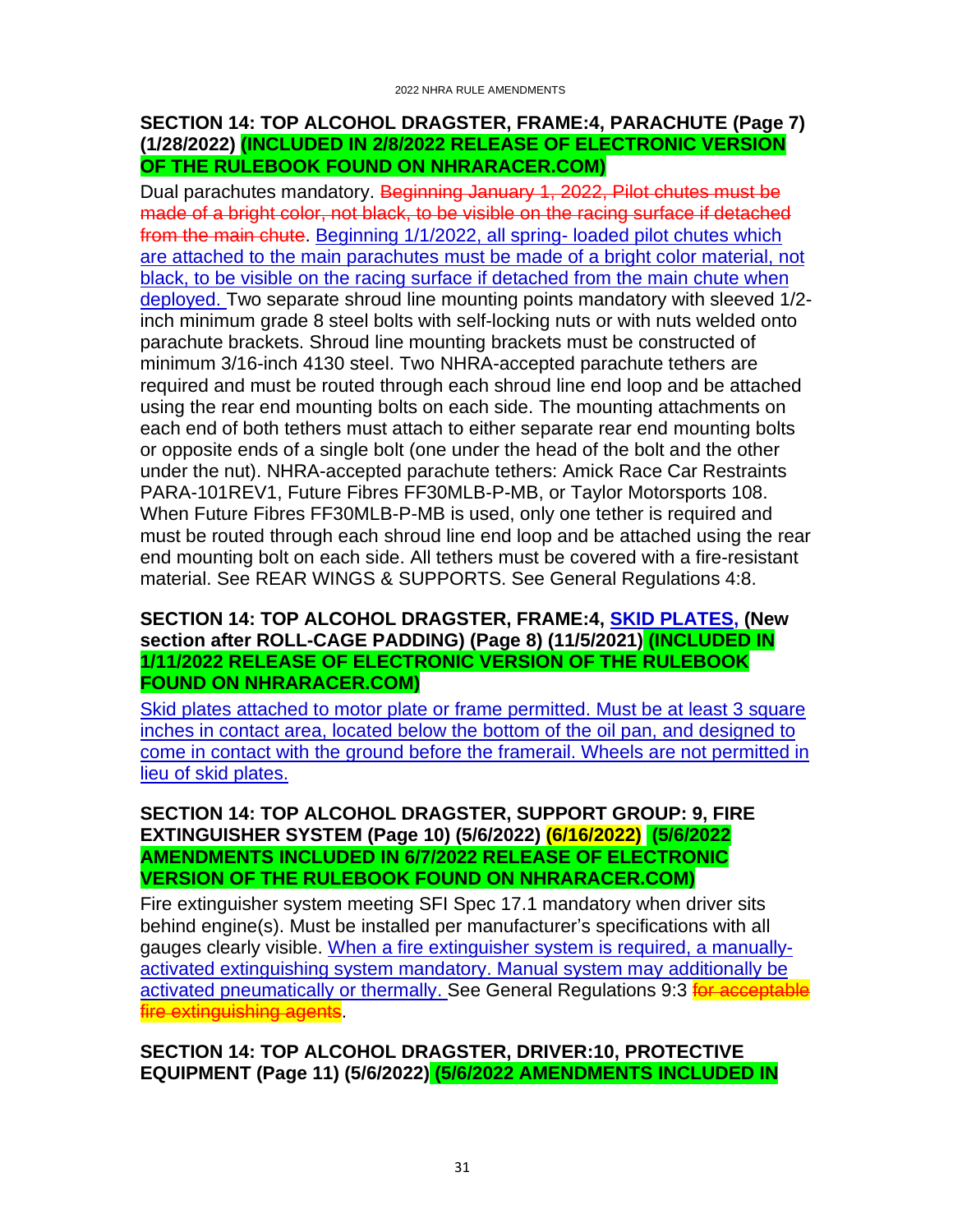### **6/7/2022 RELEASE OF ELECTRONIC VERSION OF THE RULEBOOK FOUND ON NHRARACER.COM)**

Driver's suit meeting SFI Spec 3.2A/15, gloves 3.3/15, boots/shoes 3.3/15, and head sock 3.3 mandatory. Drivers of supercharged front-engine cars must use suit meeting SFI Spec 3.2A/20, gloves 3.3/20, 3.3/20, and head sock 3.3 mandatory. **Beginning August 1, 2022,** glove under-liners made of flame retardant material and socks meeting SFI 3.3 mandatory. **Additionally, beginning August 1, 2022,** when utilizing a two-piece driver's suit, long sleeve underwear shirt meeting SFI 3.3 and long underwear pants meeting SFI 3.3 are required. All clothing containing metal or plastic prohibited. Undergarments that are worn in addition to those mandated that are made of flammable materials (e.g. nylon, rayon, polyester, spandex, etc.) are prohibited. All metallic jewelry prohibited. **Beginning January 1, 2023, a one-piece driver's suit will be mandatory in addition to above requirements.**

#### <span id="page-31-0"></span>**SECTION 15: TOP ALCOHOL FUNNY CAR, DRIVETRAIN:2, TRANSMISSION (Page 4) (12/16/2021) (INCLUDED IN 1/11/2022 RELEASE OF ELECTRONIC VERSION OF THE RULEBOOK FOUND ON NHRARACER.COM)**

Transmission limited to two units (three forward speeds). Lockup converters prohibited. Iterative transmission staging devices prohibited. Manipulation of transmission or converter pressure or volume other than at the starting line is prohibited. Pressure or volume manipulation control must be disarmed upon the release of the transbrake or any other device used when launching the vehicle. Automated control of the converter or transmission from acquired or recorded data is strictly prohibited. All wires and lines going to and from the transmission or converter must be clearly identified and labeled for tech inspection purposes.

#### <span id="page-31-1"></span>**SECTION 15: TOP ALCOHOL FUNNY CAR, FRAME:4, PARACHUTE (Page 4) (1/28/2022) (INCLUDED IN 2/8/2022 RELEASE OF ELECTRONIC VERSION OF THE RULEBOOK FOUND ON NHRARACER.COM)**

Dual parachutes mandatory. Beginning January 1, 2022, Pilot chutes must be made of a bright color, not black, to be visible on the racing surface if detached from the main chute. Beginning 1/1/2022, all spring-loaded pilot chutes which are attached to the main parachutes must be made of a bright color material, not black, to be visible on the racing surface if detached from the main chute when deployed. Two separate shroud line mounting points mandatory with sleeved 1/2 inch-minimum Grade 8 steel bolts with self-locking nuts or with nuts welded onto parachute brackets. Shroud line mounting brackets must be constructed of minimum 3/16-inch 4130 steel. Two NHRA-accepted parachute tethers are required and must be routed through each shroud line end loop and be attached using the rear end mounting bolts on each side. The mounting attachments on each end of both tethers must attach to either separate rear end mounting bolts or opposite ends of a single bolt (one under the head of the bolt and the other under the nut). NHRA-accepted parachute tethers: Amick Race Car Restraints PARA-101REV1, Future Fibres FF30MLB-P-MB, or Taylor Motorsports 108. When Future Fibres FF30MLB-P-MB is used, only one tether is required and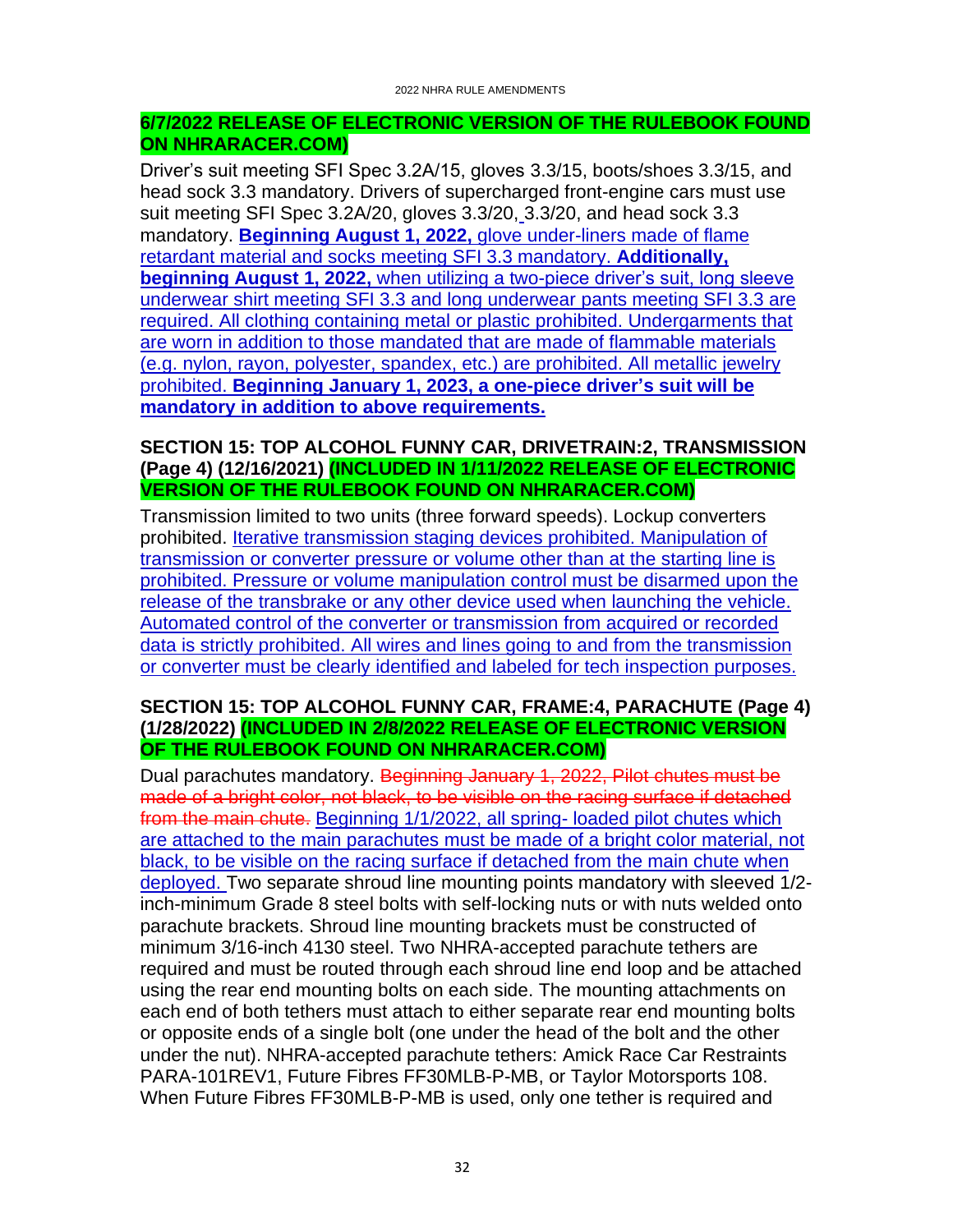must be routed through each shroud line end loop and be attached using the rear end mounting bolt on each side. All tethers must be covered with a fire-resistant material. The parachute floor must be flat and may not extend more than 6 inches rearward or beyond the parachute pack, whichever is less. The measurement will be taken from the mounting point on the rear of the body. The use of a wicker prohibited. See General Regulations 4:8.

#### <span id="page-32-0"></span>**SECTION 15: TOP ALCOHOL FUNNY CAR, FRAME:4, SKID PLATES, (New section after ROLL-CAGE PADDING) (Page 4) (12/16/2021) (INCLUDED IN 1/11/2022 RELEASE OF ELECTRONIC VERSION OF THE RULEBOOK FOUND ON NHRARACER.COM)**

Skid plates attached to motor plate or frame permitted. Must be at least 3 square inches in contact area, located below the bottom of the oil pan, and designed to come in contact with the ground before the framerail. Wheels are not permitted in lieu of skid plates.

### <span id="page-32-1"></span>**SECTION 15: TOP ALCOHOL FUNNY CAR, BODY:7, BODY (1ST Paragraph) (Page 5) (6/16/2022)**

Any modification to body not expressly permitted in this Rulebook is prohibited. Any body that meets the Funny Car (Section 17) body requirements in their entirety is acceptable for Top Alcohol Funny Car competition. These bodies must be run as they come from the NHRA-accepted molds. Any modification not expressly permitted in the Funny Car (Section 17) body requirements is prohibited. Otherwise, for cars running at NHRA national events, body must be 1992 or later model year. On cars not running NHRA national events, body must be 1972 or later model year. All bodies must be 1969 or later model year NHRAaccepted sports car, coupe, or sedan body of a type originally mass-produced by automobile manufacturer (domestic or foreign). Must have originally measured 63 inches wide or more at centerline of front and rear axle. Maximum body and/or roof width cannot exceed stock dimensions. Duplications of production bodies of fiberglass or carbon fiber permitted. Body may be lengthened or shortened. Front and rear contour of body must resemble same configuration and design for specific body used; holes for air passage prohibited.

### <span id="page-32-2"></span>**SECTION 15: TOP ALCOHOL FUNNY CAR, SUPPORT GROUP: 9, FIRE EXTINGUISHER SYSTEM (Page 7) (5/6/2022) (6/16/2022) (5/6/2022 AMENDMENTS INCLUDED IN 6/7/2022 RELEASE OF ELECTRONIC VERSION OF THE RULEBOOK FOUND ON NHRARACER.COM)**

Fire extinguishing system must meet SFI Spec 17.1. Minimum 20-pound NHRAaccepted fire extinguishing system mandatory. System must be divided so that a minimum of 15 pounds is directed into engine compartment by means of nozzled outlets placed in front of each bank of exhaust headers. Remaining 5 pounds or more should be dispersed in driver compartment by means of an atomizing nozzle placed at driver's feet. Must be installed per manufacturer's specifications. Fire bottle activation cables must be installed inside framerail where cables pass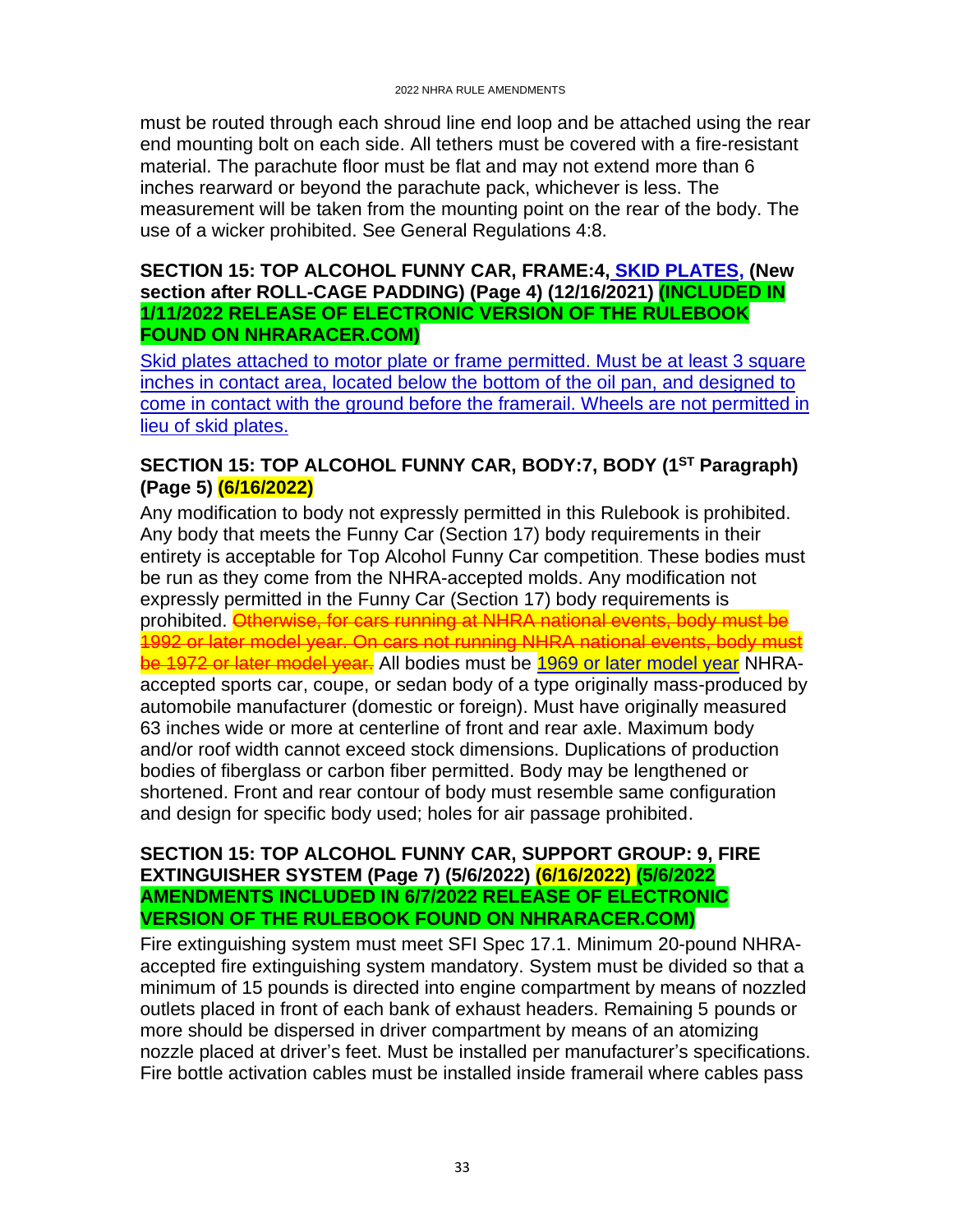engine/bellhousing area. See General Regulations 9:3 **for NHRA-accepted fire** extinguishing agents.

If equipped with a pneumatic-activated extinguishing system, a manual-activated extinguishing system is mandatory. If a manual-activated extinguishing system is primary, no backup system is required. Manually-activated extinguishing system mandatory. Manual system may additionally be activated pneumatically or thermally.

#### <span id="page-33-0"></span>**SECTION 15: TOP ALCOHOL FUNNY CAR, DRIVER:10, PROTECTIVE EQUIPMENT (Page 8) (5/6/2022) (5/6/2022 AMENDMENTS INCLUDED IN 6/7/2022 RELEASE OF ELECTRONIC VERSION OF THE RULEBOOK FOUND ON NHRARACER.COM)**

Driver's suit meeting SFI Spec 3.2A/20, gloves 3.3/20, boots 3.3/20, and head sock 3.3 mandatory. All jacket and pants or driver suits that meet SFI Spec 3.2A/20 must be recertified on a five-year interval. A head sock is not mandatory when helmet is manufactured with a skirt, labeled as meeting SFI Spec 3.3. Beginning August 1, 2022 glove under-liners made of flame retardant material and socks meeting SFI 3.3 mandatory. Additionally, beginning August 1, 2022, when utilizing a two-piece driver's suit, long sleeve underwear shirt meeting SFI 3.3 and long underwear pants meeting SFI 3.3 are required. All clothing containing metal or plastic prohibited. Undergarments that are worn in addition to those mandated that are made of flammable materials (e.g. nylon, rayon, polyester, spandex, etc.) are prohibited. All metallic jewelry prohibited. **Beginning January 1, 2023, a one-piece driver's suit will be mandatory in addition to above requirements.** See General Regulations 10:10.

<span id="page-33-1"></span>**SECTION 16: PRO STOCK MOTORCYCLE, DESIGNATION (Page 1) (11/19/2021) (4/27/2022) (5/6/2022) (5/19/2022) (11/19/2021 CHANGE INCLUDED IN 1/11/2022 RELEASE OF ELECTRONIC VERSION OF THE RULEBOOK FOUND ON NHRARACER.COM) (4/27/2022 CHANGE INCLUDED IN 5/5/2022 RELEASE OF ELECTRONIC VERSION OF THE RULEBOOK FOUND ON NHRARACER.COM) (5/19/2022 AMENDMENTS INCLUDED IN 6/7/2022 RELEASE OF ELECTRONIC VERSION OF THE RULEBOOK FOUND ON NHRARACER.COM)**

PRO, preceded by motorcycle number.

Reserved for 1998 or later production stock-appearing, gas-burning, naturally aspirated motorcycles. Minimum weight at conclusion of run, including rider:

S and S (must be NHRA-accepted) (up to 160 cid; 60-degree angle, 2-valve, pushrod)  $-640630$  pounds

VTwin: VH160VT (up to 160 cid; 60-degree angle, 2-valve, pushrod)  $-640630$  pounds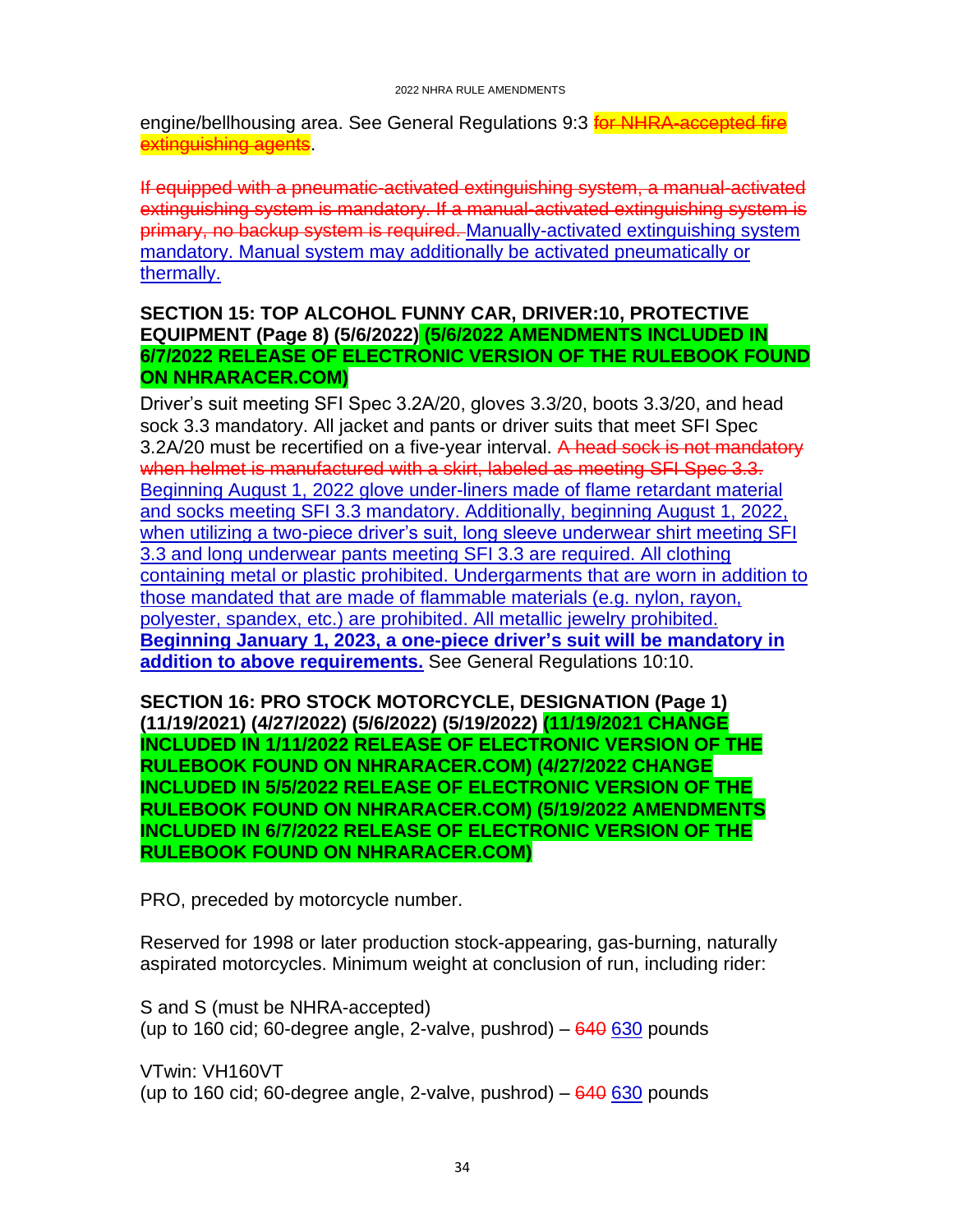Kawasaki (must be NHRA-accepted) (up to 107 cid, 2- or 4-valve)  $-575$  pounds

Suzuki (must be NHRA-accepted) (up to 107 cid, 2-valve)  $-$  590 580 pounds (up to 107 cid, 4-valve)  $-600610$  pounds

Suzuki (must be NHRA-accepted) (up to 113 cid, 2-valve)  $-600590$  pounds (up to 113 cid, 4-valve)  $-610620630$  pounds

NHRA reserves the right to adjust weights as performance dictates.

Once an engine is used in a motorcycle at an event, that engine Cannot be used in another motorcycle for the duration of the event. Engine shall consist of engine cases, crankshaft, block, and cylinder heads. Cases and heads will be serialized or otherwise identified at each event.

Serial number or identification mark on cases must be visible with body removed.

Any competitor who causes an oildown while participating at an NHRA Camping World event will be subject to fines and penalties as outlined in Section 2 - Oildown Penalties.

#### <span id="page-34-0"></span>**SECTION 16: PRO STOCK MOTORCYCLE, BRAKES & SUSPENSION:3, CONTROLS (Page 4) (12/16/2021) (INCLUDED IN 1/11/2022 RELEASE OF ELECTRONIC VERSION OF THE RULEBOOK FOUND ON NHRARACER.COM)**

Handlebar controls must be located in the stock position. Handlebars must be 1 inch minimum OD, composed of Steel (.058 minimum thickness) or Aluminum (.080 minimum thickness). Copper, titanium, or any other material prohibited. Welded aluminum handlebars prohibited. Welded steel or chromoly extensions permitted but cannot extend more than 4 inches from stock location. Minimum handlebar width 22 inches. SNAP BACK throttle return mandatory. Brake pedal and foot pegs may be rear set but must be at least 12 inches in front of rear axle. Note: Engine exhaust must be directed away from rider's foot peg. Throttle and clutch levers must be manually operated by rider's hands. Electronic, pneumatic, hydraulic, or other devices may in no way affect the operation of throttle or clutch.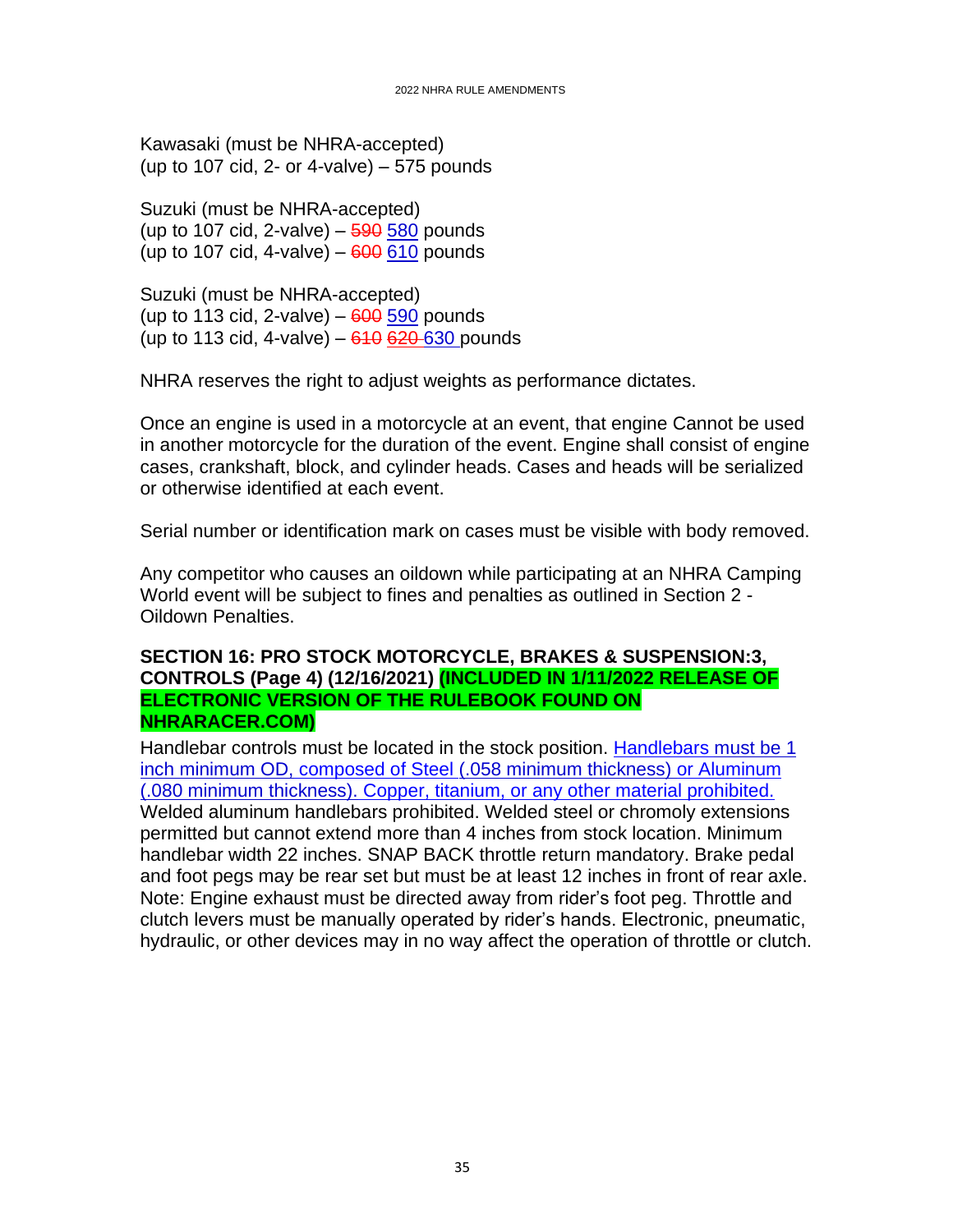#### <span id="page-35-0"></span>**SECTION 16: PRO STOCK MOTORCYCLE, BRAKES & SUSPENSION:3, CONTROLS (Page 4) (12/16/2021) (2/16/2022) (Supersedes what is in the 2/8/2022 electronic version of the Rulebook found on NHRARacer.com) ) (INCLUDED IN 3/8/2022 RELEASE OF ELECTRONIC VERSION OF THE RULEBOOK FOUND ON NHRARACER.COM)**

Handlebar controls must be located in the stock position. Handlebars must be 4 .875 inch minimum OD, composed of Steel (.058 minimum thickness) or Aluminum (.080 minimum thickness). Copper, titanium, or any other material prohibited. Welded aluminum handlebars prohibited. Welded steel or chromoly extensions permitted but cannot extend more than 4 inches from stock location. Minimum handlebar width 22 inches. SNAP BACK throttle return mandatory. Brake pedal and foot pegs may be rear set but must be at least 12 inches in front of rear axle. Note: Engine exhaust must be directed away from rider's foot peg. Throttle and clutch levers must be manually operated by rider's hands. Electronic, pneumatic, hydraulic, or other devices may in no way affect the operation of throttle or clutch.

#### <span id="page-35-1"></span>**SECTION 16: PRO STOCK MOTORCYCLE, BRAKES & SUSPENSION:3, CONTROLS (Page 4) (1/20/2022) (INCLUDED IN 2/8/2022 RELEASE OF ELECTRONIC VERSION OF THE RULEBOOK FOUND ON NHRARACER.COM)**

Handlebar controls must be located in the stock position. Handlebars must be minimum 1in OD, composed of Steel (.058 minimum thickness) or Aluminum (.080 minimum thickness). Copper, titanium, or any other material prohibited. Welded aluminum handlebars prohibited. Welded steel or chromoly extensions permitted but cannot extend more than 4 inches from stock location. Minimum handlebar width 22 inches. SNAP BACK throttle return mandatory. Welded brake lever prohibited. Brake pedal and foot pegs may be rear set but must be at least 12 inches in front of rear axle. Note: Engine exhaust must be directed away from rider's foot peg. Throttle and clutch levers must be manually operated by rider's hands. Electronic, pneumatic, hydraulic, or other devices may in no way affect the operation of throttle or clutch.

#### <span id="page-35-2"></span>**SECTION 16: PRO STOCK MOTORCYCLE, BRAKES & SUSPENSION:3, SUSPENSION (Page 4) (1/20/2022) (INCLUDED IN 2/8/2022 RELEASE OF ELECTRONIC VERSION OF THE RULEBOOK FOUND ON NHRARACER.COM)**

Front suspension minimum size: 35mm for OEM-type, 34mm for accepted aftermarket items. Minimum travel: 1 1/2 inches with rider sitting on motorcycle in normal riding position. Rotary/radial Ssteering dampener mandatory. Linear style steering dampener prohibited. Electronics or pneumatics may in no way affect the front suspension. Any adjustment to front suspension during run prohibited. Rear suspension prohibited.

# <span id="page-35-3"></span>**SECTION 16: PRO STOCK MOTORCYCLE, BRAKES & SUSPENSION:3, SUSPENSION (Page 4) (1/20/2022) (2/16/2022) (Supersedes what is in the**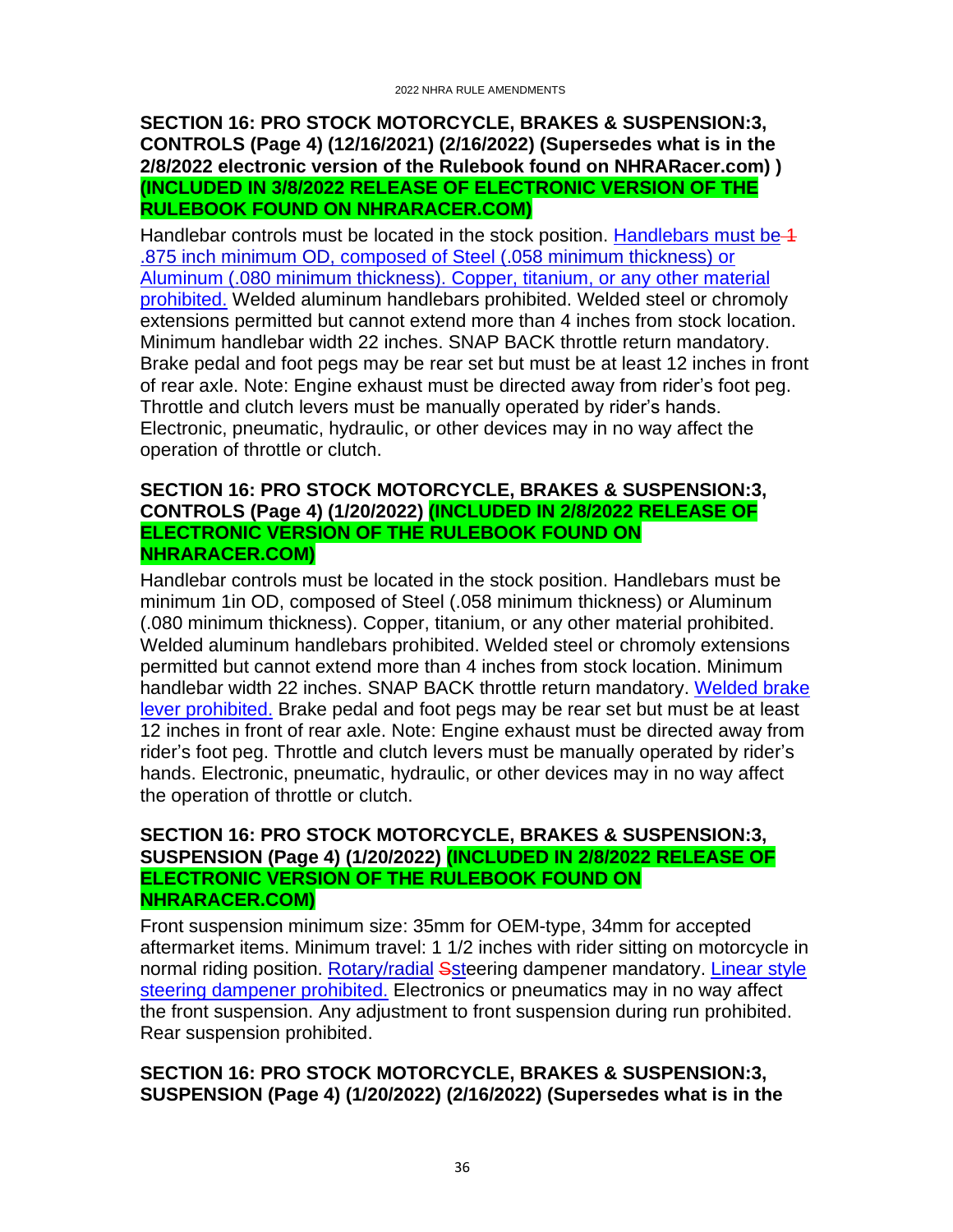#### **2/8/2022 electronic version of the Rulebook found on NHRARacer.com and the amendment above) (INCLUDED IN 3/8/2022 RELEASE OF ELECTRONIC VERSION OF THE RULEBOOK FOUND ON NHRARACER.COM)**

Front suspension minimum size: 35mm for OEM-type, 34mm for accepted aftermarket items. Minimum travel: 1 1/2 inches with rider sitting on motorcycle in normal riding position. Rotary/radial SsSteering dampener mandatory. Linear style steering dampener prohibited. Electronics or pneumatics may in no way affect the front suspension. Front fork suspension outer tubes must be a onepiece design. Any adjustment to front suspension during run prohibited. Rear suspension prohibited.

#### <span id="page-36-0"></span>**SECTION 16: PRO STOCK MOTORCYCLE, FRAME:4, GROUND CLEARANCE (Page 6) (1/5/2021) (INCLUDED IN 1/11/2022 RELEASE OF ELECTRONIC VERSION OF THE RULEBOOK FOUND ON NHRARACER.COM)**

<span id="page-36-1"></span>Minimum 2 inches with rider sitting on motorcycle with 6psi in rear tire.

#### **SECTION 16: PRO STOCK MOTORCYCLE, SUPPORT GROUP:9, COMPUTER/DATA RECORDERS (Page 6) (12/16/2021) (INCLUDED IN 1/11/2022 RELEASE OF ELECTRONIC VERSION OF THE RULEBOOK FOUND ON NHRARACER.COM)**

Data recorders permitted; must be NHRA-accepted, standalone, and used for information gathering only. Accepted systems: Racepak V300 models, Dynatek, and Motec SDL3. Throttle operation, shifting, clutch actuation, etc. are to be solely under the control of the rider. Data recorders may not collect any information from the induction system other than engine rpm. Digital dash displays permitted. acceptable but prohibited to be in view of the rider or externally from the bike. All other instrumentation prohibited on dash with the exception of a shift light and warning lights (i.e., low oil pressure, fuel pressure). See General Regulations 9:1, 9:2.

# <span id="page-36-2"></span>**SECTION 17: PRO STOCK, FRAME:4, PARACHUTE (Page 4) (1/28/2022) (INCLUDED IN 2/8/2022 RELEASE OF ELECTRONIC VERSION OF THE RULEBOOK FOUND ON NHRARACER.COM)**

Dual parachutes mandatory. Beginning January 1, 2022, Pilot chutes must be made of a bright color, not black, to be visible on the racing surface if detached from the main chute.. Beginning 1/1/2022, all spring-loaded pilot chutes which are attached to the main parachutes must be made of a bright color material, not black, to be visible on the racing surface if detached from the main chute when deployed. Parachutes must be mounted such that the maximum measurement between the outside edge of the two parachutes does not exceed 24 inches. Parachute packs may not be enclosed. Parachutes must be assisted by a launcher system – either air or spring. A pilot spring does not constitute a launcher but is acceptable as a secondary launch unit. No more than 3.5 inches of any portion of the parachute pack can be located under the rear of the spoiler. Measured from the parachute pack backing plate to the rear tip of the spoiler.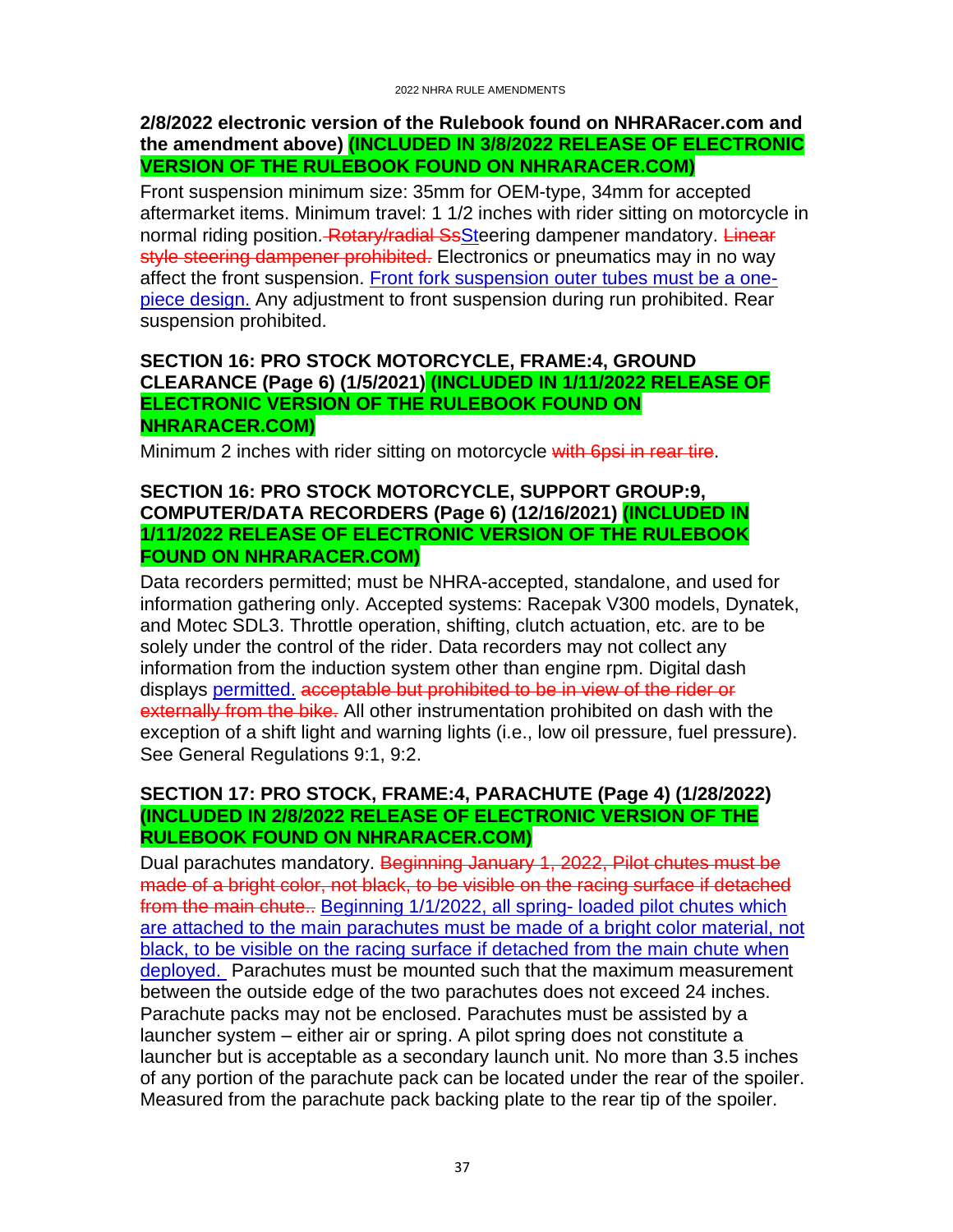Pneumatic parachute must use minimum 3/8-inch O.D. line; cannot use separate air supply from other pneumatic functions. A bushing is mandatory over the shroud-line mounting bolt(s). Lower parachute mounting supports must be bolted; upper mounts may be pinned. See General Regulations 4:8.

#### <span id="page-37-0"></span>**SECTION 17: PRO STOCK, FRAME: 4, ROLL CAGE (Second Paragraph) (Page 6) (2/16/2022) (INCLUDED IN 3/8/2022 RELEASE OF ELECTRONIC VERSION OF THE RULEBOOK FOUND ON NHRARACER.COM)**

Prior to 2022 chassis reinspection, all cars must implement the under seat pan as per the SFI 25.1 specification: "The under-seat portion of the driver's outer floor must contain .090" minimum sheet 4130 (annealed or normalized) steel pan, either above or in lieu of the under-seat diagonals. If the steel sheet pan is in lieu of under-seat diagonals, the pan must be fully welded around its perimeter. The purpose of the sheet steel is to be a foundation when a minimum of ." of SFI 45.2 foam under the driver's buttocks and thighs is required. Either rub tubes, or the bottom of both the driver side rocker bar (#7A) and driver side inner frame rail (#2A) within 6" of the pan must extend at least 1/2" below the lowest point of the seat pan. If rub tubes are employed for this purpose, they must be minimum 1" x .058" 4130 or **DOCOL** Docol R8 welded to the driver side rocker bar (#7A) and the driver side inner frame rail (#2A) within the length of the pan."

#### <span id="page-37-1"></span>**SECTION 17: PRO STOCK, BODY: 7, FLOOR (Page 9) (5/6/2022) (5/6/2022 AMENDMENTS INCLUDED IN 6/7/2022 RELEASE OF ELECTRONIC VERSION OF THE RULEBOOK FOUND ON NHRARACER.COM)**

Driver's-side floor pan must be steel and must be welded in place. Driver's- and passenger's-side floor pan must be steel and welded in place on any car built after Oct. 31, 2006. Remainder of stock floors may be replaced with .024-inch steel or .032-inch aluminum or NHRA-accepted carbon fiber permitted. Subfloors and/or belly pans prohibited with the following exception: Floor area between the center framerails extending from the rear crossmember to the bellhousing may be enclosed from the bottom side. Must use minimum .024- inch steel, .032-inch aluminum, or carbon fiber for material. Magnesium prohibited. Maximum width for enclosure is 24 inches. Material may not extend more than halfway around on outside of center framerails and may be two pieces. May be either welded in or removable. Floor supports acceptable; maximum total width of material for supports 4 inches. Chassis, frame, and driveline must be below floor. Rear floor may not be higher than 8 inches above door sill. Driveline tunnel behind driver's seat may be higher for proper clearance. Magnesium interior panels prohibited. See General Regulations 7:5.

#### <span id="page-37-2"></span>**SECTION 17: PRO STOCK, ELECTRICAL:8, MASTER CUTOFF (Page 11) (12/16/2021) (INCLUDED IN 1/11/2022 RELEASE OF ELECTRONIC VERSION OF THE RULEBOOK FOUND ON NHRARACER.COM)**

Mandatory. Mandatory. Master cutoff system must use Modern Racing kit MR-1016-1010 and be configured as shown in diagram on www.NHRARacer.com.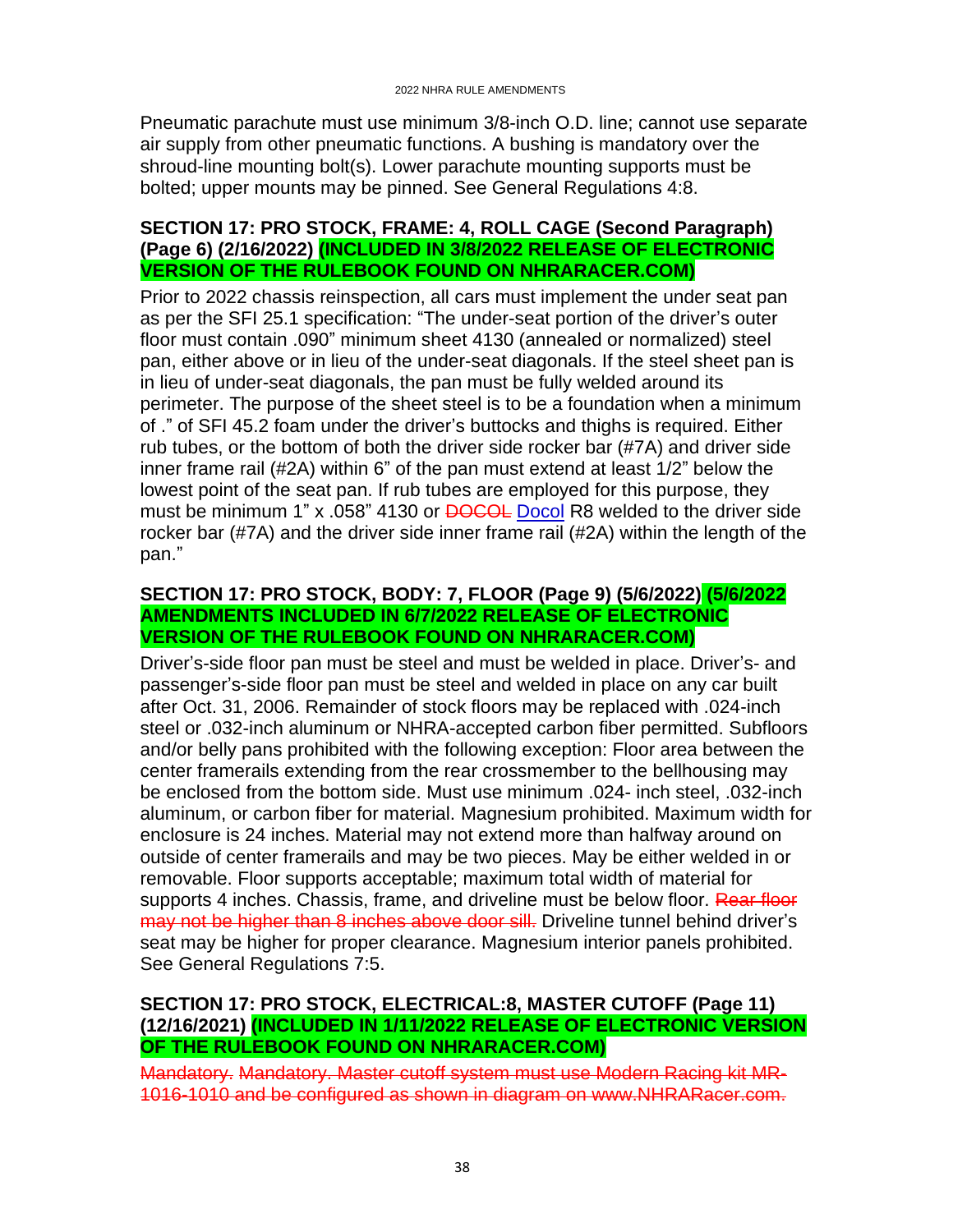Rear bumper switch must be located on the driver's side of the lower rear tail panel. The push button of the specified switch must be placed in such a manner as to give a safety official an unobstructed view of the button from the rear of the vehicle.

Mandatory. An electrical power cutoff switch produced for automotive use (one only) or the Modern Racing kit MR-1016-1010 configured as shown in diagram on www.NHRARacer.com., must be installed on the rearmost part of each vehicle and be easily accessible from outside the car body. The push off mechanism of the master cutoff switch must be placed in such a manner as to give a safety official an unobstructed view of the mechanism from the rear of the vehicle. The push off master cutoff switch / mechanism must be RED in color and have a minimum 4" contrasting background color centered around it. This cutoff switch must be connected to the positive side of the electrical system and must stop all electrical functions including magneto ignition. The off position must be clearly indicated with the word "OFF." For "push/pull" type switch, "push" must be the action for shutting off the electrical system, "pull" to turn it on. Any rods or cables used to activate the switch must be minimum 1/8-inch diameter. Keyed switches prohibited. A secondary switch, located in reach of the driver, that is connected and utilized to disable the master cutoff system is mandatory. Any activation of the fire suppression system must also activate the master cutoff switch.

### <span id="page-38-0"></span>**SECTION 17: PRO STOCK, SUPPORT GROUP: 9, FIRE EXTINGUISHER SYSTEM (Page 11) (5/6/2022) (6/16/2022) (5/6/2022 AMENDMENTS INCLUDED IN 6/7/2022 RELEASE OF ELECTRONIC VERSION OF THE RULEBOOK FOUND ON NHRARACER.COM)**

Manually-activated extinguishing system mandatory. Manual system may additionally be activated pneumatically or thermally. Fire extinguishing system must meet SFI Spec 17.1. Minimum 5-pound NHRA-accepted fire extinguishing system mandatory. System must be divided with one nozzle on driver's side and one nozzle on engine. If fire bottle is mounted in front of the firewall, it must be connected to the nozzle system with a flexible steel braided line. All cars are required to have a pneumatic cylinder, pressurized by the fire system, that will activate the master kill switch and shut off the engine when fire system is activated. Minimum size - 5/8 inches. See General Regulations 9:3 **for NHRA**accepted fire extinguishing agents.

#### <span id="page-38-1"></span>**SECTION 17: PRO STOCK, DRIVER: 10, PROTECTIVE EQUIPMENT (Page 12) (5/6/2022) (5/6/2022 AMENDMENTS INCLUDED IN 6/7/2022 RELEASE OF ELECTRONIC VERSION OF THE RULEBOOK FOUND ON NHRARACER.COM)**

Jacket and pants or suit meeting SFI Spec 3.2A/15, gloves meeting SFI Spec 3.3/5, and shoes meeting SFI Spec 3.3/5 mandatory. An SFI 3.3 head sock or SFI 3.3 skirted helmet is required on all cars, where a neck collar is not used. Beginning August 1, 2022 glove under-liners made of flame retardant material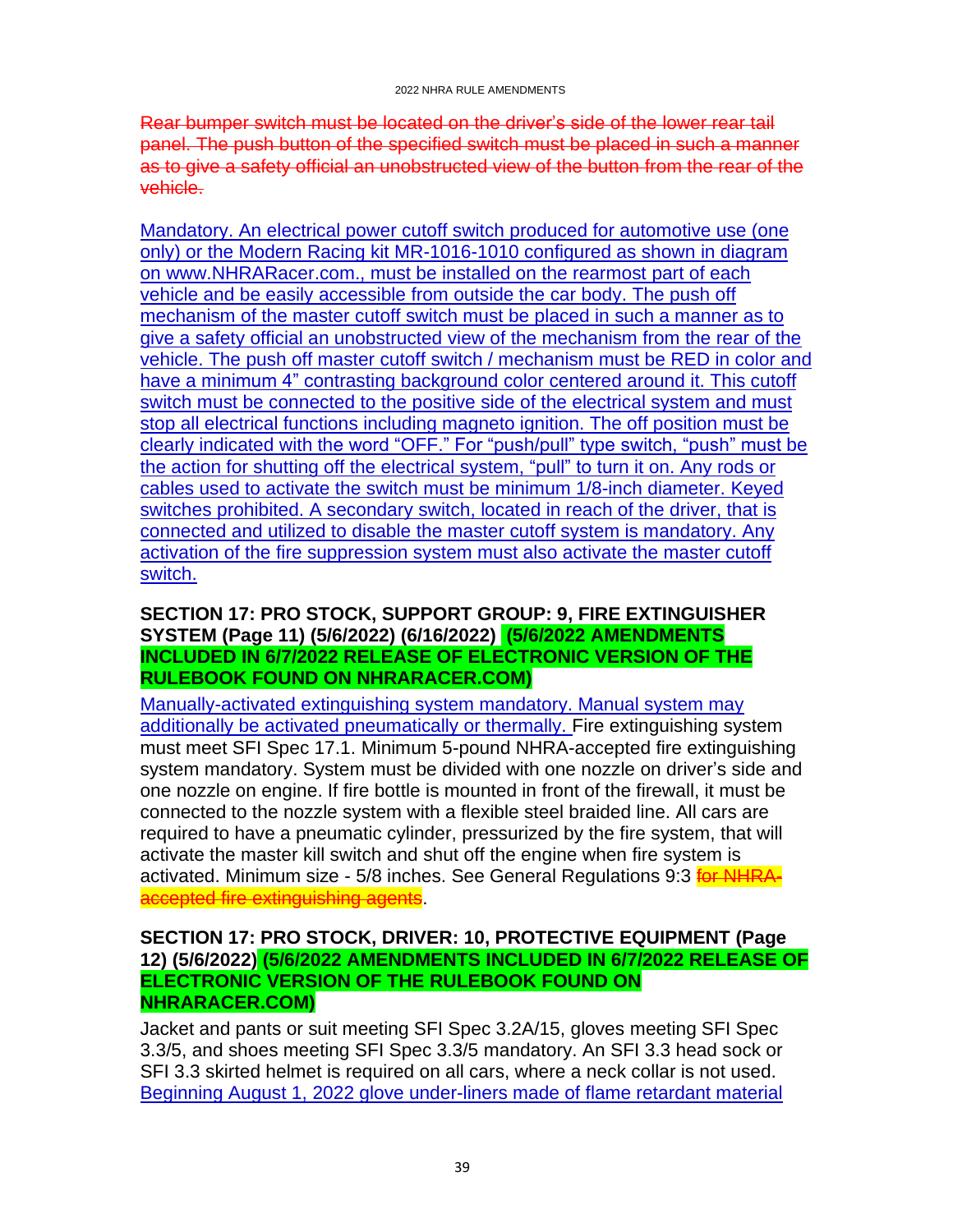and socks meeting SFI 3.3 mandatory. Additionally, beginning August 1, 2022, when utilizing a two-piece driver's suit, long sleeve underwear shirt meeting SFI 3.3 and long underwear pants meeting SFI 3.3 are required. All clothing containing metal or plastic prohibited. Undergarments that are worn in addition to those mandated that are made of flammable materials (e.g. nylon, rayon, polyester, spandex, etc.) are prohibited. All metallic jewelry prohibited. **Beginning January 1, 2023, a one-piece driver's suit will be mandatory in addition to above requirements.** See General Regulations 10:10.

#### <span id="page-39-0"></span>**SECTION 18: FUNNY CAR, ENGINE:1, OIL-RETENTION DEVICE (Page 4) (12/16/2021) (INCLUDED IN 1/11/2022 RELEASE OF ELECTRONIC VERSION OF THE RULEBOOK FOUND ON NHRARACER.COM)**

Engine oil-retention pan mandatory. Minimum material, .050- inch aluminum or .040-inch carbon fiber/Kevlar. Pan must extend rearward of the motor plate a minimum of 3 inches to capture oil from rear main seal. Pan length from motor plate forward must extend a minimum 3 inches forward of the front face of the lower pulley. A longer pan to provide improved oil retention is acceptable; however, pan must not extend under driver's seat or provide air passages that would be considered enhanced ground effects. When a longer pan is used, all vertical transitions, on the engine oil-retention device, must use a 90-degree step. Pan may be no wider than outside edge of the bottom framerails and must extend to the top of the upper framerails. Pan must be either a one piece design or constructed as to be sealed as a retention device to retain oil. Must have minimum 4-inch-high bulkhead on front and minimum 2-inch-high bulkhead on rear for oil retention during acceleration and deceleration. Bulkheads must be "coved" toward oil pan to assist oil in staying within the confines of the bulkheads. A nonflammable, oil-absorbent liner mandatory inside of retention device. All holes, cracks, or other openings must be plugged to prevent oil from leaking out of oil-retention pan.

### <span id="page-39-1"></span>**SECTION 18: FUNNY CAR, ENGINE:1, VALVE COVERS (Page 5) (5/6/2022) (5/6/2022 AMENDMENTS INCLUDED IN 6/7/2022 RELEASE OF ELECTRONIC VERSION OF THE RULEBOOK FOUND ON NHRARACER.COM)**

Must be fabricated from steel, titanium, or aluminum (no cast or composite permitted) and NHRA-accepted. Must be installed using 5/16-inch steel studs (4130 minimum) and steel or titanium nuts. Titanium valve covers must be SFI Spec 14.4, aluminum or steel valve covers must have SFI Spec 14.4 blanket.

# <span id="page-39-2"></span>**SECTION 18: FUNNY CAR, FRAME:4, HELMET SHROUD (Page 7) (12/16/2021) (INCLUDED IN 1/11/2022 RELEASE OF ELECTRONIC VERSION OF THE RULEBOOK FOUND ON NHRARACER.COM)**

All vehicles in Funny Car must have a rear roll-cage shroud. A one- or threepiece shroud is permitted. The shroud must be constructed of minimum .075-inch Grade 2 ASTM-B-265 titanium or .090-inch 4130 steel and must be shaped to conform to the roll cage. The shroud must be attached to each of the side bars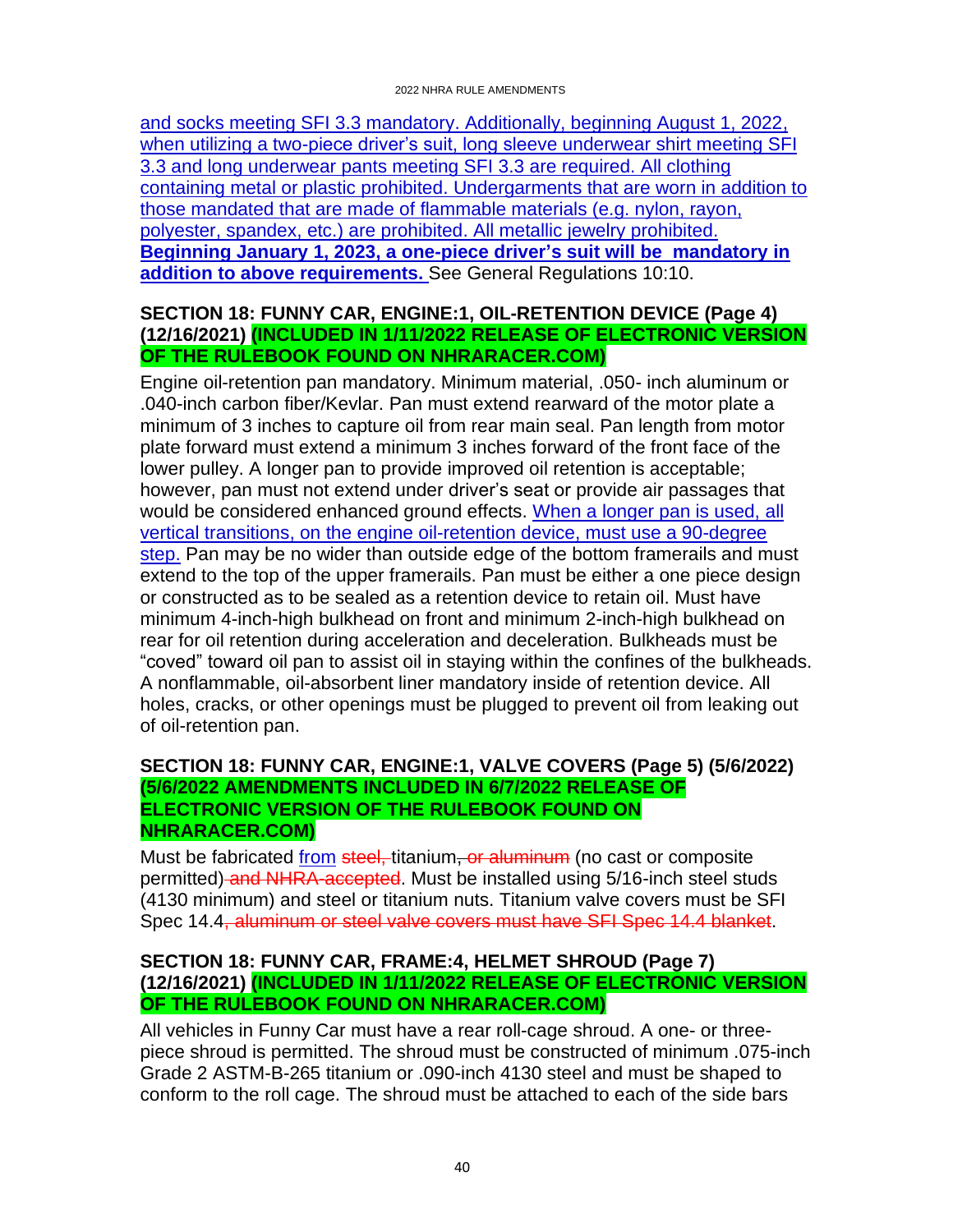with a minimum of three 1/4-inch-minimum diameter Grade 8 bolts and bosses per side, to the top with one 1/4- inch minimum diameter Grade 8 bolt and boss, and the rear bars with a minimum of two 1/4-inch-minimum-diameter Grade 8 bolts and bosses per side. Bolts must be 6-point hex-style heads. Tabs with bolt and nut, where the nut is welded to the tab, may be used in place of the bosses. Three-piece shields must be made with two side shields and a center section.

The shroud must be installed flush with or be filled/sealed to the upper roll-cage bars and shoulder hoop so that protective equipment cannot catch between the shroud and the roll-cage components. Absolutely no components may be mounted to the helmet shroud or deflector plate above the top of the shoulder hoop. Bolt heads must be 1/2-inch hex-style head.

#### <span id="page-40-0"></span>**SECTION 18: FUNNY CAR, FRAME:4, PARACHUTE (Page 7) (1/28/2022) (INCLUDED IN 2/8/2022 RELEASE OF ELECTRONIC VERSION OF THE RULEBOOK FOUND ON NHRARACER.COM)**

Dual parachutes mandatory. Beginning January 1, 2022, Pilot chutes must be made of a bright color, not black, to be visible on the racing surface if detached from the main chute. Beginning 1/1/2022, all spring- loaded pilot chutes which are attached to the main parachutes must be made of a bright color material, not black, to be visible on the racing surface if detached from the main chute when deployed. Two separate shroud line mounting points mandatory with sleeved 1/2-inch-minimum Grade 8 steel bolts with self-locking nuts or with nuts welded onto parachute brackets. Shroud line mounting brackets must be constructed of minimum 3/16- inch 4130 steel or titanium. Shroud lines must be covered with 1/16-inch-thick leather or NHRA-accepted material from mounting point into the pack. Two NHRA-accepted parachute tethers are required and must be routed through each shroud line end loop and be attached using the rear end mounting bolt(s) on each side. The mounting attachments on each end of both tethers must attach to either separate rear end mounting bolts or opposite ends of a single bolt (one under the head of the bolt and the other under the nut). NHRAaccepted parachute tethers: Amick Race Car Restraints PARA-101REV1, Future Fibres FF30MLB-P-MB, or Taylor Motorsports 108. When Future Fibres FF30MLB-P-MB is used, only one tether is required and must be routed through each shroud line end loop and be attached using the rear end mounting bolt on each side. All tethers must be covered with a fire-resistant material. Two separate release cables mandatory. Parachute mounting box must be NHRAaccepted prior to competition. The parachute floor must be flat and may not extend more than 6 inches rearward or beyond the parachute pack, whichever is less. The measurement will be taken from the mounting point on the rear of the body. The use of a wicker prohibited. See General Regulations 4:8.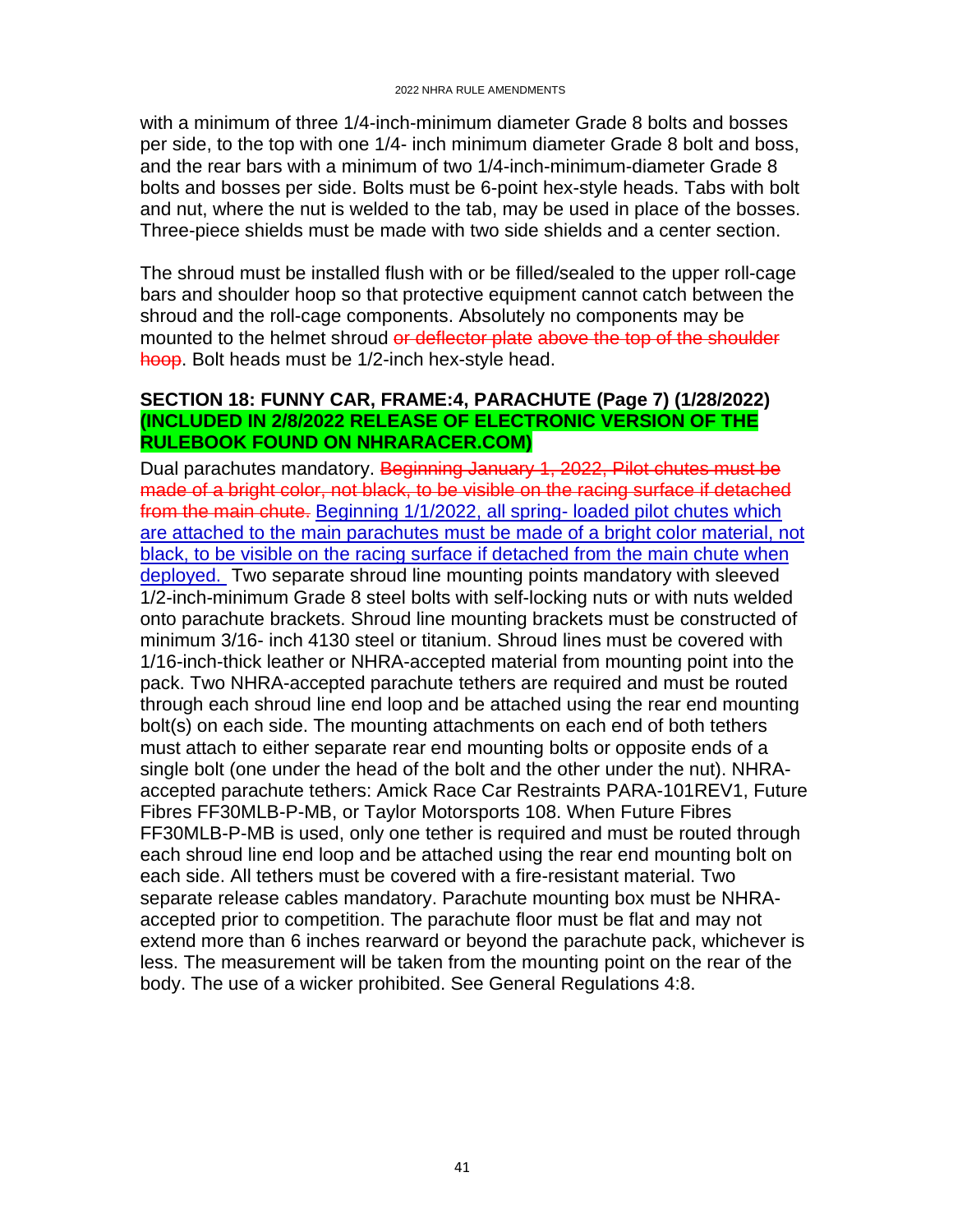#### <span id="page-41-0"></span>**SECTION 18: FUNNY CAR, FRAME:4, ROLL CAGE (Page 8) (1/20/2022) (INCLUDED IN 2/8/2022 RELEASE OF ELECTRONIC VERSION OF THE RULEBOOK FOUND ON NHRARACER.COM)**

Chassis must meet SFI Spec 10.5. Chassis must be recertified yearly by NHRA and have serialized sticker affixed to frame before participation. All wiring must be external of the framerails; rRouting of cables, electrical wiring, and hydraulic or pneumatic lines inside the chassis is permitted. See General Regulations 4:4, 4:11, 10:6.

#### <span id="page-41-1"></span>**SECTION 18: FUNNY CAR, INTERIOR:6, DOGHOUSE SHIELD (Page 9) (12/16/2021) (INCLUDED IN 1/11/2022 RELEASE OF ELECTRONIC VERSION OF THE RULEBOOK FOUND ON NHRARACER.COM)**

Doghouse fire shielding in driver compartment mandatory. Must seal to clutch cover and to top framerails. Trailing edge of shield should extend to base of steering wheel and angle toward top of roll cage. Must be mounted with minimum 4 self-locking fasteners (2 on each side). Minimum material; .040-inch aluminum, .024-inch steel or titanium. Hinged top optional.

Any open area between the upper frame rails, rear of engine, and front of doghouse shield must be covered. This "clutch" cover must be made from carbon, carbon/kevlar, aluminum or titanium. The area surrounding the head gasket, at rear of motor, must be covered with a titanium or steel plate. The plate must provide adequate shielding in the event a head gasket fails.

#### <span id="page-41-2"></span>**SECTION 18: FUNNY CAR, SUPPORT GROUP:9, COMPUTER/DATA RECORDER (Page 10) (12/16/2021) (INCLUDED IN 1/11/2022 RELEASE OF ELECTRONIC VERSION OF THE RULEBOOK FOUND ON NHRARACER.COM)**

Data recorders permitted; must be NHRA-accepted. Accepted systems: Racepak Pro III, Pro II, Pro 1B, and Pro I. Data recorder may be used in conjunction with manufacturer's digital dash display. All Pro III output signals must be approved by NHRA Technical Department prior to use. Only NHRA-accepted inputs can be used in competition. A current list of NHRA-accepted inputs can be found on NHRARacer.com. Any input(s) not on the NHRA-accepted list must be accepted by the NHRA Technical Department, prior to utilizing them. Final determination on all input(s) & sensor(s) used on a vehicle is determined solely by the NHRA Technical Department. Ride height sensors permitted; may only be connected to data recorder. If a vehicle is found to have inputs that are not NHRA-accepted, then the driver and/or team is subject to penalties in the sole and absolute discretion of NHRA. See General Regulations 9:1, 9:2.2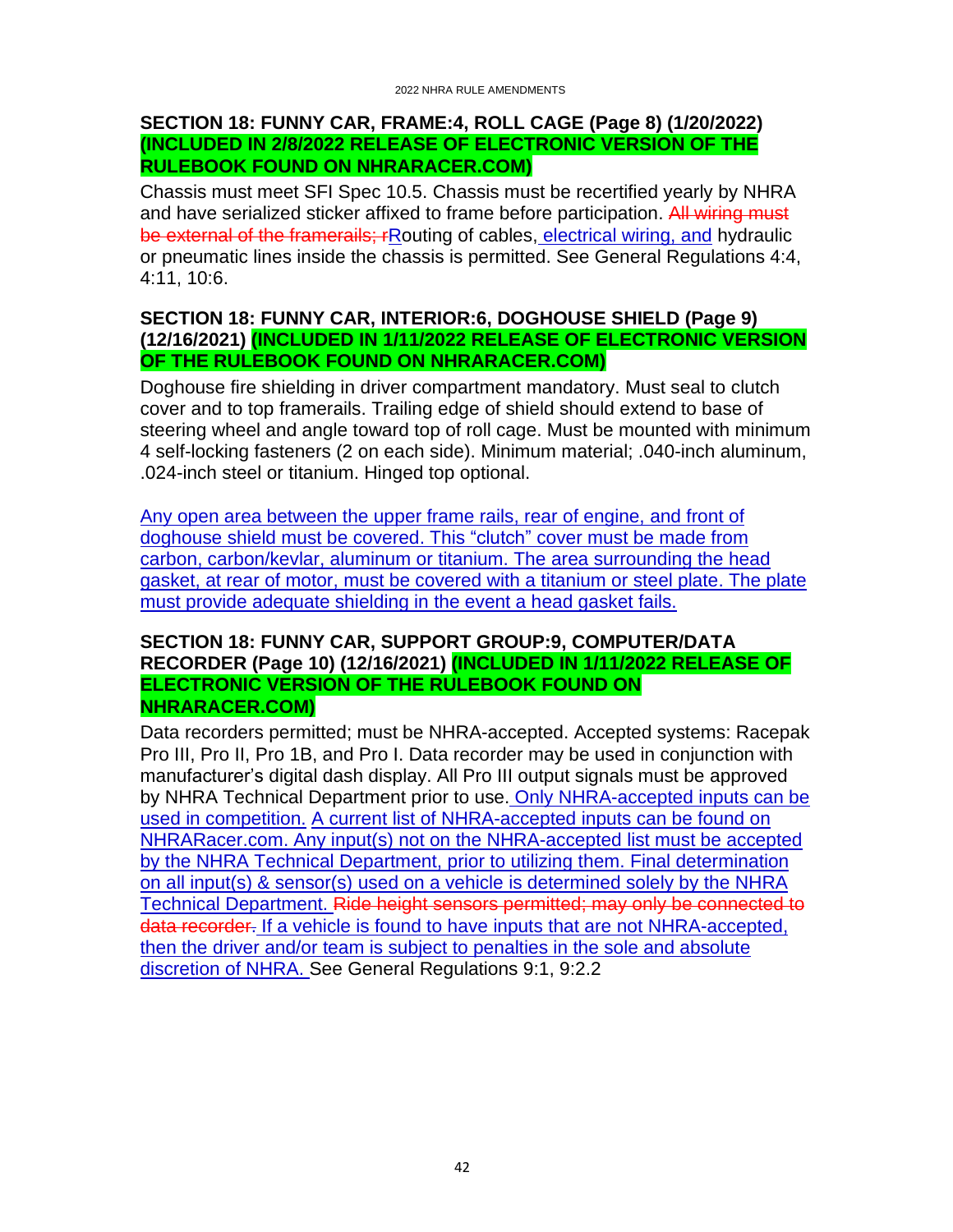#### <span id="page-42-0"></span>**SECTION 18: FUNNY CAR, SUPPORT GROUP:9, FIRE EXTINGUISHER SYSTEM (Page 11) (5/6/2022) (6/16/2022) (5/6/2022 AMENDMENTS INCLUDED IN 6/7/2022 RELEASE OF ELECTRONIC VERSION OF THE RULEBOOK FOUND ON NHRARACER.COM)**

Fire extinguishing system must meet SFI Spec 17.1. Minimum 20-pound or more NHRA-accepted fire extinguishing system mandatory. System must be divided so that a minimum of 15 pounds is directed into engine compartment by means of nozzled outlets placed in front of each bank of exhaust headers. Remaining 5 pounds or more should be dispersed in driver compartment by means of an atomizing nozzle placed at driver's feet. Must be installed per manufacturer's specifications with all gauges clearly visible. Fire bottle activation cables must be installed inside framerail where cables pass engine/bellhousing area. Fire-bottle mounting brackets must be constructed of aluminum or steel. Carbon-fiber bottles prohibited.

If equipped with a pneumatic-activated extinguishing system, a manual-activated extinguishing system is mandatory. If a manual-activated extinguishing system is primary, no backup system is required. Manually-activated extinguishing system mandatory. Manual system may additionally be activated pneumatically or thermally. See General Regulations 9:3 **for NHRA** – accepted fire extinguishing agents.

#### <span id="page-42-1"></span>**SECTION 18: FUNNY CAR, DRIVER: 10, PROTECTIVE EQUIPMENT (Page 12) (5/6/2022) (5/6/2022 AMENDMENTS INCLUDED IN 6/7/2022 RELEASE OF ELECTRONIC VERSION OF THE RULEBOOK FOUND ON NHRARACER.COM)**

Driver's suit meeting SFI Spec 3.2A/20, long sleeve underwear shirt meeting SFI 3.3, long underwear pants meeting SFI 3.3, SFI Spec 3.3/20 gloves, glove underliners made of flame retardant material, SFI Spec 3.3/20 boots, socks meeting SFI 3.3, SFI Spec 3.3 head sock, and SFI Spec 3.3/10 helmet skirt mandatory. A shoe meeting SFI Spec 3.3/20 constructed such that the flame retardant material is at least six inches above the heel may be used in lieu of a 3.3/20 boot. All jacket/pants or suits meeting SFI Spec 3.2A/20 must be recertified on a fiveyear interval. All clothing containing metal or plastic prohibited. Undergarments that are worn in addition to those mandated that are made of flammable materials (e.g. nylon, rayon, polyester, spandex etc.) are prohibited. All metallic jewelry prohibited. **Beginning January 1, 2023, a one-piece driver's suit will be mandatory in addition to above requirements.** See General Regulations 10:10.

#### <span id="page-42-2"></span>**SECTION 19: TOP FUEL DRAGSTER, ENGINE:1, VALVE COVERS (Page 5) (5/6/2022) (5/6/2022 AMENDMENTS INCLUDED IN 6/7/2022 RELEASE OF ELECTRONIC VERSION OF THE RULEBOOK FOUND ON NHRARACER.COM)**

Must be fabricated from steel, titanium, or aluminum (no cast or composite permitted) and NHRA-accepted. Must be installed using 5/16-inch steel studs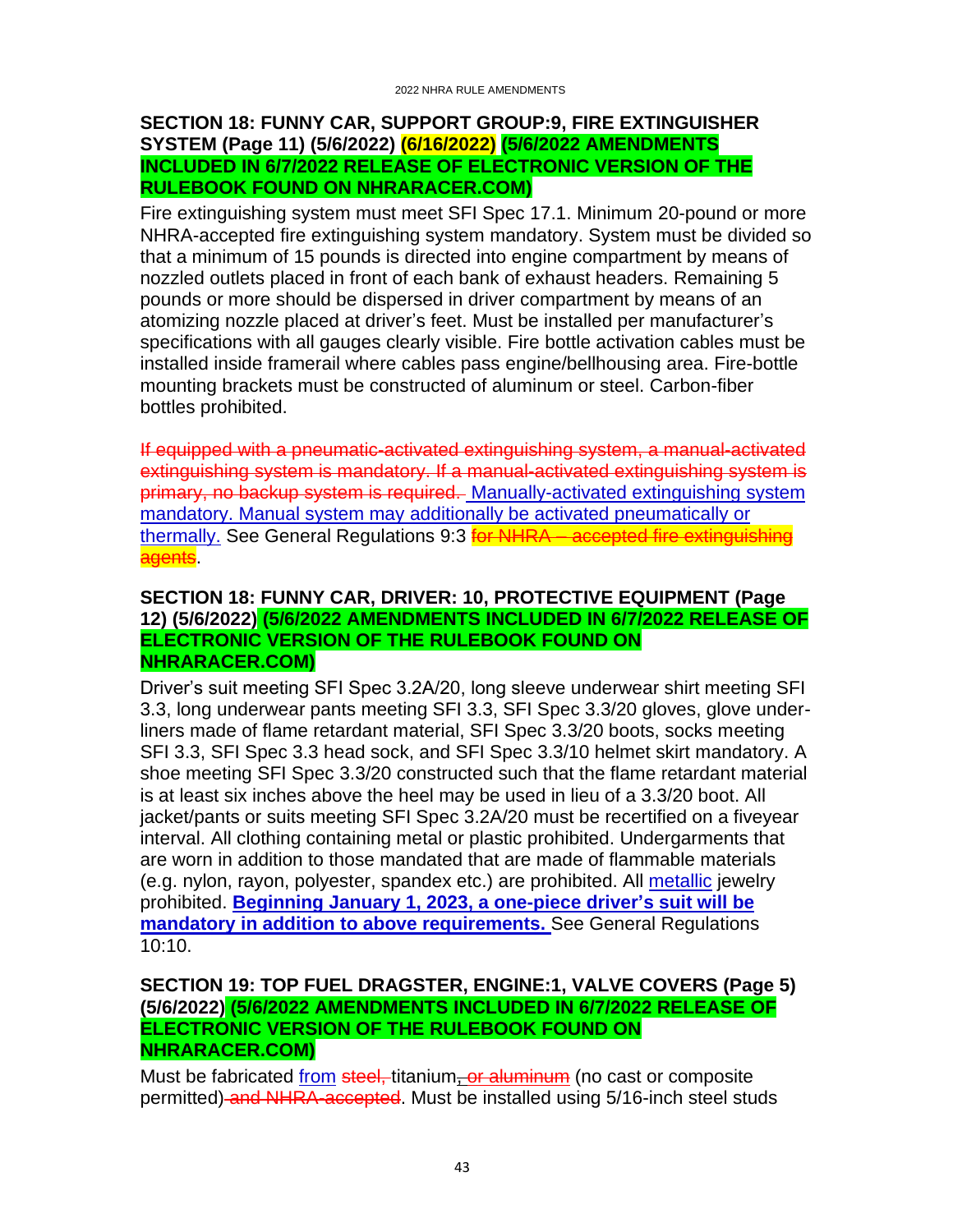(4130 minimum) and steel or titanium nuts. Titanium valve covers must be SFI Spec 14.4, aluminum or steel valve covers must have SFI Spec 14.4 blanket.

#### <span id="page-43-0"></span>**SECTION 19: TOP FUEL DRAGSTER, FRAME: 4, ROLL CAGE (Page 9) (12/16/2021) (INCLUDED IN 1/11/2022 RELEASE OF ELECTRONIC VERSION OF THE RULEBOOK FOUND ON NHRARACER.COM)**

Chassis must meet SFI Spec  $2.3T$  (rear-engine cars). Chassis must be recertified yearly by NHRA and have serialized sticker affixed to frame before participation. Cars without crossmember above driver's legs must have a strap or device to prevent legs from protruding outside chassis. All wiring must be external of the framerails; routing of cables and hydraulic or pneumatic lines inside the chassis is permitted.

See General Regulations 4:4, 4:11, 10:6.

# <span id="page-43-1"></span>**SECTION 19: TOP FUEL DRAGSTER, FRAME:4, PARACHUTE (Page 8) (1/28/2022) (INCLUDED IN 2/8/2022 RELEASE OF ELECTRONIC VERSION OF THE RULEBOOK FOUND ON NHRARACER.COM)**

Dual parachutes mandatory. Beginning January 1, 2022, Pilot chutes must be made of a bright color, not black, to be visible on the racing surface if detached from the main chute. Beginning 1/1/2022, all spring- loaded pilot chutes which are attached to the main parachutes must be made of a bright color material, not black, to be visible on the racing surface if detached from the main chute when deployed. Two separate shroud line mounting points mandatory with sleeved 1/2-inch-minimum Grade 8 steel bolts with self-locking nuts or with nuts welded onto parachute brackets. Shroud line mounting brackets must be constructed of minimum 3/16- inch 4130 steel or titanium. Shroud lines must be covered with 1/16-inch-thick leather or NHRA-accepted material from mounting point into the pack. Two NHRA-accepted parachute tethers are required and must be routed through each shroud line end loop and be attached using the rear end mounting bolts on each side. The mounting attachments on each end of both tethers must attach to either separate rear end mounting bolts or opposite ends of a single bolt (one under the head of the bolt and the other under the nut). NHRA-accepted parachute tethers: Amick Race Car Restraints PARA-101REV1, Future Fibres FF30MLB-P-MB, or Taylor Motorsports 108. When Future Fibres FF30MLB-P-MB is used, only one tether is required and must be routed through each shroud line end loop and be attached using the rear end mounting bolt on each side. All tethers must be covered with a fire-resistant material. Two separate release cables mandatory. See WINGS & SUPPORTS. See General Regulations 4:8.

# <span id="page-43-2"></span>**SECTION 19: TOP FUEL DRAGSTER, FRAME:4, ROLL CAGE (Page 9) (1/20/2022) (INCLUDED IN 2/8/2022 RELEASE OF ELECTRONIC VERSION OF THE RULEBOOK FOUND ON NHRARACER.COM)**

Chassis must meet SFI Spec 2.3T (rear-engine cars). Chassis must be recertified yearly by NHRA and have serialized sticker affixed to frame before participation. Cars without crossmember above driver's legs must have a strap or device to prevent legs from protruding outside chassis. All wiring must be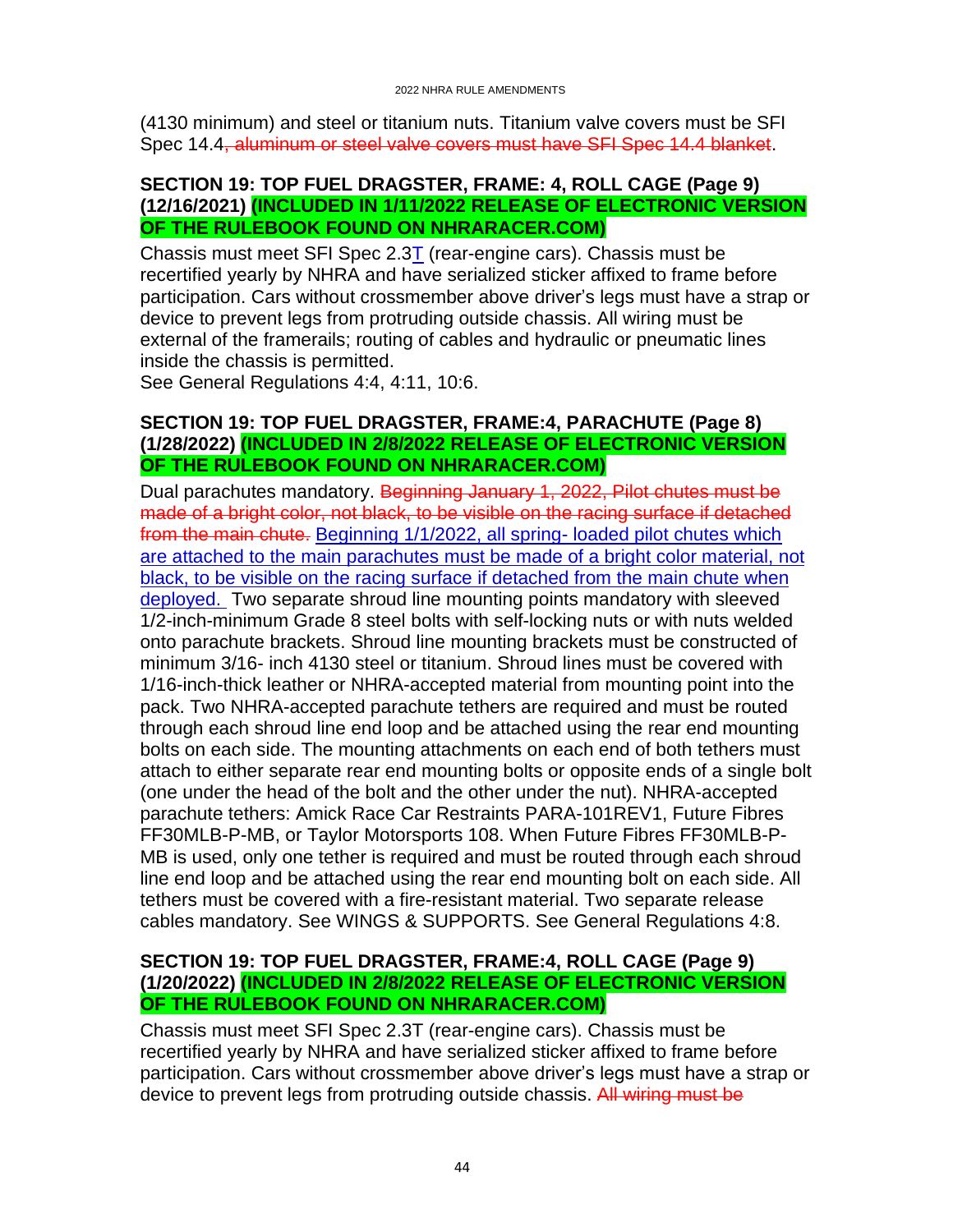external of the framerails; rRouting of cables, electrical wiring, and hydraulic or pneumatic lines inside the chassis is permitted. See General Regulations 4:4, 4:11, 10:6.

#### <span id="page-44-0"></span>**SECTION 19: TOP FUEL DRAGSTER, BODY:7, CANOPY (Page 10) (5/6/2022) (6/16/2022) (5/6/2022 AMENDMENTS INCLUDED IN 6/7/2022 RELEASE OF ELECTRONIC VERSION OF THE RULEBOOK FOUND ON NHRARACER.COM)**

Fuel Canopy Composite Assembly and ACG12A133 Top Fuel Canopy Mechanical/Mounting Kit) Permitted. When utilizing ACG12A132 canopy, only ACG12A133 Top Fuel Canopy Mechanical/Mounting Kit permitted. When utilizing ACG20A1119 canopy, only the John Force American Made Mechanical/Mounting Kit permitted. Canopy must be installed per manufacturer's instructions.

Any car with a canopy must have an NHRA-accepted 5-pound fire extinguishing system meeting SFI Spec 17.1. Must be installed per manufacturer's specifications with all gauges clearly visible. Fire-bottle activation cables must be installed inside framerail where cables pass engine/ bellhousing area. Fire-bottle mounting brackets must be constructed of aluminum or steel. Carbon-fiber bottles prohibited. See General Regulations 9:3.

Punch-out fire window score lines may not be covered by vinyl covering. Punchout panels must be well-marked and visible at night. Relationship of injector hat to canopy wickerbill must meet requirements shown in the accompanying figure.

Relationship of injector hat to canopy wickerbill must meet requirements shown in the accompanying figure. Canopy wickerbill minimum width 14.75 inches. The wickerbill will be measured on the backside in a straight line from edge to edge.

### <span id="page-44-1"></span>**SECTION 19: TOP FUEL DRAGSTER, SUPPORT GROUP: 9, COMPUTER/DATA RECORDER (Page 13) (12/16/2021) (INCLUDED IN 1/11/2022 RELEASE OF ELECTRONIC VERSION OF THE RULEBOOK FOUND ON NHRARACER.COM)**

Data recorders permitted; must be NHRA-accepted. Accepted systems: Racepak Pro III, Pro II, Pro 1B, and Pro I. Data recorder may be used in conjunction with manufacturer's digital dash display. All Pro III output signals must be approved by NHRA Technical Department prior to use. Only NHRA-accepted inputs can be used in competition. A current list of NHRA-accepted inputs can be found on NHRARacer.com. Any input(s) not on the NHRA-accepted list must be accepted by the NHRA Technical Department, prior to utilizing them. Final determination on all input(s) & sensor(s) used on a vehicle is determined solely by the NHRA Technical Department. Ride height sensors permitted; may only be connected to data recorder. If a vehicle is found to have inputs that are not NHRA-accepted, then the driver and/or team is subject to penalties in the sole and absolute discretion of NHRA. See General Regulations 9:1, 9:2.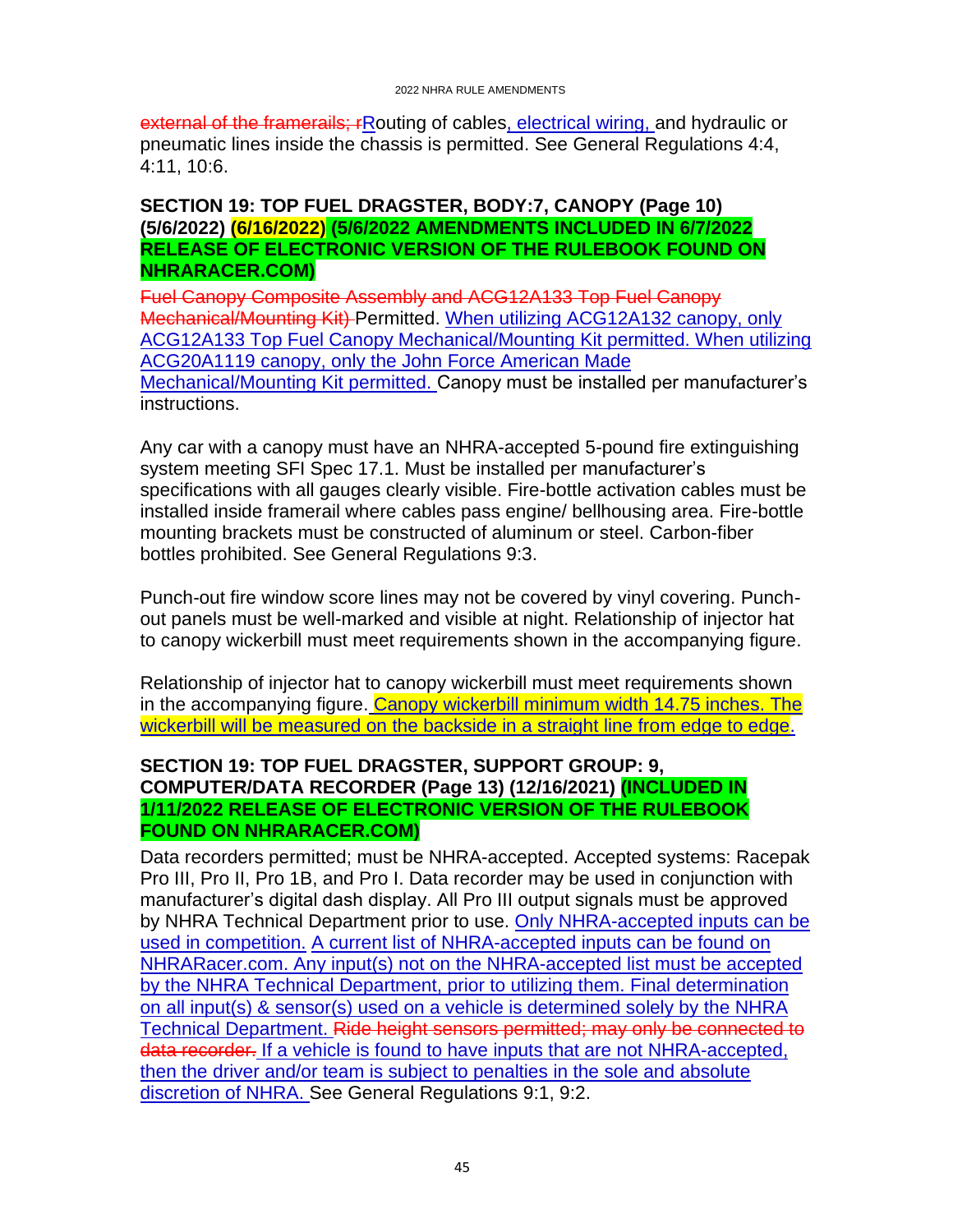#### <span id="page-45-0"></span>**SECTION 19: TOP FUEL DRAGSTER, SUPPORT GROUP:9, FIRE EXTINGUISHER SYSTEM (Page 11) (5/6/2022) (6/16/2022) (5/6/2022 AMENDMENTS INCLUDED IN 6/7/2022 RELEASE OF ELECTRONIC VERSION OF THE RULEBOOK FOUND ON NHRARACER.COM)**

Fire extinguisher system meeting SFI Spec 17.1 mandatory on cars with an enclosed cockpit. Minimum 5-pound, NHRA-accepted fire extinguisher system. Must be installed per manufacturer's specifications with all gauges clearly visible. When a fire extinguisher system is required, a manually-activated extinguishing system mandatory. Manual system may additionally be activated pneumatically or thermally. See General Regulations **9:3 for NHRA-accepted fire extinguishing** agents.

# <span id="page-45-1"></span>**SECTION 19: TOP FUEL DRAGSTER, DRIVER: 10, PROTECTIVE EQUIPMENT (Page 15) (5/6/2022) (5/6/2022 AMENDMENTS INCLUDED IN 6/7/2022 RELEASE OF ELECTRONIC VERSION OF THE RULEBOOK FOUND ON NHRARACER.COM)**

Driver's suit meeting SFI Spec 3.2A/20, long sleeve underwear shirt meeting SFI 3.3., long underwear pants meeting SFI 3.3, SFI Spec 3.3/20 gloves, glove under-liners made of flame retardant material, SFI Spec 3.3/15 boots/ shoes, socks meeting SFI 3.3, SFI Spec 3.3 head sock, and SFI Spec 3.3/10 helmet skirt mandatory. All jacket/pants or suits meeting SFI Spec 3.2A/20 must be recertified on a five-year interval. All clothing containing metal or plastic prohibited. Undergarments that are worn in addition to those mandated that are made of flammable materials (e.g. nylon, rayon, polyester, spandex etc.) are prohibited. All metallic jewelry prohibited. **Beginning January 1, 2023, a onepiece driver's suit will be mandatory in addition to above requirements.** See General Regulations 10:10.

#### <span id="page-45-2"></span>**SECTION 21: GENERAL REGULATIONS, ENGINE:1, 1:10 SUPERCHARGER (Page 9) (4th Paragraph) (5/6/2022) (5/6/2022 AMENDMENTS INCLUDED IN 6/7/2022 RELEASE OF ELECTRONIC VERSION OF THE RULEBOOK FOUND ON NHRARACER.COM)**

Manifold burst panel meeting SFI Spec 23.1 (in addition to supercharger panel) and restraint device meeting SFI Spec 14.21 mandatory. PSI screw supercharger permitted to use a tandem burst panel kit, installed per PSI instructions on superchargers only. Any other use of double burst panels on any supercharger or manifold prohibited. Burst panel deflector plates permitted. Any and all components, with the exception of supercharger restraint straps, must be located so as to be clear of exit pressure from intake manifold burst panel. No devices allowed to be attached to the supercharger restraint straps including but not limited to fuel block, down nozzle, manifold nozzle lines, and data acquisition devices.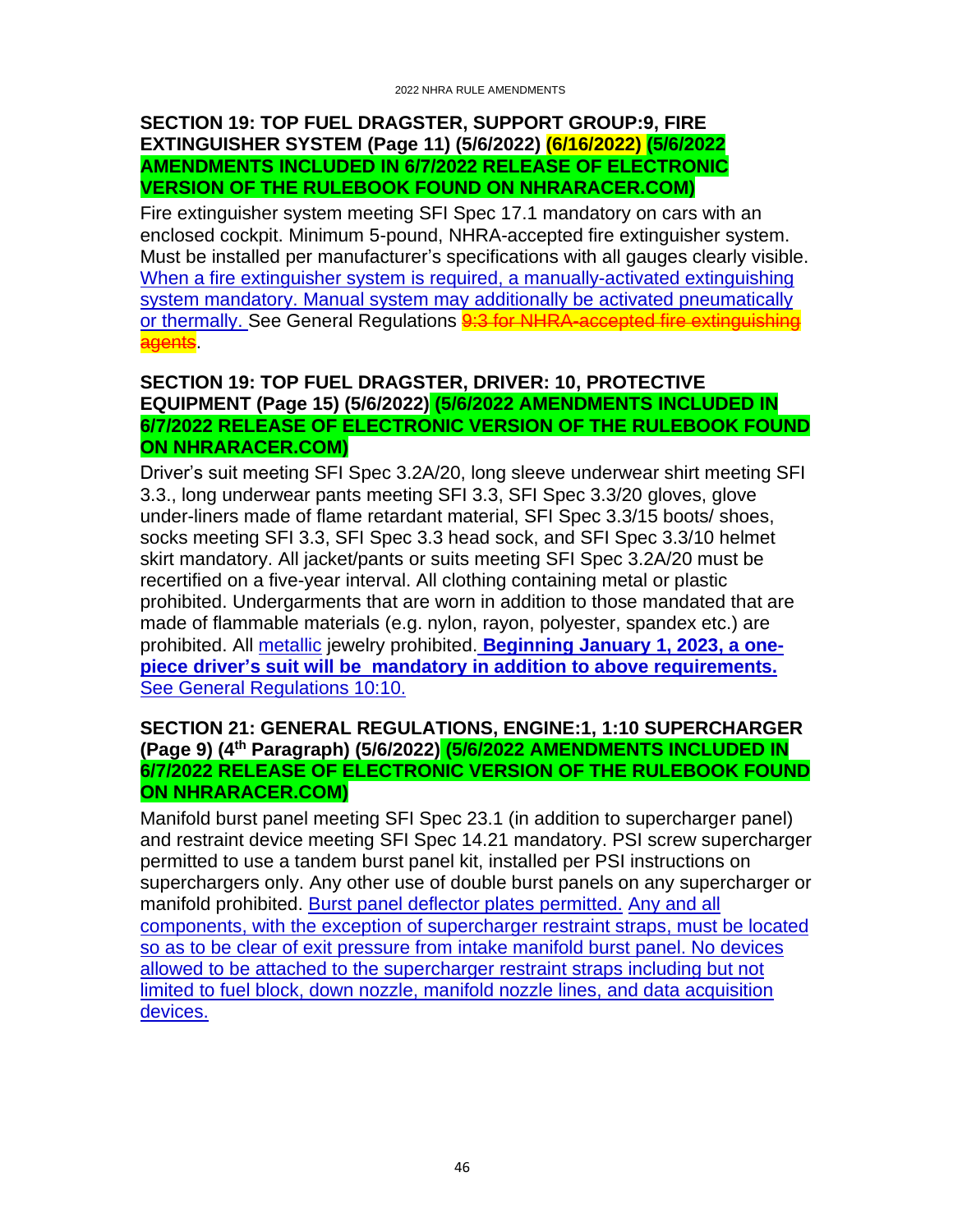### <span id="page-46-0"></span>**SECTION 21: GENERAL REGULATIONS, TIRES AND WHEELS:5, 5:2 WHEELS (3rd Paragraph) (Page 31) (6/16/2022)**

Wheel spacer permitted. Spacer to be either hub-centric or lug-centric and must fit with minimal clearance to retain concentricity. The wheel spacer must not reduce the minimum permitted thread engagement below the limits established by fastener diameter. (See example as stated above.) No stacking of wheel spacers allowed. Maximum rim width on any car: 16 inches. No rear wheel discs or covers permitted in any category. Top Fuel and Funny Car rear wheels must meet SFI Spec 15.4. Pro Stock, Top Alcohol Dragster, Top Alcohol Funny Car, and Pro Modified (Comp) must meet a minimum of SFI Spec 15.1.

In Pro Modified, Pro Stock, Funny Car and Top Fuel Dragster, effective April 24, 2019:

(a) any rear wheels originally certified as meeting SFI Spec 15.1 must bear a wheel conformance label indicating compliance with SFI Specification 15.1 properly affixed to each wheel per the specification; (b) any rear wheels originally certified as meeting SFI Spec 15.3 must bear a wheel conformance label indicating compliance with SFI Specification 15.3 properly affixed to each wheel per the specification (including re-certification if applicable); and (c) any rear wheels originally certified as meeting SFI Spec 15.4 must bear a wheel conformance label indicating compliance with SFI Specification 15.4 properly affixed to each wheel per the specification (including re-certification if applicable).

#### In all other categories, effective January 1, 2021:

(a) any rear wheels originally certified as meeting SFI Spec 15.1 must bear a wheel conformance label indicating compliance with SFI Specification 15.1 properly affixed to each wheel per the specification; (b) any rear wheels originally certified as meeting SFI Spec 15.3 must bear a wheel conformance label indicating compliance with SFI Specification 15.3 properly affixed to each wheel per the specification (including recertification if applicable); and (c) any rear wheels originally certified as meeting SFI Spec 15.4 must bear a wheel conformance label indicating compliance with SFI Specification 15.4 properly affixed to each wheel per the specification (including re-certification if applicable).

Beginning January 1, 2023, cars running 5.99 (\*3.79) or quicker must use a SFI 15.3 drive wheel with either a liner or double beadlock. Cars running 4.99 (\*3.09) or quicker must use a SFI 15.4 drive wheel. Top Fuel and Funny Car must use an SFI 15.4 drive wheel. All wheels must bear a wheel conformance label indicating compliance with the SFI Certification it was originally built to.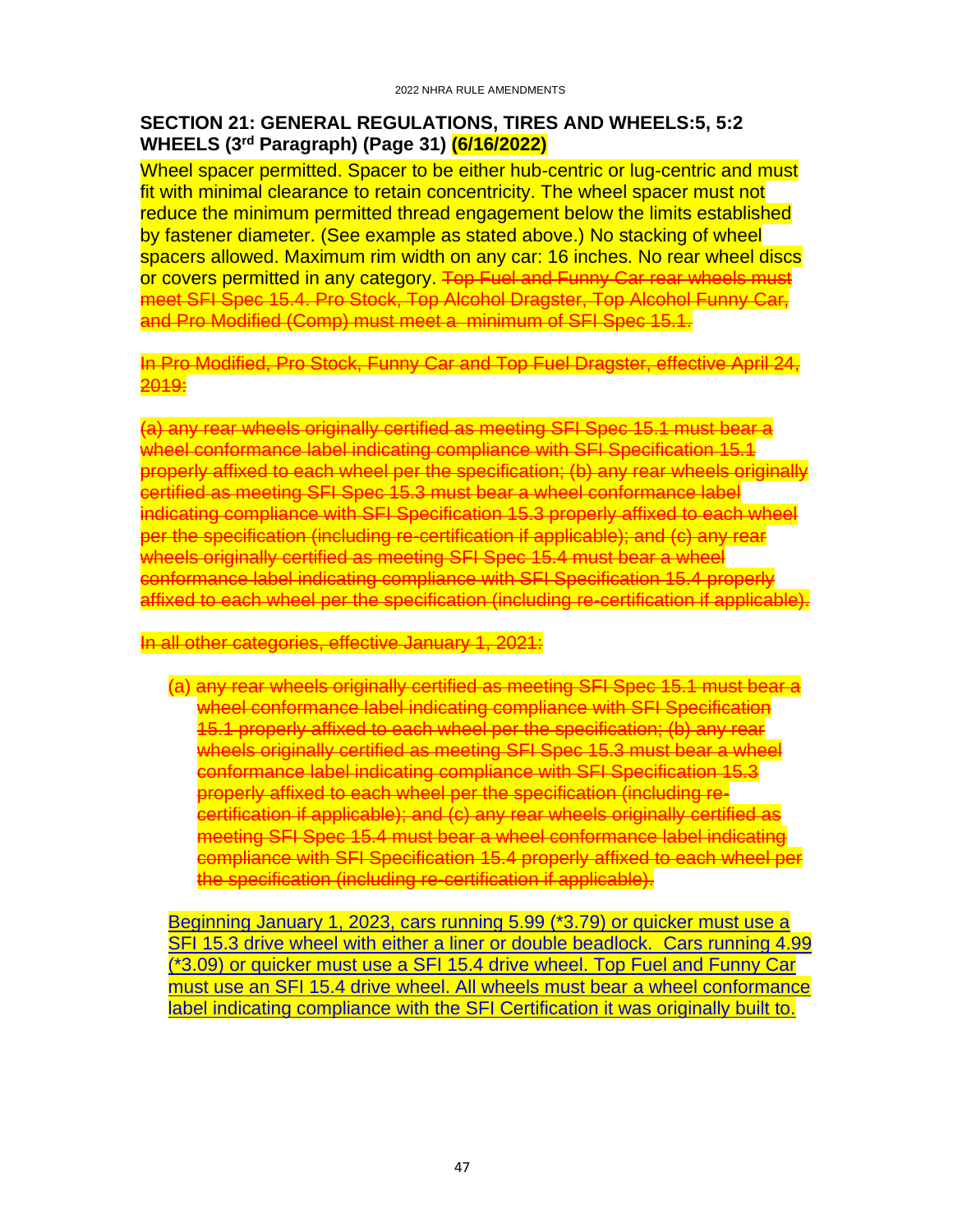### <span id="page-47-0"></span>**SECTION 21: GENERAL REGULATIONS, SUPPORT GROUP:9, 9:3 FIRE EXTINGUISHER (Page 39) (6/16/2022)**

#### An onboard fire extinguisher system is mandated under certain Class Requirements. **ALL FIRE BOTTLE SAFETY PINS MUST BE REMOVED BEFORE THE VEHICLE REACHES**

**THE READY LINE.** Must be installed per manufacturer's specifications with all gauges clearly visible; viewing window(s) may be required for some applications. In other classes, it is recommended that each contestant and/or his or her crew have a loaded, serviceable fire extinguisher and a fire blanket in their possession, carried in the tow vehicle, race car, or otherwise available for immediate use. Dry chemical or CO2-type extinguishers, 2 1/2-pound minimum size, are recommended. When installed in a race car, must be mounted in a secure manner; use of flip-open-type clamps prohibited. When required, Top Fuel, Funny Car, Pro Stock, Top Alcohol Dragster, and Top Alcohol Funny Car, fire extinguishing system must meet SFI Spec 17.1 and installed and utilized per manufacturer's installation requirements. All front-engine, open bodied supercharged or turbocharged (gasoline or methanol) cars running 7.49 seconds or quicker must be equipped with an SFI-rated 20-pound fire system. For all other vehicles, onboard fire extinguisher systems must be manually controlled Cold Fire 302, Fire X plus, Halon FE1211 or 1301 or FM200, or F500, 3M Novec 1230 or DuPont FE-36 or FE-227, and mounted per manufacturer's specifications with the primary nozzle(s) directed in an attempt to protect the driver. Other agents, classified on the EPA SNAP list as Acceptable Total Flooding Agents (Feasible for Use in Occupied Areas) and NHRA accepted, may be used. See https://www.sfifoundation.com/wp-

content/pdfs/Current17.1Products.pdf for accepted agents. Bottles and lines must be mounted above the bottom of the adjacent framerails. Fire bottle activation cables must be installed inside framerail where cables pass engine/bellhousing area. Bottles must be DOT approved or meet SFI Spec 17.1 and permanently mounted (no hose clamps or tie wraps). In the case of more than one bottle, each bottle must have its own distribution tubing and nozzles. The use of bottles, nozzles, or tubing other than that recommended by the manufacturer is prohibited. Upon activation of the system, the contents of the bottle(s) must be totally discharged; partial-discharge systems prohibited. The bottles must be mounted in such a manner that should an explosion or failure of any mechanical component of the vehicle occur, the bottles will be protected from flying parts. When installed in/on a race car, must be mounted in a secure manner; use of flip-open-type clamps, hose clamps, tie wraps, snaps, etc. prohibited. They should be protected from excessive temperature and mounted rigidly to the vehicle. Remote cables must be metallic (plastic or plastic-wrapped cables prohibited) and installed so they are protected in the event of an upset or collision. Follow the manufacturer's recommendations regarding installation, especially on bend radius, and protection from crimping or kinking. All fire systems must use steel lines, steel or aluminum distribution nozzles, and must be equipped with a pressure gauge. **All bottles must be identified with a gross**